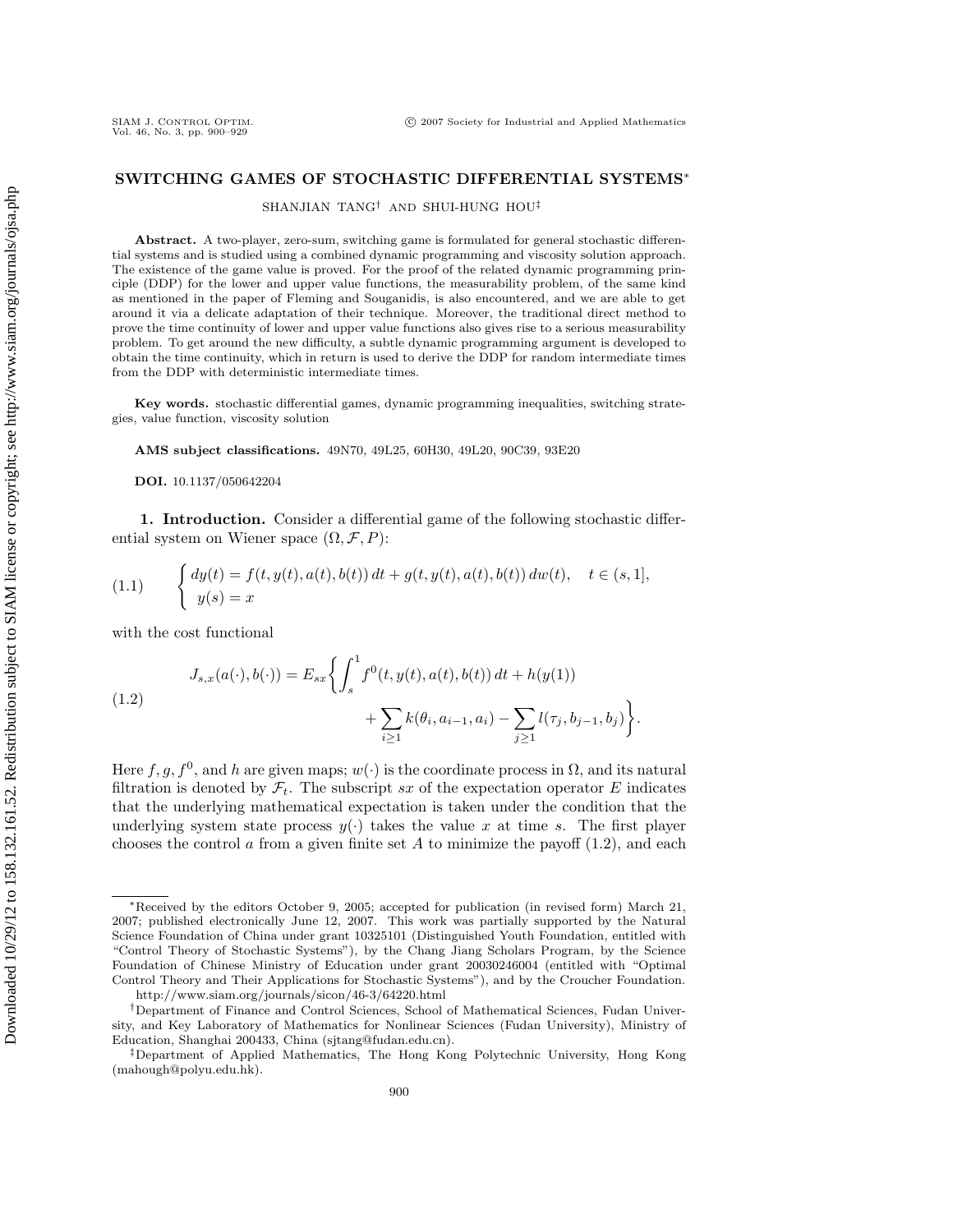of his instantaneous actions is related with one positive cost  $k$ , while the second player chooses the control b from a given finite set B to maximize the payoff  $(1.2)$ , and each of his instantaneous actions is associated with the other positive cost l.

For differential switching games, a key point in connecting value functions with the corresponding Isaacs' equations is to prove the following fact: It is the best way for a player to keep his underlying switching position for some time of a positive length, whenever he is not on his switching set. In the deterministic case, such an assertion is easy to understand from the following almost obvious fact: If he is not on his switching set, a player will keep away from the set for some deterministic time interval of a positive length, as the system state evolves continuously. See Yong [10] for details. In the stochastic case, the situation becomes complicated due to the nature of diffusion: Even if he is not on his switching set, it is possible for a player to arrive at his switching set in an arbitrarily short time. That is, if he is not on his switching set, although the system state still evolves continuously, a player can keep away from the switching set only for some random (rather than deterministic, in general) time interval, almost surely (rather than uniformly, in general) of a positive length. Then the intuition of the dynamic programming principle for the underlying switching game suggests that if he is not on his switching set, the optimal action of a player has to vary with different events, even within a very short deterministic time period. We show in section 3 by using arguments quite different from the deterministic case that, whenever he is not on his switching set, a player's best action is to keep his underlying switching position, before he escapes from a sufficiently small ball centered at the current state, within some deterministic time interval of a positive length.

It has been widely recognized that the dynamic programming method is both easy and efficient for the study of deterministic optimal control and differential games within the framework of viscosity solutions. The general nonsmooth feature of inf-sup functions is no longer a difficulty in view of the notion of viscosity solutions. However, applications of dynamic programming to optimal stochastic controls and stochastic differential games still encounter difficulties; the reader is referred to Bertsekas and Shreve [1] and Fleming and Souganidis [6] for detail. It was noticed by Fleming and Souganidis [6], in the study of classical stochastic differential games, that the conventional proof of the dynamic programming principle for the lower and upper value functions encounters a serious measurability issue. In this paper, we observe that the traditional direct approach to show the time continuity of lower and upper value functions also gives rise to a serious measurability problem. The difficulty is circulated using a dynamic programming argument.

In this paper, the coefficients of differential games are allowed to grow linearly, and a powerful simple test function is given to prove the uniqueness of unbounded viscosity solutions for the associated Isaacs' system of variational inequalities.

The rest of our paper is organized as follows. Section 2 is devoted to the formulation of our stochastic switching game, the definitions of some restrictive class of admissible controls, and strategies to be used in the following sections. Several useful dynamic programming results and the time continuous properties are established in section 3. The existence of the value is proved for our game in section 4.

There are some related papers which remain to be mentioned. For the optimal switching problem, the reader is referred to Capuzzo Dolcetta and Evans in [2] in the deterministic case, and to Evans and Friedman [4], Tang and Yong [7] and the references therein in the stochastic case. For the switching game, the reader is referred to Yong [10] in the deterministic case with the dynamic programming approach and the notion of viscosity solution, and to Yamada [8, 9] in the stochastic and infinite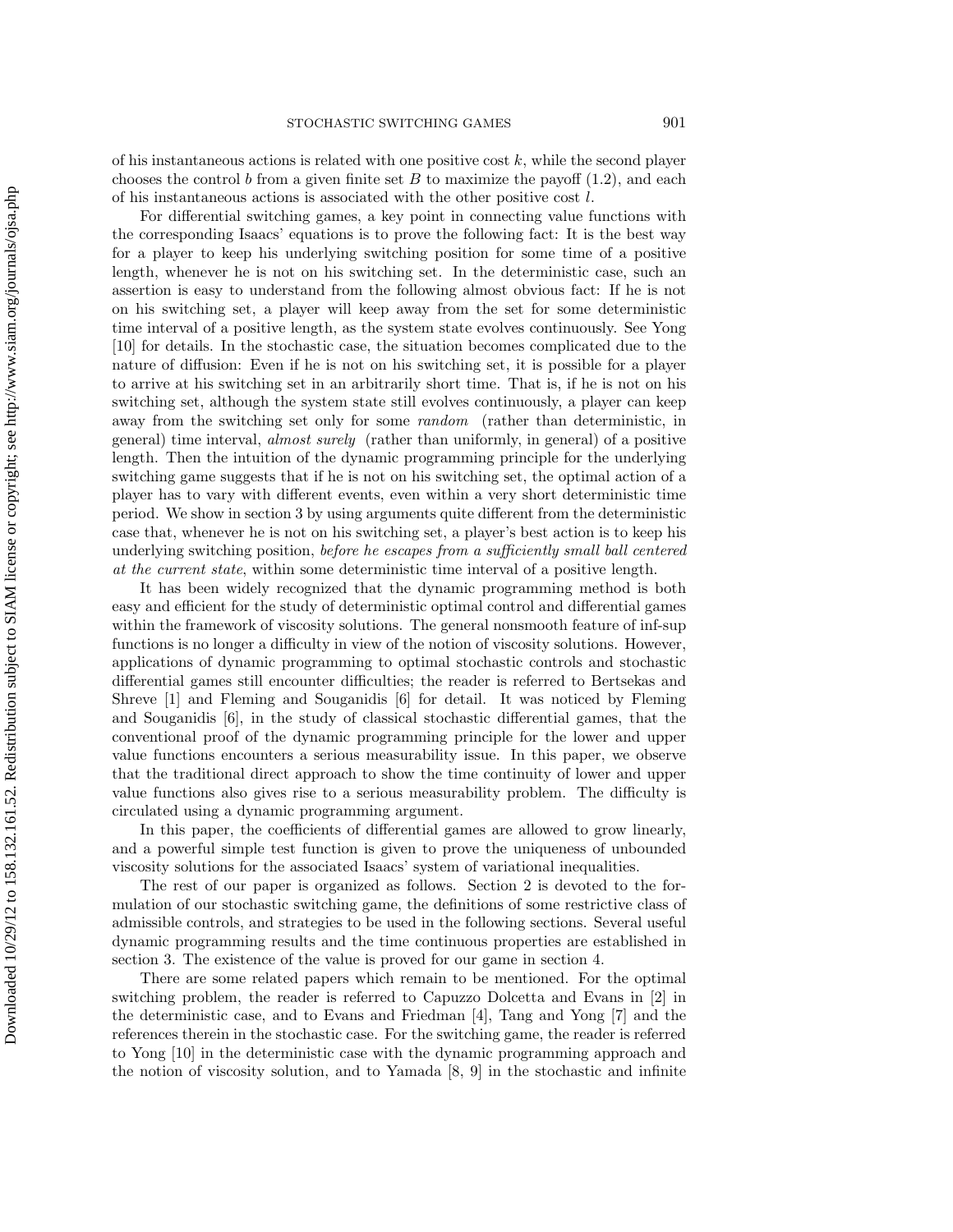time-horizon case with an analytical approach rather than the dynamic programming approach.

**2. Preliminaries.** Let  $A = \{1, 2, ..., m\}$ ,  $B = \{1, 2, ..., n\}$ , and X be a finitedimensional Euclidean space. Let  $f : [0,1] \times X \times A \times B \to X, g : [0,1] \times X \times A \times B$  $B \to X \times W, f^0 : [0,1] \times X \times A \times B \to \mathbb{R}, k : [0,1] \times A \times A \to \mathbb{R}_+ \equiv [0,\infty)$ , and  $l : [0,1] \times B \times B \to \mathbb{R}_+$  be continuous functions satisfying the following hypotheses.

Hypothesis 1. There exists a constant  $L > 0$  such that for all  $x, \hat{x} \in X, t \in$  $[0, 1], a \in A$ , and  $b \in B$ ,

$$
|f(t, x, a, b) - f(t, \hat{x}, a, b)| + |g(t, x, a, b) - g(t, \hat{x}, a, b)| \le L|x - \hat{x}|,
$$
  
\n
$$
|f(t, x, a, b)| + |g(t, x, a, b)| \le L(1 + |x|),
$$
  
\n
$$
|f^{0}(t, x, a, b) - f^{0}(t, \hat{x}, a, b)| + |h(x) - h(\hat{x})| \le L|x - \hat{x}|,
$$
  
\n
$$
|f^{0}(t, 0, a, b)| + |h(0)| \le L.
$$

Hypothesis 2. For all  $a, \hat{a}, \tilde{a} \in A, a \neq \hat{a} \neq \tilde{a}$ , and  $0 \leq s \leq t \leq 1$ ,

$$
k(t, a, \widetilde{a}) < k(t, a, \widehat{a}) + k(t, \widehat{a}, \widetilde{a}),
$$
\n
$$
k(t, a, \widehat{a}) > 0, k(t, a, a) = 0,
$$
\n
$$
k(t, a, \widetilde{a}) \le k(s, a, \widetilde{a}).
$$

Hypothesis 3. For all  $b, \tilde{b}, \tilde{b} \in B, b \neq \tilde{b} \neq \tilde{b}$ , and  $0 \leq s \leq t \leq 1$ ,

$$
l(t, b, \widetilde{b}) < l(t, b, \widehat{b}) + l(t, \widehat{b}, \widetilde{b}),
$$
\n
$$
l(t, b, \widehat{b}) > 0, l(t, b, b) = 0,
$$
\n
$$
l(t, b, \widetilde{b}) \le l(s, b, \widetilde{b}).
$$

For  $s, \hat{s} \in [0, 1]$  such that  $s < \hat{s}$ , let

(2.1) 
$$
\Omega_{s,\hat{s}} = \{ \omega \in C([s,\hat{s}];\mathbb{R}^d) : \omega(s) = 0 \}.
$$

Denote by  $\mathcal{F}_{s,\hat{s}}$  the topological  $\sigma$ -field of  $\Omega_{s,\hat{s}}$  and consider the Wiener space  $(\Omega_{s,\hat{s}},\mathcal{F}_{s,\hat{s}},P_{s,\hat{s}}).$  Let

$$
\Omega_s = \Omega_{s,1}, \quad P_s = P_{s,1}, \quad \mathcal{F}_s = \mathcal{F}_{s,1},
$$

and

(2.3) 
$$
\begin{cases} \omega_1 = \omega|_{[s,\hat{s}]}, \\ \omega_2 = (\omega - \omega(\hat{s}))|_{[\hat{s},1]}, \\ \Pi \omega = (\omega_1, \omega_2). \end{cases}
$$

We see that the map  $\Pi : \Omega_s \to \Omega_{s,\hat{s}} \times \Omega_{\hat{s}}$  induces an identification

$$
(2.4) \t\t\t\t\t\Omega_s = \Omega_{s,\hat{s}} \times \Omega_{\hat{s}}.
$$

Moreover, the inverse of  $\Pi$  is defined in an evident way:  $\Omega_s = \Pi^{-1}(\Omega_{s,\hat{s}}, \Omega_{\hat{s}})$ . Finally, we have

$$
P_s = P_{s,\hat{s}} \otimes P_{\hat{s}}.
$$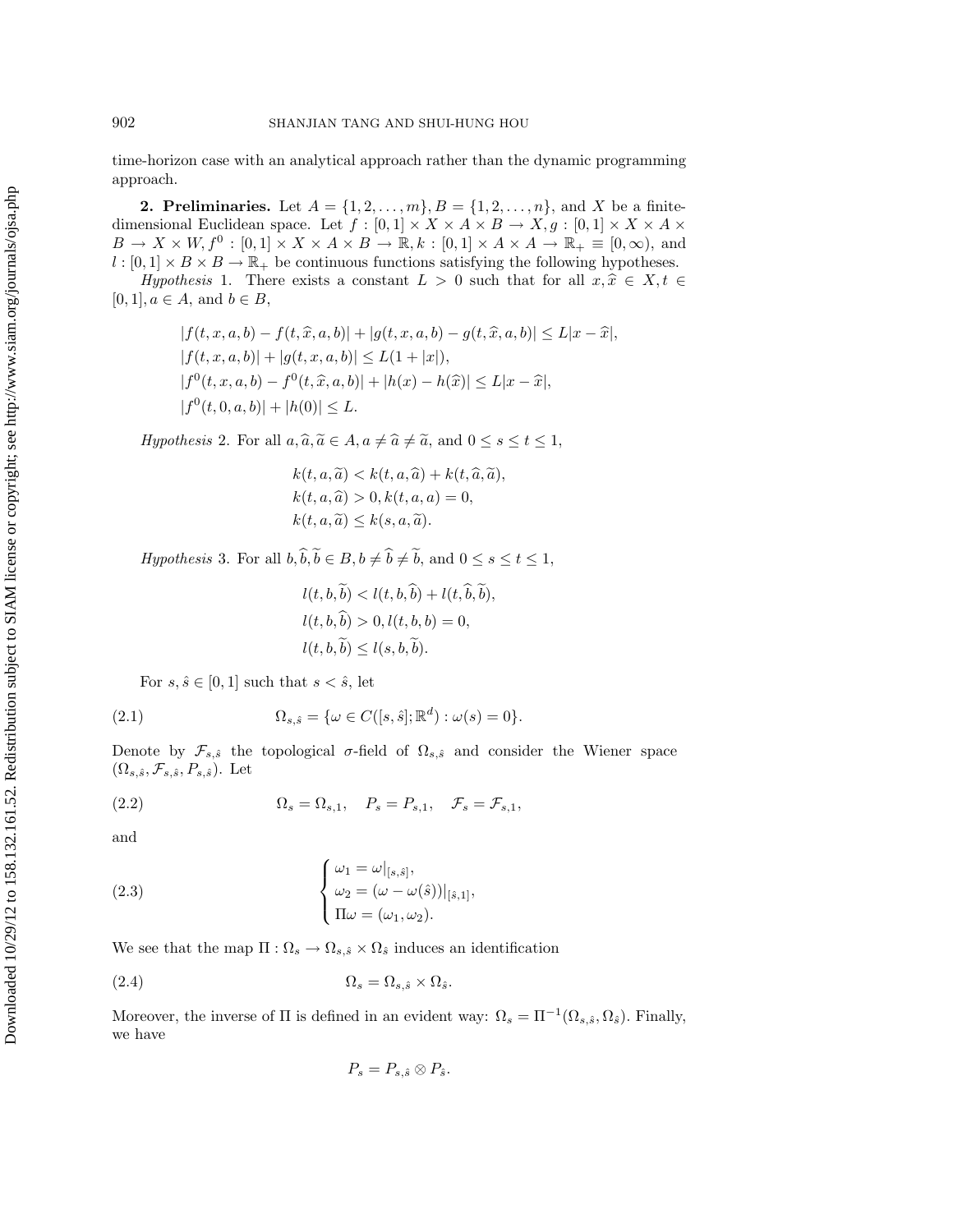Define

(2.5) 
$$
w(r, \omega) = \omega(r), \quad (\omega, r) \in \Omega_s \times [s, 1].
$$

Then  $\{w(r), r \in [s, 1]\}$  is a standard Wiener process.

DEFINITION 2.1. An admissible switching process for player I (resp., II) on [s, 1] with initial value  $a_0$  (resp.,  $b_0$ ) is defined to be a pair of sequences  $\{a_i, \theta_i\}_{i\geq 0}$  (resp.,  ${b_i, \tau_i}_{i\geq 0}$  such that each  $\theta_i$  (resp.,  $\tau_i$ ) is an  $\mathcal{F}_{s_i}$ -stopping time, with

$$
s = \theta_0 \le \theta_1 \le \dots \le 1 \quad \text{a.s.}
$$
  
(resp.,  $s = \tau_0 \le \tau_1 \le \dots \le 1 \quad \text{a.s.}$ ),

each  $a_i$  (resp.,  $b_i$ ) is  $\mathcal{F}_{s,\theta_i}$ - (resp.,  $\mathcal{F}_{s,\tau_i}$ -) measurable with values in A (resp., B), and

$$
E\sum_{i\geq 1}k(\theta_i,a_{i-1},a_i)<\infty\quad\left(\text{resp., }E\sum_{j\geq 1}l(\tau_j,b_{j-1},b_j)<\infty\right).
$$

Denote by  $\mathcal{A}^a[s,\hat{s}]$  (resp.,  $\mathcal{B}^b[s,\hat{s}]$ ) the totality of the admissible switchings for player I (resp., II) on  $[s, \hat{s}]$  with the initial value a (resp., b).

We shall identify  $\{a_i, \theta_i\}_{i\geq 0} \in \mathcal{A}^a[s, 1]$  with

$$
a(r) = \sum_{i \ge 1} a_{i-1} \chi_{[\theta_{i-1}, \theta_i)}(r), \quad r \in [s, 1].
$$

Note that in the case of  $\theta_1 = \theta_2$  the term  $a_1 \chi_{[\theta_1,\theta_2]}(r)$  will be void, but we still keep it in the above expression. This is due to the fact that the sequence  $\{a_i, \theta_i\}$ with or without  $(a_1, \theta_1)$  represents two different switching controls and their costs are different. A similar identification will also be used for  $\{b_i, \tau_i\} \in \mathcal{B}^b[t, 1].$ 

Following Elliott and Kalton [3] and Fleming and Souganidis [6], we define in the switching game an admissible strategy as follows.

DEFINITION 2.2. For  $s \in [0,1]$  and  $a \in A$  (resp.,  $b \in B$ ), an admissible strategy  $\alpha^{a,s}$  (resp.,  $\beta^{b,s}$ ) with the initial value a (resp., b) for player I (resp., II) on [s, 1] is a mapping  $\alpha^{a,s} : \bigcup_{b \in B} \mathcal{B}^b[s,1] \to \mathcal{A}^a[s,1]$  (resp.,  $\beta^{b,s} : \bigcup_{a \in A} \mathcal{A}^a[s,1] \to \mathcal{B}^b[s,1]$ ) such that

$$
b(r) = b(r) \quad (\text{resp., } a(r) = \hat{a}(r)) \quad \text{a.s. } \forall r \in [s, \hat{s}]
$$

implies

$$
\alpha^{a,t}[b(\cdot)](r) = \alpha^{a,t}[\widehat{b}(\cdot)](r) \quad (\text{resp., } \beta^{b,t}[a(\cdot)](r) = \beta^{b,t}[\widehat{a}(\cdot)](r))
$$

for  $r \in [s, \hat{s}].$ 

We denote all admissible strategies with the initial value  $a$  (resp., b) for player I (resp., II) on [s, 1] by  $\Gamma^a[s,1]$  (resp.,  $\Delta^b[s,1]$ ). We adopt the convention that

(2.6) 
$$
\mathcal{A}^{a}[1,1] = a, \quad \Gamma^{a}[1,1] = a,
$$

$$
\mathcal{B}^{b}[1,1] = b, \quad \Delta^{b}[1,1] = b.
$$

Set for  $(s, x) \in [0, 1] \times X$ ,

$$
(2.7)
$$

$$
V_{a,b}(s,x) = \inf_{\alpha \in \Gamma^a[s,1]} \sup_{b(\cdot) \in \mathcal{B}^b[s,1]} J_{s,x}(\alpha(b(\cdot)),b(\cdot)), \quad V(s,x) = (V_{a,b}(s,x))_{a \in A, b \in B};
$$
  

$$
U^{a,b}(s,x) = \sup_{\beta \in \Delta^b[s,1]} \inf_{a(\cdot) \in \mathcal{A}^a[s,1]} J_{s,x}(a(\cdot),\beta(a(\cdot))), \quad U(s,x) = (U^{a,b}(s,x))_{a \in A, b \in B}.
$$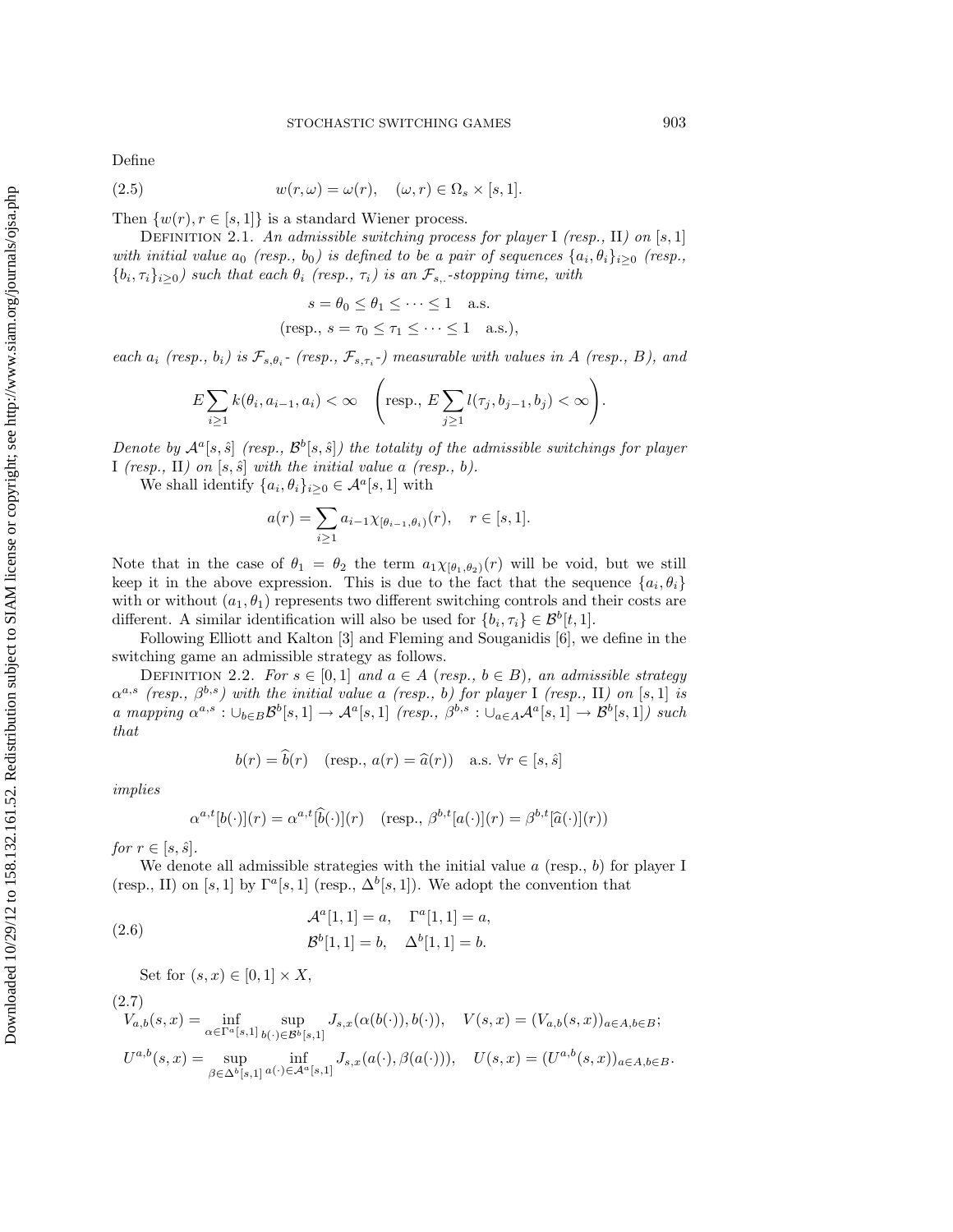The matrix-valued functions  $V$  and  $U$  are called the lower and the upper value function, respectively. If  $V = U$ , we say that the above stochastic switching game has a value. Our aim is to study the existence of the value of our stochastic switching game. U and V should satisfy the dynamic programming principle. However, the conventional proof leads to serious technical problems related to measurability issues, which have been noticed by Fleming and Souganidis [6] in the study of classical stochastic differential games . To circumvent these problems, we borrow the techniques of Fleming and Souganidis [6] and introduce in the following the concepts of restrictive class of admissible strategies,  $\pi$ -admissible switching processes, and  $\pi$ -admissible strategies.

Consider  $s \in [0,1], \hat{s} \in (s,1),$  and  $b(\cdot) \in \mathcal{B}^b[s,1]$ . For  $P_{s,\hat{s}}$ -a.s.  $\omega_1 \in \Omega_{s,\hat{s}}$ , the map  $b(\omega_1) : [\hat{s}, 1] \times \Omega_{\hat{s}} \to B$  defined by

$$
b(\omega_1)(\omega_2)(r) = b(\omega_1, \omega_2)(r), \quad r \in [\hat{s}, 1],
$$

is an admissible control for player II, i.e.,  $b(\omega_1) \in \mathcal{B}^{b(\hat{s})}[\hat{s}, 1].$ 

DEFINITION 2.3. Let  $\alpha \in \Gamma^a[\hat{s}, 1]$ . If for  $\forall s \in (0, \hat{s})$  and  $\forall b(\cdot) \in \mathcal{B}^b[s, 1], b \in B$ , the map  $(\tau, \omega) \mapsto \alpha[b(\omega_1)](\omega_2)(\tau)$  is  $\mathcal{B}([\hat{s}, \tau]) \otimes \mathcal{F}_{s,\tau}$ -measurable for every  $\tau \in [\hat{s}, 1],$ then  $\alpha$  is called an r-strategy with initial value a for player I on [s, 1]. The set of r-strategies with initial value a on [s, 1] of player I is denoted by  $\Gamma_1^a[s,1]$ .

Similarly, we define r-strategies with initial value  $b \in B$  on [s, 1] for player II and denote their collection by  $\Delta_1^b[s,1]$ .

Set

$$
\begin{aligned} &\text{(2.8)}\\ &V_{a,b}^1(s,x)=\inf_{\alpha\in\Gamma_1^a[s,1]}\sup_{b(\cdot)\in\mathcal{B}^b[s,1]}J_{s,x}(\alpha(b(\cdot)),b(\cdot)),\quad V^1(s,x)=(V_{a,b}^1(s,x))_{a\in A,b\in B};\\ &U_1^{a,b}(s,x)=\sup_{\beta\in\Delta_1^b[s,1]} \inf_{a(\cdot)\in\mathcal{A}^a[s,1]}J_{s,x}(a(\cdot),\beta(a(\cdot))),\quad U_1(s,x)=(U_1^{a,b}(s,x))_{a\in A,b\in B}. \end{aligned}
$$

The matrix-valued functions  $V^1$  and  $U_1$  are called the r-lower and the r-upper value function, respectively.

Let  $\pi_s = \{s = t_0 < t_1 < \cdots < t_M = 1\}$  be a partition of [s, 1], and denote by  $||\pi_s|| = \max_{1 \le i \le M} (t_i - t_{i-1})$  its mesh. The notions of  $\pi$ -admissible switching processes and  $\pi$ -admissible strategies are then defined as follows.

DEFINITION 2.4. Let  $a(\cdot) = \{a_i, \theta_i\}_{i \geq 0} \in \mathcal{A}^a[s, 1]$ . If each  $\theta_i$  is a  $\pi_s$ -valued stopping time, then it is called a  $\pi$ -admissible switching process with initial value  $a \in A$  on [s, 1] for player I. The set of  $\pi$ -admissible switching processes with initial value  $a \in A$  on [s, 1] for player I is denoted by  $\mathcal{A}_{\pi}^a[s,1]$ . The  $\pi$ -admissible switching processes with initial value  $b \in B$  on [s, 1] for player II are defined in a similar way, and their collection is denoted by  $\mathcal{B}_{\pi}^{b}[s,1].$ 

DEFINITION 2.5.  $\alpha \in \Gamma^a[s, 1]$  is called a  $\pi$ -admissible strategy with initial value  $a \in A$  on [s, 1] for player I, if it satisfies the following properties: (1)  $\forall b(\cdot) \in A$  $\mathcal{B}^b[s,1], b \in B, \alpha[b(\cdot)] \in \mathcal{A}_{\pi}^a[s,1].$  (2) Fix  $b \in B$ . If  $s \in [t_{i_0}, t_{i_0+1}),$  then  $\alpha[b_1(\cdot)]|_{[s,t_{i_0+1})} = \alpha[b_2(\cdot)]|_{[s,t_{i_0+1})} \,\,\forall \, b_1(\cdot), b_2(\cdot) \in \mathcal{B}^b[s,1].$  (3) If  $b(\cdot) = \overline{b}(\cdot)$  on  $[s, t_i)$ , then  $\alpha[b(\cdot)](t_i) = \alpha[\overline{b}(\cdot)](t_i), P_s-a.s.$  for  $i \in \{i_0+1,\ldots,M\}$ . The collection of  $\pi$ admissible strategies with initial value  $a \in A$  on [s, 1] for player I is denoted by  $\Gamma_{\pi}^a[s,1]$ . The  $\pi$ -admissible strategies with initial value  $b \in B$  on [s, 1] for player II are defined in a similar way, and their collection is denoted by  $\Delta^b_\pi[s,1]$ .

It is crucial, in our case of the switching game, that  $\alpha[b(\cdot)](t_i)$  in Definition 2.5 is required to be independent of  $b(t_i)$  for  $\alpha \in \Gamma^a_\pi[s,1]$  and  $i = i_0 + 1, \ldots, M$ . Definition 2.5 differs from Fleming and Souganidis' in that  $\alpha[b(\cdot)]|_{[s,t_{i_0+1})}$  may depend on  $b(s-)$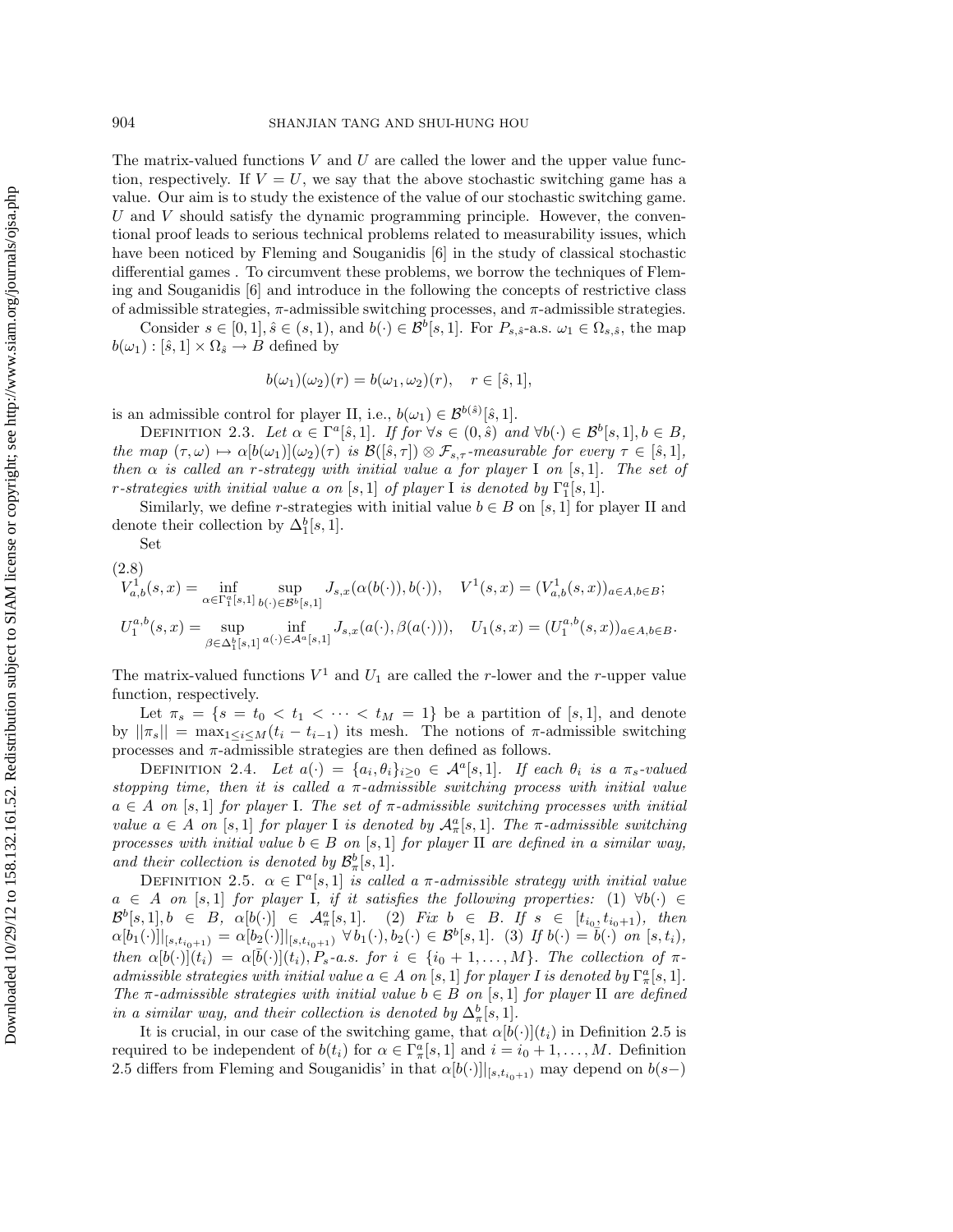even if  $\alpha \in \Gamma_{\pi}^{a}[s,1]$ , and this is due to the fact that the initial position of a player is crucial in our switching game.

According to the definitions of  $V_{a,b}^1(s,x)$ ,  $U_1^{a,b}(s,x)$ ,  $V_{a,b}(s,x)$ , and  $U^{a,b}(s,x)$ , we have immediately the following two relations:

(2.9) 
$$
V_{a,b}(s,x) \le V_{a,b}^1(s,x) \text{ and } U_1^{a,b}(s,x) \le U^{a,b}(s,x).
$$

Next, let us introduce some operators. For any  $m \times n$  matrix-valued function  $W(\cdot, \cdot)=(W^{a,b}(\cdot, \cdot))$  defined on  $[0, 1]\times X$ , we define for  $(a, b, s, x)\in A\times B\times[0, 1]\times X$ 

(2.10)  
\n
$$
M^{a,b}[W](s,x) = \min_{\hat{a}\neq a} \{W^{\hat{a},b}(s,x) + k(s,a,\hat{a})\},
$$
\n
$$
M_{a,b}[W](s,x) = \max_{\hat{b}\neq b} \{W^{a,\hat{b}}(s,x) - l(s,b,\hat{b})\}.
$$

The two operators are called obstacle operators. According to the definitions, for any  $(a, b, s, x) \in A \times B \times [0, 1] \times X$ , the following are true:

(2.11)  
\n
$$
M_{a,b}[V](s,x) \leq V_{a,b}(s,x) \leq M^{a,b}[V](s,x),
$$
\n
$$
M_{a,b}[V^1](s,x) \leq V_{a,b}^1(s,x) \leq M^{a,b}[V^1](s,x),
$$
\n
$$
M_{a,b}[U](s,x) \leq U^{a,b}(s,x) \leq M^{a,b}[U](s,x),
$$
\n
$$
M_{a,b}[U_1](s,x) \leq U_1^{a,b}(s,x) \leq M^{a,b}[U_1](s,x).
$$

Before closing this section, we state without proof the following result on the continuity in the space variable of the costs and the value functions.

PROPOSITION 2.1. (1) For any  $a(\cdot) \in \mathcal{A}^a[s,1], b(\cdot) \in \mathcal{B}^b[s,1], \alpha \in \Gamma^a[s,1],$  and  $\beta \in$  $\Delta^{b}[s,1]$ , the functions  $J_{sx}(\alpha[b(\cdot)],b(\cdot))$  and  $J_{sx}(a(\cdot),\beta[a(\cdot)])$ ,  $(s,x) \in [0,T] \times X$ , grow linearly, are Lipschitz continuous in the space variable  $x$ , and are Hölder-continuous in the time variable s, uniformly with respect to the other variable s and x, respectively, and uniformly as well with respect to the four parameters:  $\alpha$ ,  $a(\cdot)$ ,  $\beta$ , and  $b(\cdot)$ .

(2) The functions  $V, V^1, U$ , and  $U_1$  grow linearly and are Lipschitz continuous in the space variable  $x$ , uniformly with respect to the time variable  $s$ .

The time continuity of value functions turns out to be a measurability issue and will be considered in the next section.

**3. Dynamic programming and time continuity of various value functions.** In this section, we use the Bellman dynamic programming principle to study the time continuity and the dynamics of various value functions related to our game.

PROPOSITION 3.1. (1) The lower value function  $V^1(\cdot, \cdot)$  satisfies the following suboptimality condition: For any  $(a, b) \in A \times B$ ,  $x \in X$ , and  $0 \le s \le \hat{s} \le 1$ ,

(3.1a)

$$
V_{a,b}^1(s,x) \leq \inf_{\alpha \in \Gamma_1^a[s,1]} \sup_{b(\cdot) \in \mathcal{B}^b[s,1]} E_{sx} \bigg\{ \int_s^{\hat{s}} f^0(r, y(r), \alpha[b(\cdot)](r), b(r)) dr + \sum_{\theta_i \leq \hat{s}} k(\theta_i, a_{i-1}, a_i) - \sum_{\tau_j \leq \hat{s}} l(\tau_j, b_{j-1}, b_j) + V_{\alpha[b(\cdot)](\hat{s}), b(\hat{s})}^1(\hat{s}, y(\hat{s})) \bigg\},
$$

where  $\{a_i, \theta_i\}$  and  $\{b_j, \tau_j\}$  are associated with  $\alpha[b(\cdot)]$  and  $b(\cdot)$ , respectively, and  $\alpha[b(\cdot)](\hat{s}) = \alpha[b(\cdot)](\hat{s} + 0), b(\hat{s}) = b(\hat{s} + 0).$ 

(2) The upper value function  $U_1(\cdot, \cdot)$  satisfies the following superoptimality condition: For any  $(a, b) \in A \times B$ ,  $x \in X$ , and  $0 \le s < \hat{s} \le 1$ ,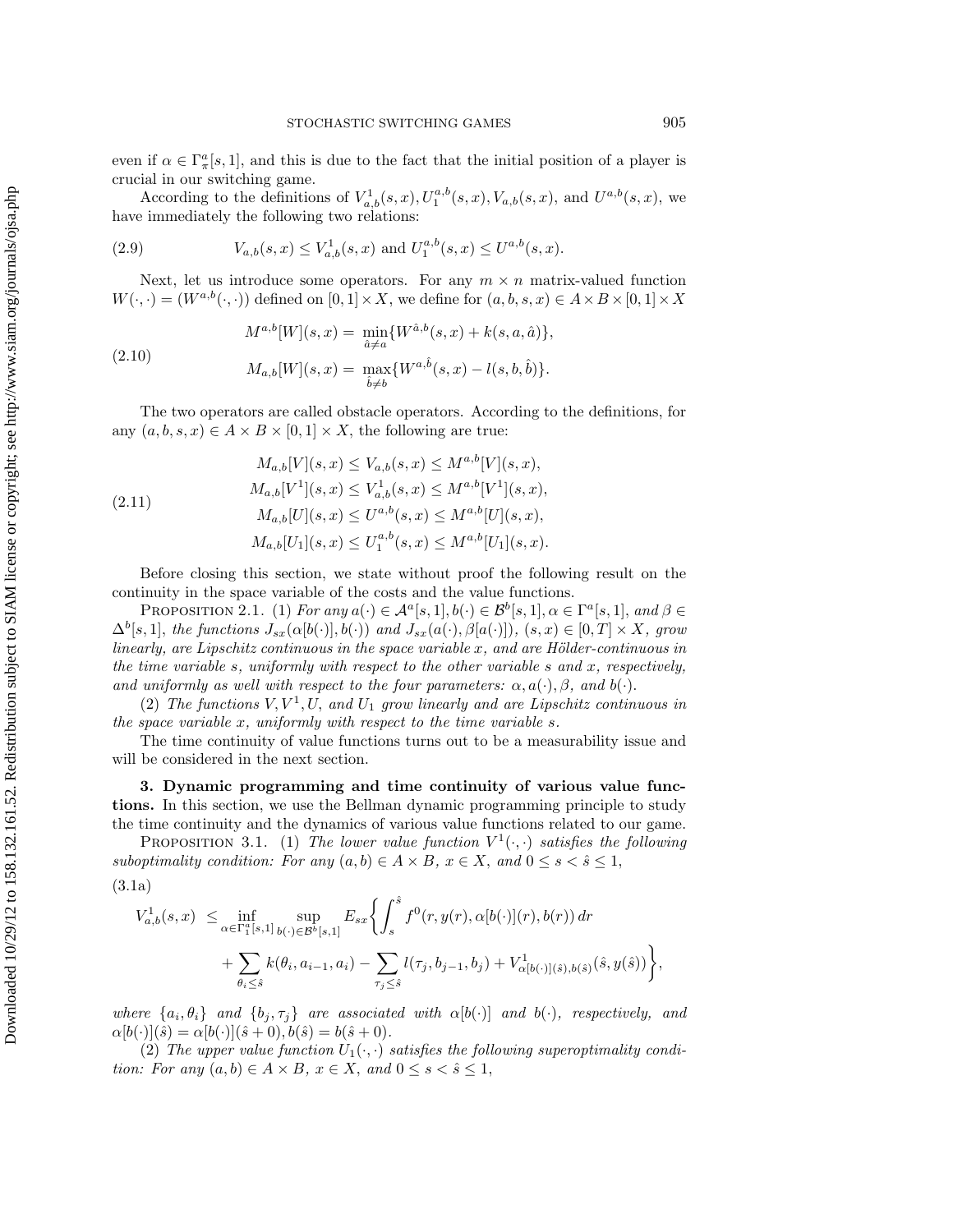$$
(3.1b)
$$

$$
U_1^{a,b}(s,x) \geq \sup_{\beta \in \Delta_1^b[s,1]} \inf_{a(\cdot) \in \mathcal{A}^a[s,1]} E_{sx} \left\{ \int_s^{\hat{s}} f^0(r, y(r), a(\cdot), \beta[a(\cdot)](r)) dr + \sum_{\theta_i \leq \hat{s}} k(\theta_i, a_{i-1}, a_i) - \sum_{\tau_j \leq \hat{s}} l(\tau_j, b_{j-1}, b_j) + U_1^{a(\hat{s}), \beta[a(\cdot)](\hat{s})}(\hat{s}, y(\hat{s})) \right\}
$$

,

where  $\{a_i, \theta_i\}$  and  $\{b_j, \tau_j\}$  are associated with  $a(\cdot)$  and  $\beta[a(\cdot)]$ , respectively, and  $\beta[a(\cdot)](\hat{s}) = \beta[a(\cdot)](\hat{s} + 0), b(\hat{s}) = b(\hat{s} + 0).$ 

Proof of Proposition 3.1. We prove only the inequality  $(3.1a)$ ; the inequality (3.1b) can be proved in the same manner.

Let  $(s, x, a, b)$  be fixed, and let  $W_{a,b}(s, x)$  be the right-hand side of (3.1a). Then,  $\forall \varepsilon > 0$ , there exists  $\alpha \in \Gamma_1^a[s, 1]$  such that

$$
(3.2)
$$

$$
W_{a,b}(s,x) \geq E_{sx} \left\{ \int_s^{\hat{s}} f^0(r, y(r), \alpha[b(\cdot)](r), b(r)) dr + \sum_{\theta_i \leq \hat{s}} k(\theta_i, a_{i-1}, a_i) - \sum_{\tau_j \leq \hat{s}} l(\tau_j, b_{j-1}, b_j) + V^1_{\alpha[b(\cdot)](\hat{s}), b(\hat{s})}(\hat{s}, y(\hat{s})) \right\} - \varepsilon
$$

for every  $b(\cdot) \in \mathcal{B}^b[s, 1]$ . Also, for each  $\hat{a} \in A, \hat{b} \in B, \xi \in X$ ,

(3.3) 
$$
V_{\hat{a},\hat{b}}^1(\hat{s},\xi) = \inf_{\alpha \in \Gamma_1^{\hat{a}}[\hat{s},1]} \sup_{b(\cdot) \in \mathcal{B}^{\hat{b}}[\hat{s},1]} J_{\hat{s}\xi}(\alpha[b(\cdot)],b(\cdot));
$$

thus there exists  $\alpha_{\xi}^{\hat{a},\hat{b}} \in \Gamma_1^{\hat{a}}[\hat{s},1]$  for which

(3.4) 
$$
V_{\hat{a},\hat{b}}^1(\hat{s},\xi) \geq \sup_{b(\cdot)\in\mathcal{B}^{\hat{b}}[\hat{s},1]} J_{\hat{s}\xi}(\alpha_{\xi}^{\hat{a},\hat{b}}[b(\cdot)],b(\cdot))-\varepsilon.
$$

Next let  $\{A_i : i = 1, 2, ...\}$  be a partition of X by Borel sets, and choose  $\xi_i \in$  $A_i(i = 1, 2, \dots)$ . If the diameter of the  $A_i$ 's is sufficiently small, then for  $i = 1, 2, \dots$ and  $w \in A_i$ ,

(3.5)  
\n
$$
|J_{\hat{s}w}(\alpha[b(\cdot)],b(\cdot)) - J_{\hat{s}\xi_i}(\alpha[b(\cdot)],b(\cdot))| < \varepsilon \text{ for any } b(\cdot) \in \mathcal{B}^{\hat{b}}[\hat{s},1] \text{ and } \alpha \in \Gamma_1^{\hat{a}}[\hat{s},1],
$$

and

(3.6) 
$$
|V_{\hat{a},\hat{b}}^1(\hat{s},w) - V_{\hat{a},\hat{b}}^1(\hat{s},\xi_i)| < \varepsilon.
$$

Now we use the strategies  $\alpha$  and  $\alpha_{\xi_i}^{\hat{a},\hat{b}}, i = 1,\ldots,\hat{a} \in A, \hat{b} \in B$ , to construct a new admissible strategy  $\widetilde{\alpha} \in \Gamma_1^a[s, 1]$  as follows: For  $(r, \omega) \in [s, 1] \times \Omega_s$  and  $b(\cdot) \in \mathcal{B}^b[s, 1]$ , we define

$$
(3.7)
$$
\n
$$
\alpha[b(\cdot)](\omega)(r)
$$
\n
$$
= \begin{cases}\n\alpha[b(\cdot)](\omega)(r) & \text{if } r < \hat{s}, \\
\sum_{i=1}^{\infty} \sum_{\hat{a} \in A, \hat{b} \in B} \chi_{\{b(\hat{s}) = \hat{b}, \alpha[b(\cdot)](\hat{s}) = \hat{a}\}} \chi_{A_i}(y_{sx}(\hat{s})) \alpha_{\xi_i}^{\hat{a},\hat{b}}[b(\omega_1)](\omega_2)(r) & \text{if } r \ge \hat{s},\n\end{cases}
$$

where  $\omega = (\omega_1, \omega_2) \in \Omega_{t, \hat{s}} \times \Omega_{\hat{s}}$  and  $b(\omega_1)(\cdot) \in \mathcal{B}^{b(\hat{s})}[\hat{s}, 1]$  is given by  $b(\omega_1)(\omega_2)(r) =$  $b(\omega_1, \omega_2)(r)$ .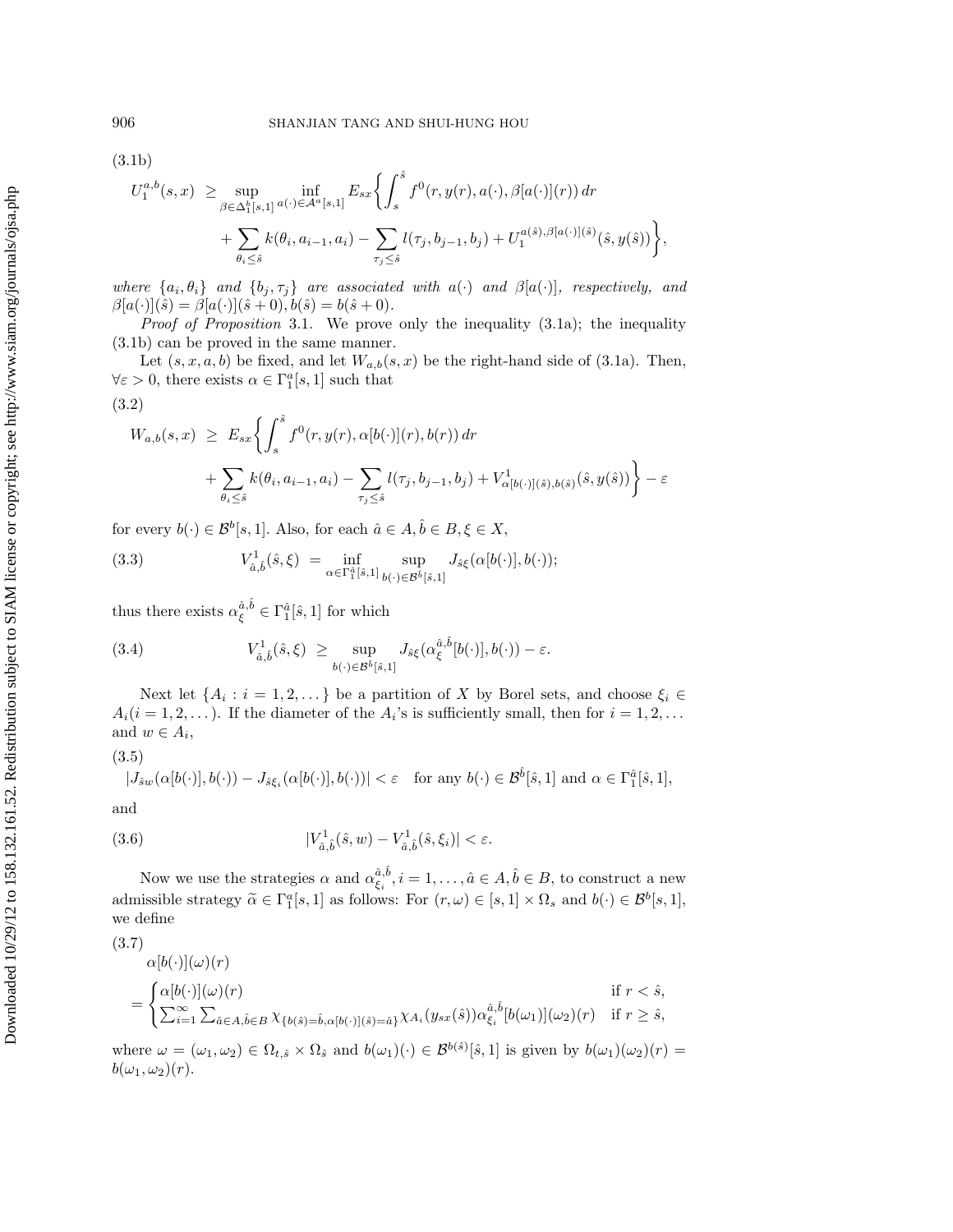Consequently for any  $b(\cdot) \in \mathcal{B}^b[s, 1]$ , using (3.2), (3.4), and (3.6), we obtain

$$
W_{a,b}(s,x) \geq E_{sx} \Biggl\{ \int_{s}^{\hat{s}} f^{0}(r, y(r), \alpha[b(\cdot)](r), b(r)) dr + \sum_{\theta_{i} \leq \hat{s}} k(\theta_{i}, a_{i-1}, a_{i}) - \sum_{\tau_{j} \leq \hat{s}} l(\tau_{j}, b_{j-1}, b_{j}) + \sum_{i=1}^{\infty} \sum_{\hat{a} \in A, \hat{b} \in B} \chi_{\{\alpha[b(\cdot)](\hat{s}) = \hat{a}, b(\hat{s}) = \hat{b}\}} \chi_{A_{i}}(y_{s,x}(\hat{s})) V_{\hat{a},\hat{b}}^{1}(\hat{s}, y(\hat{s})) \Biggr\} - \varepsilon (3.8)
$$
  

$$
\geq E_{sx} \Biggl\{ \int_{s}^{\hat{s}} f^{0}(r, y(r), \alpha[b(\cdot)](r), b(r)) dr + \sum_{\theta_{i} \leq \hat{s}} k(\theta_{i}, a_{i-1}, a_{i}) - \sum_{\tau_{j} \leq \hat{s}} l(\tau_{j}, b_{j-1}, b_{j}) + \sum_{i=1}^{\infty} \sum_{\hat{a} \in A, \hat{b} \in B} \chi_{\{\alpha[b(\cdot)](\hat{s}) = \hat{a}, b(\hat{s}) = \hat{b}\}} \chi_{A_{i}}(y_{s,x}(\hat{s})) V_{\hat{a},\hat{b}}^{1}(\hat{s}, \xi_{i}) \Biggr\} - 2\varepsilon.
$$

On the other hand, for  $y_{sx}(\hat{s}) \in A_i, i = 1, 2, \ldots$  and  $\forall b(\cdot) \in \mathcal{B}^{\hat{b}}[\hat{s}, 1]$ , we derive from  $(3.4)$  and  $(3.5)$  that

 $(3.9)$  $J^1_{\hat{a},\hat{b}}(\hat{s},\xi_i)\geq J_{\hat{s}\xi_i}(\alpha_{\xi_i}^{\hat{a},\hat{b}}[b(\cdot)],b(\cdot))-\varepsilon\geq J_{\hat{s}y_{sx}(\hat{s})}(\alpha_{\xi_i}^{\hat{a},\hat{b}}[b(\cdot)],b(\cdot))-2\varepsilon.$ 

Combining the above inequalities, we have

$$
W_{a,b}(s,x) \geq E_{sx} \Biggl\{ \int_s^{\hat{s}} f^0(r, y(r), \alpha[b(\cdot)](r), b(r)) dr + \sum_{\theta_i \leq \hat{s}} k(\theta_i, a_{i-1}, a_i) - \sum_{\tau_j \leq \hat{s}} l(\tau_j, b_{j-1}, b_j) + \sum_{i=1}^{\infty} \chi_{A_i}(y_{s,x}(\hat{s})) E_{\hat{s}y_{sx}(\hat{s})} \Biggl\{ \int_{\hat{s}}^1 f^0(r, y(r), \tilde{\alpha}[b(\cdot)](r), b(r)) dr + \sum_{\theta_i > \hat{s}} k(\theta_i, a_{i-1}, a_i) - \sum_{\tau_j > \hat{s}} l(\tau_j, b_{j-1}, b_j) + h(y(1)) \Biggr\} \Biggr\} - 4\varepsilon.
$$

Therefore,

$$
W_{a,b}(s,x) \geq J_{sx}(\widetilde{\alpha},b(\cdot)) - 4\varepsilon,
$$

which in turn implies

$$
W_{a,b}(s,x) \ge V_{a,b}^1(s,x) - 4\varepsilon,
$$

and the result now follows.  $\Box$ 

From Proposition 3.1, we can obtain the following time continuity of  $V^1$  and  $U_1$ . PROPOSITION 3.2. There exists  $L > 0$  such that for any  $a \in A, b \in B, x \in X$ , and  $s, t \in [0, 1]$ 

(3.11) 
$$
|V_{a,b}^{1}(s,x) - V_{a,b}^{1}(t,x)| \le L(1+|x|)\sqrt{|s-t|},
$$

$$
|U_{1}^{a,b}(s,x) - U_{1}^{a,b}(t,x)| \le L(1+|x|)\sqrt{|s-t|}.
$$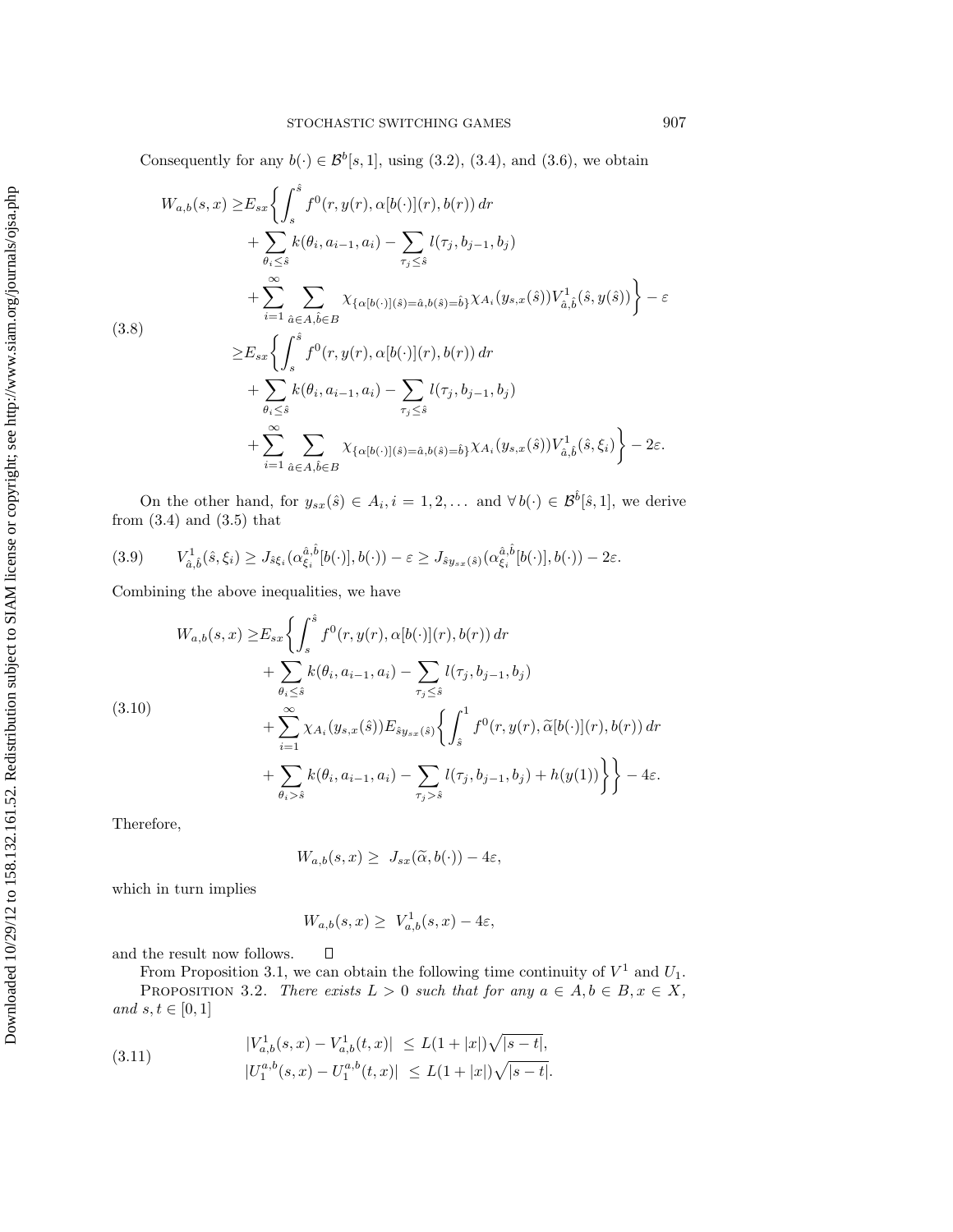*Proof of Proposition* 3.2. We prove only the  $\frac{1}{2}$ -Hölder continuity of the *r*-lower value function  $V^1$  in the time variable the  $\frac{1}{2}$ -Hölder continuity of the *r*-upper value function  $U_1$  in the time variable can be proved in the same way.

Suppose that  $s < t$ . First, we prove the following:

(3.12) 
$$
V_{a,b}^{1}(s,x) - V_{a,b}^{1}(t,x) \le L(1+|x|)\sqrt{t-s}.
$$

From Proposition 3.1 and Hypothesis 3, we derive

$$
(3.13)
$$
\n
$$
V_{a,b}^{1}(s,x)
$$
\n
$$
\leq \sup_{b(\cdot)\in\mathcal{B}^{b}[s,1]} E_{sx} \Biggl\{ \int_{s}^{t} f^{0}(r, y(r), a, b(r)) dr - \sum_{\tau_{j}\leq t} l(\tau_{j}, b_{j-1}, b_{j}) + V_{a,b(t)}^{1}(t, y(t)) \Biggr\}
$$
\n
$$
\leq \sup_{b(\cdot)\in\mathcal{B}^{b}[s,1]} E_{sx} \Biggl\{ \int_{s}^{t} f^{0}(r, y(r), a, b(r)) dr - \sum_{\tau_{j}\leq t} l(t, b_{j-1}, b_{j}) + V_{a,b(t)}^{1}(t, y(t)) \Biggr\}
$$
\n
$$
\leq \sup_{b(\cdot)\in\mathcal{B}^{b}[s,1]} E_{sx} \Biggl\{ \int_{s}^{t} f^{0}(r, y(r), a, b(r)) dr - l(t, b, b(t)) + V_{a,b(t)}^{1}(t, y(t)) \Biggr\}
$$
\n
$$
\leq \sup_{b(\cdot)\in\mathcal{B}^{b}[s,1]} E_{sx} \Biggl\{ \int_{s}^{t} f^{0}(r, y(r), a, b(r)) dr + V_{a,b}^{1}(t, y(t)) \Biggr\}.
$$

Note that in the last step, we have used the relation (2.11). We then have

$$
(3.14) \quad \begin{aligned} V_{a,b}^1(s,x) - V_{a,b}^1(t,x) \\ &\leq \sup_{b(\cdot) \in \mathcal{B}^b[s,1]} E_{sx} \bigg\{ \int_s^t f^0(r,y(r),a,b(r)) \, dr + V_{a,b}^1(t,y(t)) - V_{a,b}^1(t,x) \bigg\}, \end{aligned}
$$

which proves (3.12) by the uniformly Lipschitz continuity of  $V_{a,b}^1(t, x)$  in x and the following estimate:

$$
E|y_{sx}(t) - x| \le L(1+|x|)\sqrt{t-s}.
$$

Second, we prove the following:

(3.15) 
$$
V_{a,b}^{1}(s,x) - V_{a,b}^{1}(t,x) \ge -L(1+|x|)\sqrt{t-s}.
$$

In fact, for any  $\hat{b}(\cdot) \in \mathcal{B}^b[t,1]$  and  $\alpha \in \Gamma_1^a[s,1]$ , we define

$$
b(r) = \begin{cases} b, & r \in [s, t), \\ \widehat{b}(r), & r \in [t, 1], \end{cases}
$$

and

(3.16) 
$$
\widehat{\alpha}(\omega_1)[\widehat{b}(\cdot)](r) = \alpha[b(\cdot)](\omega_1)(r), \quad r \in [t, 1],
$$

$$
\widehat{\alpha}(\omega_1)[\widehat{b}(\cdot)](t-0) = a.
$$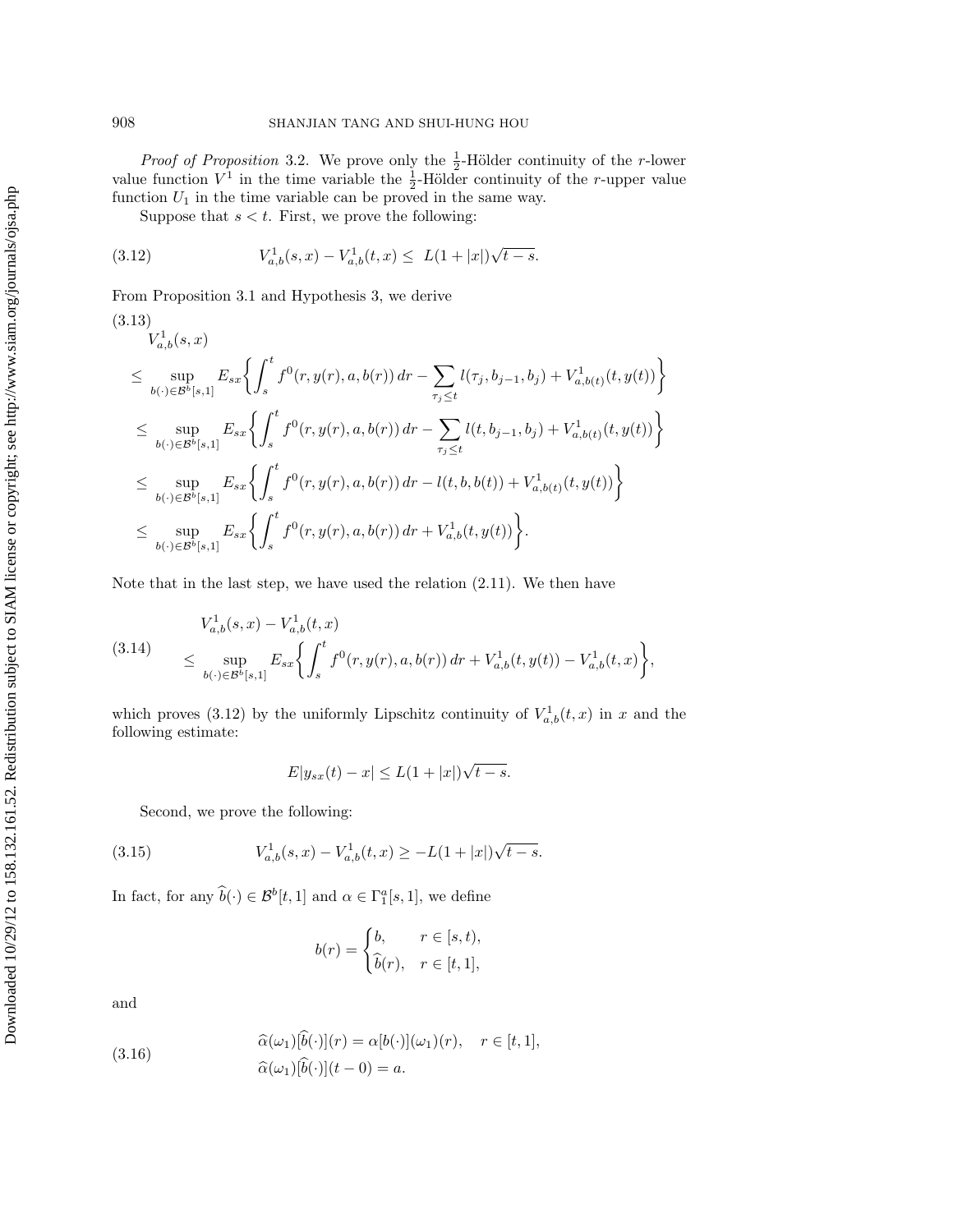Then we see that  $b(\cdot) \in \mathcal{B}^b[s,1]$  and  $\widehat{\alpha}(\omega_1) \in \Gamma^a_1[s,1]$ , a.s. It follows that (3.17)

$$
J_{sx}(\alpha[b(\cdot)],b(\cdot))
$$
  
\n
$$
\geq E_{sx}\left\{\int_{s}^{t}f^{0}(r,y(r),\alpha[b(\cdot)](r),b(r)) dr + l(t,a,a(t)) + J_{tx}(\alpha(\omega_{1})[b(\cdot)],\hat{b}(\cdot))\right\}
$$
  
\n
$$
+ \int_{t}^{1}[f^{0}(r,y(r),\hat{\alpha}(\omega_{1})[\hat{b}(\cdot)](r),\hat{b}(r)) - f^{0}(r,y(r),\hat{\alpha}(\omega_{1})[\hat{b}(\cdot)](r),b(r))] dr\right\}.
$$

Here we have used Hypothesis 2. Then we see that

$$
\sup_{b(\cdot)\in\mathcal{B}^{b}[s,1]} J_{sx}(\alpha[b(\cdot)],b(\cdot))
$$
\n
$$
(3.18) \geq \sup_{b(\cdot)\in\mathcal{B}^{b}[s,1]} E_{sx}[V_{\alpha[b(\cdot)](t),b}^{1}(t,x) + l(t,a,\alpha[b(\cdot)](t))] - L(1+|x|)\sqrt{t-s}
$$
\n
$$
\geq V_{a,b}^{1}(t,x) - L(1+|x|)|s-t|^{1/2},
$$

 $\Box$ which implies (3.15).

Remark 3.1. It is still true to replace in Proposition 3.1 the deterministic time  $\hat{s} \in (s, 1]$  with a stopping time  $\tau$  which takes its values in  $(s, 1]$ . In fact, in this version of Proposition 3.2, it is sufficient to note that, for any  $(x, a, b) \in X \times A \times B$ , the two random variables  $V_{a,b}^1(\tau,x)$  and  $U_1^{a,b}(\tau,x)$  may be sufficiently approximated by

$$
\sum_{i=0}^{N-1} V_{a,b}^1(t_i,x)\chi_{[t_i,t_{i+1})}(\tau) \text{ and } \sum_{i=0}^{N-1} U_1^{a,b}(t_i,x)\chi_{[t_i,t_{i+1})}(\tau),
$$

respectively, by letting  $N$  be sufficiently large. Here we have used the following notation:

$$
t_i = \frac{i(1-s)}{N}, \quad i = 0, 1, \dots, N.
$$

For  $(s, x, \delta) \in [0, 1] \times X \times (0, \infty)$  and  $(a(\cdot), b(\cdot)) \in \mathcal{A}^a[s, 1] \times \mathcal{B}^b[s, 1]$ , define

$$
\tau_{s,x}^{\delta}(a(\cdot),b(\cdot)):=\inf\left\{t\in[s,T]:|y_{s,x}^{a(\cdot),b(\cdot)}(t)-x|\geq\delta\right\}\wedge T,
$$

where  $y_{s,x}^{a(\cdot),b(\cdot)}$  is the solution of the system (1.1) corresponding to  $(a(\cdot),b(\cdot)) \in$  $\mathcal{A}^a[s,1] \times \mathcal{B}^b[s,1]$ , which will occasionally be abbreviated as  $y_{sx}$  or simply y to simplify the notation. It is easy to see that  $\tau_{s,x}^{\delta}(a(\cdot),b(\cdot))$  is a stopping time for any triplet  $(s, x, \delta) \in [0, 1] \times X \times [0, \infty)$  and any pair  $(a(\cdot), b(\cdot)) \in \mathcal{A}^a[s, 1] \times \mathcal{B}^b[s, 1]$ . To simplify the notation, we shall simply write  $\tau^{\delta}$  for  $\tau^{\delta}_{s,x}(a(\cdot),b(\cdot))$  when the dependence on  $(s, x, a(\cdot), b(\cdot))$  is not confused from the context. We also have

$$
|y_{s,x}^{a(\cdot),b(\cdot)}(t\wedge\tau^d)-x|\leq\delta
$$

for  $s \le t \le 1, a(\cdot) \in \mathcal{A}^a[s, 1],$  and  $b(\cdot) \in \mathcal{B}^b[s, 1].$  Moreover, we have

$$
\lim_{\hat{s}\to s+} \sup_{a(\cdot)\in \mathcal{A}^a[s,1],b(\cdot)\in \mathcal{B}^b[s,1]} \frac{P(\{\hat{s}\geq \tau^{\delta}\})}{\hat{s}-s} = 0.
$$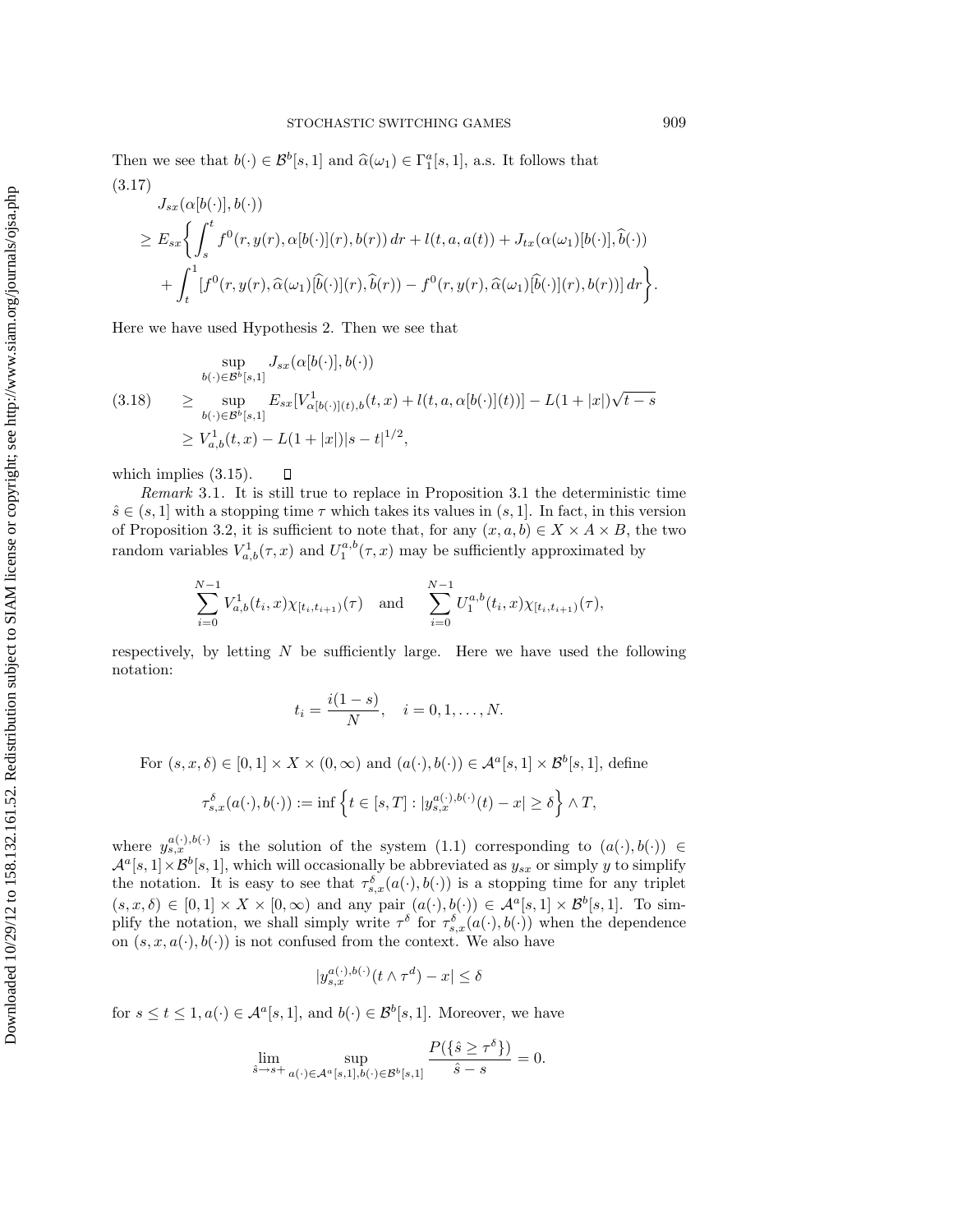In fact, we have

$$
P(\{\tau^{\delta} \leq \hat{s}\}) = P\left(\left\{\sup_{s \leq t \leq \hat{s}} |y_{s,x}^{a(\cdot),b(\cdot)}(t) - x| \geq \delta\right\}\right)
$$

$$
\leq \sum_{i=1}^{N} P_{s,x}^{\delta,i}(a(\cdot),b(\cdot)),
$$

where N is the dimension of the state space X, for  $i = 1, \ldots, N, e_i$  is the unit vector of X whose ith component is one, and

$$
P_{s,x}^{\delta,i}(a(\cdot),b(\cdot)) := P\left(\left\{\sup_{s\leq t\leq \hat{s}}\langle e_i,y_{s,x}^{a(\cdot),b(\cdot)}(t)-x\rangle \geq \delta N^{-\frac{1}{2}}\right\}\right).
$$

Define

$$
f_{s,x}^{\delta} := \sup\{|f(t,y,a,b)| : (t,a,b) \in [s,1] \times A \times B, |y - x| \le \delta\}
$$

and

$$
g_{s,x}^{\delta} := \sup\{|g(t,y,a,b)| : (t,a,b) \in [s,1] \times A \times B, |y - x| \leq \delta\}.
$$

For  $\theta \in X$ , from Itô's formula, it follows that the process

$$
Z_{s,x}^{\delta,\theta}(t;a(\cdot),b(\cdot))
$$
  
:=  $\exp\left\{\left\langle \theta, y_{s,x}(t\wedge \tau^{\delta})-x-\int_s^{t\wedge \tau^{\delta}} f(r, y_{s,x}(r), a(r), b(r)) dr \right\rangle \right\}$   

$$
-\frac{1}{2} \int_s^{t\wedge \tau^{\delta}} |g^*(r, y_{s,x}(r), a(r), b(r))e_i|^2 dr \right\}, \quad t \in [s, 1],
$$

is a continuous martingale, and  $E[Z_{s,x}^{\delta,\theta}(t;a(\cdot),b(\cdot))] = 1$  for any  $(t,a(\cdot),b(\cdot),\theta) \in$  $[s, T] \times \mathcal{A}^a[s, 1] \times \mathcal{B}^b[s, 1] \times X$ . Therefore, using Doob's inequality, we have for  $h :=$  $\hat{s} - s, \lambda > 0, \delta_0 \ge \delta > 0, a(\cdot) \in \mathcal{A}^a[s, 1], \text{ and } b(\cdot) \in \mathcal{B}^b[s, 1]$ 

$$
P_{s,x}^{\delta,i}(a(\cdot),b(\cdot))
$$
  
\n
$$
\leq P\left(\left\{\sup_{s\leq t\leq \hat{s}} Z_{s,x}^{\delta,\lambda e_i}(t;a(\cdot),b(\cdot)) \geq \exp\left[\lambda(\delta N^{-\frac{1}{2}} - hf_{s,x}^{\delta_0}) - \frac{1}{2}\lambda^2 h|g_{s,x}^{\delta_0}|^2\right]\right\}\right)
$$
  
\n
$$
\leq \exp\left[-\lambda(\delta N^{-\frac{1}{2}} - hf_{s,x}^{\delta_0}) + \frac{1}{2}\lambda^2 h|g_{s,x}^{\delta_0}|^2\right].
$$

As  $h$  is sufficiently small, take

$$
\lambda = \frac{\delta N^{-\frac{1}{2}} - h f_{s,x}^{\delta_0}}{h |g_{s,x}^{\delta_0}|^2},
$$

and we further have

$$
P_{s,x}^{\delta,i}(a(\cdot),b(\cdot)) \le \exp\left\{\frac{-|\delta N^{-\frac{1}{2}} - hf_{s,x}^{\delta_0}|^2}{2h|g_{s,x}^{\delta_0}|^2}\right\}.
$$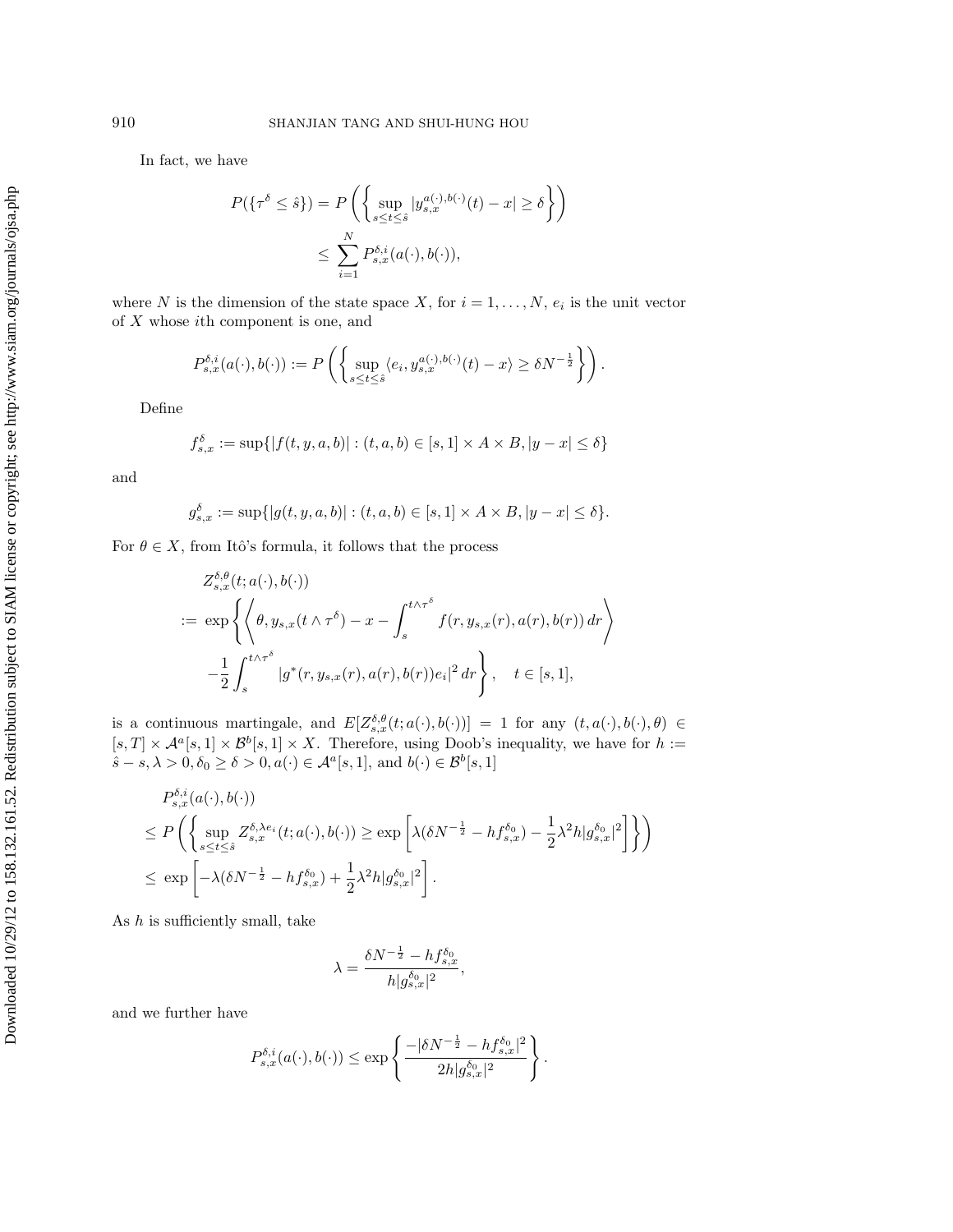Hence,

$$
\lim_{\hat{s}\to s+} \sup_{a(\cdot)\in A^a[s,1],b(\cdot)\in B^b[s,1]} \frac{P(\{\tau^{\delta}\leq \hat{s}\})}{\hat{s}-s}
$$
\n
$$
\leq \lim_{\hat{s}\to s+} \sup_{a(\cdot)\in A^a[s,1],b(\cdot)\in B^b[s,1]} h^{-1} \sum_{i=1}^N P_{s,x}^{\delta,i}(a(\cdot),b(\cdot))
$$
\n
$$
\leq \lim_{h\to 0} Nh^{-1}\exp\left\{\frac{-|\delta N^{-\frac{1}{2}}-hf_{s,x}^{\delta,0}|^2}{2h|g_{s,x}^{\delta_0}|^2}\right\}=0.
$$

The desired result then follows.

PROPOSITION 3.3. (1) The r-lower value function  $V^1(\cdot, \cdot)$  satisfies the following: Suppose at  $(a, b, s, x) \in A \times B \times [0, 1] \times X$ 

(3.19a) 
$$
V_{a,b}^{1}(s,x) > M_{a,b}[V^{1}](s,x).
$$

Then there exist a deterministic time  $s_0 > s$  and a sufficiently small number  $\delta_0 > 0$ , such that for all  $\hat{s} \in [s, s_0]$  and  $\delta \in (0, \delta_0]$ ,

$$
(3.19b) \quad V_{a,b}^{1}(s,x) \leq E_{sx} \bigg\{ \int_{s}^{\hat{s} \wedge \tau^{\delta}} f^{0}(r, y^{a,b}(r), a, b) \, dr + V_{a,b}^{1}(\hat{s} \wedge \tau^{\delta}, y^{a,b}(\hat{s} \wedge \tau^{\delta})) \bigg\}.
$$

Here we have abbreviated  $\tau_{s,x}^{\delta}(a,b)$  as  $\tau^{\delta}$ .

(2) The r-upper value function  $U_1(\cdot, \cdot)$  satisfies the following: Suppose at  $(a, b, s, x) \in$  $A \times B \times [0,1] \times X$ 

(3.20a) 
$$
U_1^{a,b}(s,x) < M^{a,b}[U_1](s,x).
$$

Then there exist a deterministic time  $s_0 > s$  and a sufficiently small number  $\delta_0 > 0$ , such that for all  $\hat{s} \in [s, s_0]$  and  $\delta \in (0, \delta_0]$ ,

$$
(3.20b) \quad U_1^{a,b}(s,x) \ge E_{sx} \bigg\{ \int_s^{\hat{s} \wedge \tau^{\delta}} f^0(r, y^{a,b}(r), a, b) \, dr + U_1^{a,b}(\hat{s} \wedge \tau^{\delta}, y^{a,b}(\hat{s} \wedge \tau^{\delta})) \bigg\}.
$$

Here we have abbreviated  $\tau_{s,x}^{\delta}(a,b)$  as  $\tau^{\delta}$ .

Remark 3.2. Proposition 3.3 can be viewed as a stochastic version of Theorem 3.2 by Yong [10]. However, it is by no means trivial and is of stochastic nature in its formulation. The upper limits of the integrals in (3.19b) and (3.20b) are more complicated than the deterministic counterparts: The former are a deterministic time  $\hat{s} > s$  which is sufficiently close to the initial time s, stopped by the first time of the system state process  $y_{s,x}^{a,b}$  (steered by both players I and II with constant actions  $a \in A$  and  $b \in B$ , respectively) escaping from a sufficiently small ball centered at the initial state x, while the latter are simply a deterministic time  $\hat{s} > s$  which is sufficiently close to the initial time s. Obviously, both coincide. Our proof below is quite different from the deterministic case and is of stochastic nature; it includes a delicate analysis.

*Proof of Proposition* 3.3. We prove only statement  $(1)$ ; the proof of statement  $(2)$ is similar.

If statement (1) were not true, then there would exist sequences  $\hat{s} \to s, \delta \to 0+,$ and  $\varepsilon \to 0^+$  such that

$$
(3.21) \ \ V_{a,b}^{1}(s,x)-\varepsilon > E_{sx}\bigg\{\int_{s}^{\hat{s}\wedge\tau^{\delta}} f^{0}(s,y(s;a,b),a,b) \, ds + V_{a,b}^{1}(\hat{s}\wedge\tau^{\delta},y(\hat{s}\wedge\tau^{\delta};a,b))\bigg\}.
$$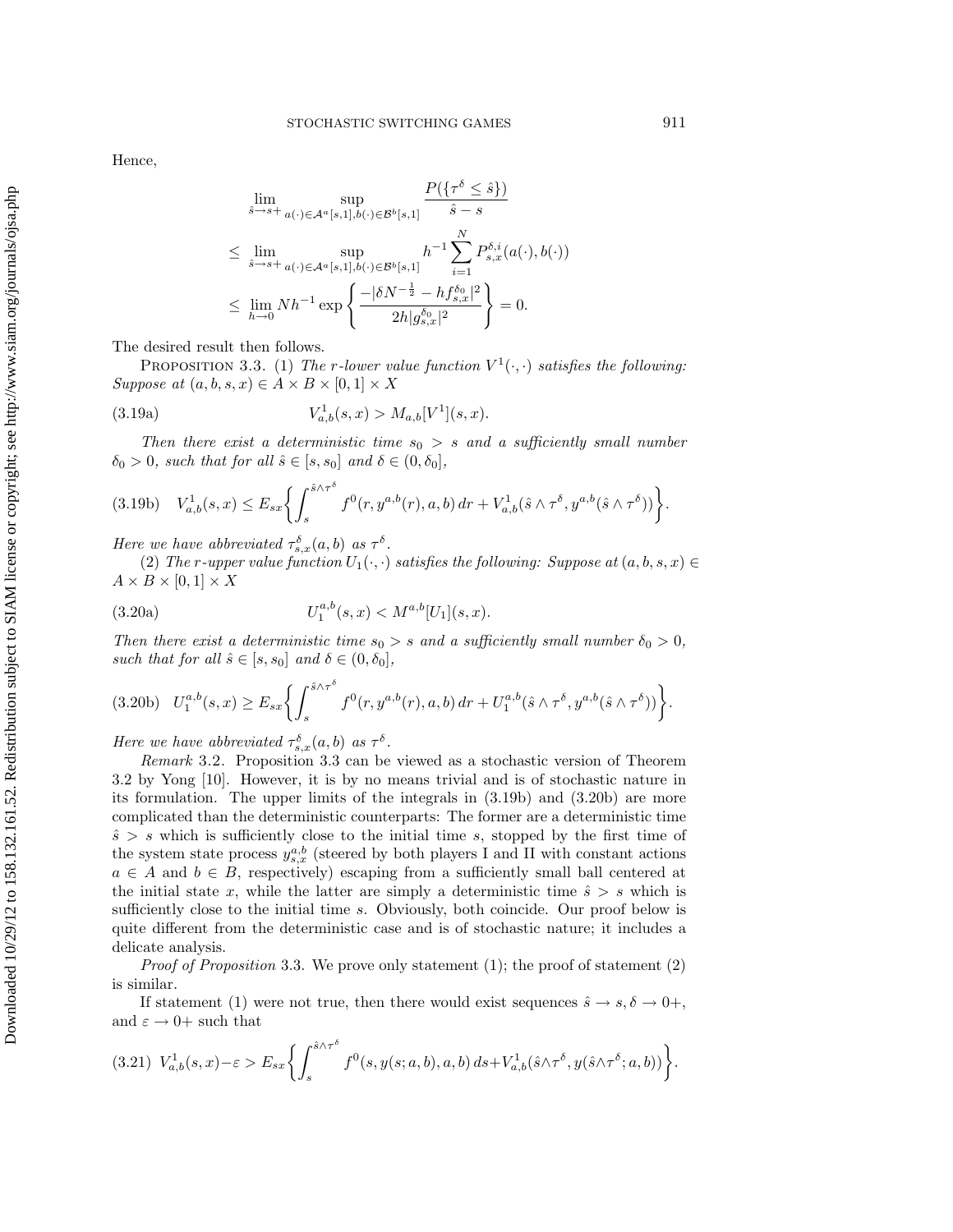On the other hand, using Proposition 3.2 and the idea exposed in Remark 3.1, we can show the following analogy to Proposition 3.1 (1):

$$
V_{a,b}^1(s,x) \leq \inf_{\alpha \in \Gamma_1^{\alpha}[s,1]} \sup_{b(\cdot) \in \mathcal{B}^b[s,1]} E_{sx} \Big\{ \int_s^{\hat{s} \wedge \tau_{a(\cdot),b(\cdot)}^{\delta}} f^0(r,y(r),\alpha[b(\cdot)](r),b(r)) dr + \sum_{\theta_i \leq \hat{s} \wedge \tau_{a(\cdot),b(\cdot)}^{\delta}} k(\theta_i, a_{i-1}, a_i) - \sum_{\tau_j \leq \hat{s} \wedge \tau_{a(\cdot),b(\cdot)}^{\delta}} l(\tau_j, b_{j-1}, b_j) + V_{\alpha[b(\cdot)](\hat{s}),b(\hat{s})}^1(\hat{s} \wedge \tau_{a(\cdot),b(\cdot)}^{\delta}, y(\hat{s} \wedge \tau_{a(\cdot),b(\cdot)}^{\delta})) \Big\},
$$

where  $\{a_i, \theta_i\}$  and  $\{b_j, \tau_j\}$  are associated with  $\alpha[b(\cdot)]$  and  $b(\cdot)$ , respectively;  $\alpha[b(\cdot)](\hat{s}) =$  $\alpha[b(\cdot)](\hat{s}+0), b(\hat{s}) = b(\hat{s}+0)$ , and  $\tau_{a(\cdot),b(\cdot)}^{\delta} := \tau_{s,x}^{\delta}(a(\cdot),b(\cdot))$ . Therefore, we have

$$
V_{a,b}^{1}(s,x) \leq \sup_{b(\cdot) \in \mathcal{B}^{b,s}} E_{sx} \bigg\{ \int_{s}^{\hat{s} \wedge \tau_{a,b(\cdot)}^{\delta}} f^{0}(r, y(r), a, b(r)) dr - \sum_{\tau_{j} \leq \hat{s} \wedge \tau_{a,b(\cdot)}^{\delta}} l(\tau_{j}, b_{j-1}, b_{j}) + V_{a,b(\hat{s})}^{1}(\hat{s} \wedge \tau_{a,b(\cdot)}^{\delta}, y(\hat{s} \wedge \tau_{a,b(\cdot)}^{\delta}))) \bigg\}.
$$

Furthermore, by definition, we conclude that there exists  $b^{\varepsilon}(\cdot) \in \mathcal{B}^b[s, 1]$  such that (3.23)

$$
\begin{aligned} V_{a,b}^1(s,x)-\varepsilon & \leq E_{sx}\bigg\{\int_s^{\hat{s}\wedge\tau_{a,b^{\varepsilon}(\cdot)}^\delta} f^0(r,y(r),a,b^{\varepsilon}(r))\,dr \\ & \quad -\sum_{\tau_j^\varepsilon\leq \hat{s}\wedge\tau_{a,b^{\varepsilon}(\cdot)}^\delta} l(\tau_j^\varepsilon,b_{j-1}^\varepsilon,b_j^\varepsilon)+V_{a,b^{\varepsilon}(\hat{s})}^1(\hat{s}\wedge\tau_{a,b^{\varepsilon}(\cdot)}^\delta,y(\hat{s}\wedge\tau_{a,b^{\varepsilon}(\cdot)}^\delta))\bigg\}, \end{aligned}
$$

where  $\{\tau_j^{\varepsilon}, b_j^{\varepsilon}\}=b^{\varepsilon}(\cdot).$ Set

$$
B_1 := \{ \omega : b^{\varepsilon}(r \wedge \tau_{a,b^{\varepsilon}(\cdot)}^{\delta}, \omega) \neq b \text{ for some } r \in [s, \hat{s} \wedge \tau_{a,b^{\varepsilon}(\cdot)}^{\delta}]\},
$$
  

$$
B_1^c := \Omega \setminus B_1 = \{ \omega : b^{\varepsilon}(r \wedge \tau_{a,b^{\varepsilon}(\cdot)}^{\delta}, \omega) = b \ \forall \, r \in [s, \hat{s} \wedge \tau_{a,b^{\varepsilon}(\cdot)}^{\delta}]\}.
$$

Note that  $B_1$  and  $B_1^c$  depend on  $(\delta, \hat{s})$ . Then the two inequalities (3.21) and (3.23) yield

(3.24)  $E[\chi_{B_1}] > 0$  for sufficiently small positive  $\delta$  and  $\hat{s}$ .

Combining  $(3.21)$  and  $(3.23)$ , we have

$$
(3.25) \t\t (I) + (II) + (III) > 0,
$$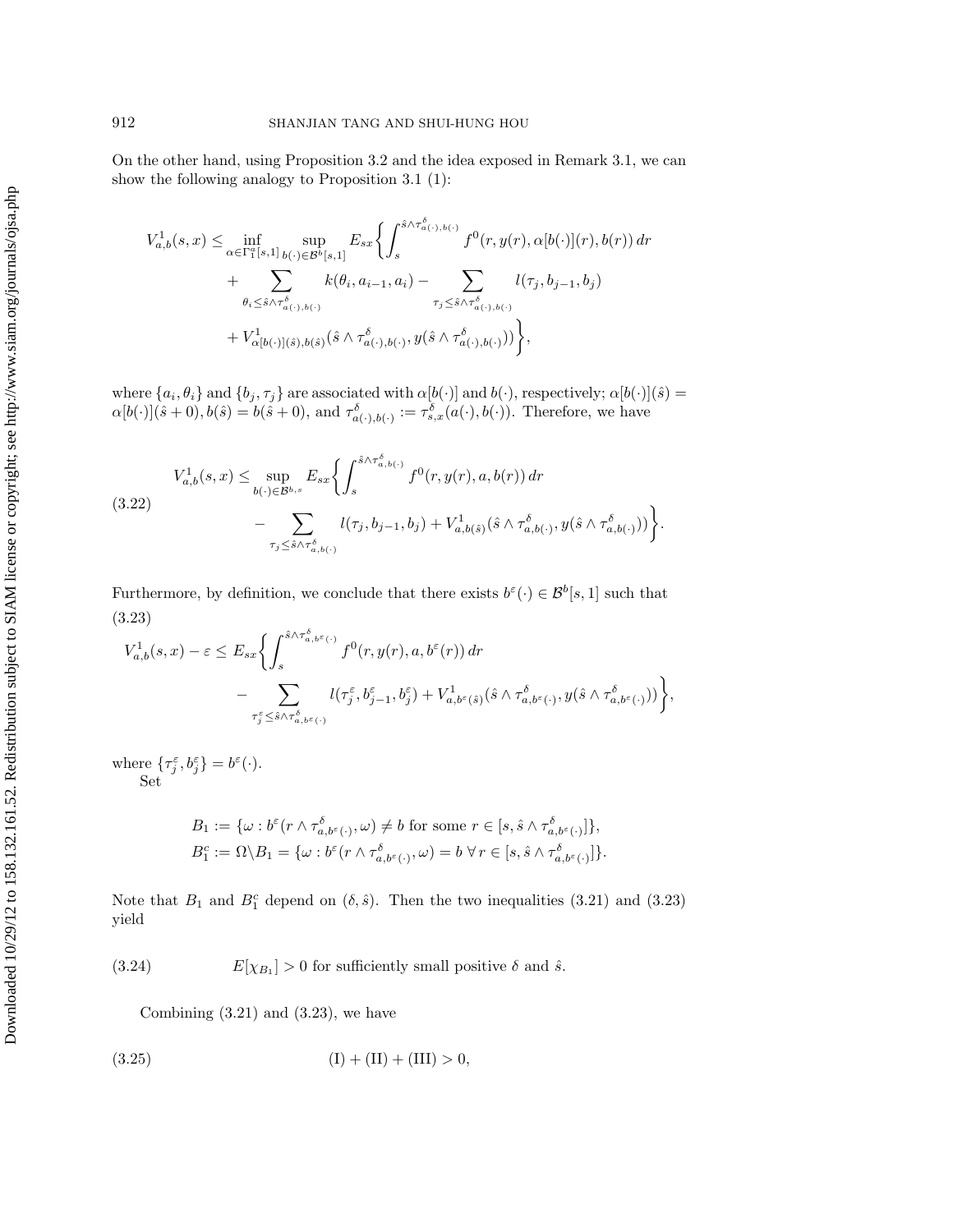where

(3.26)

(II) = 
$$
E_{sx} \Biggl\{ \int_s^{\hat{s} \wedge \tau_{a,b}^{\delta} \in (\cdot)} f^0(r, y(r; a, b^{\epsilon}(\cdot)), a, b^{\epsilon}(r)) dr - \int_s^{\hat{s} \wedge \tau_{a,b}^{\delta}} f^0(r, y(r; a, b), a, b) dr \Biggr\}
$$
  
\n $\leq C((\hat{s} - s)(1 + |x| + \delta)) E \chi_{B_1},$   
\n(II) =  $E_{sx} \Biggl\{ - \sum_{\tau_j^{\epsilon} \leq \hat{s} \wedge \tau_{a,b^{\epsilon}(\cdot)}^{\delta}} l(\tau_j^{\epsilon}, b_{j-1}^{\epsilon}, b_j^{\epsilon}) \Biggr\} \leq -E_{sx} \Biggl\{ \sum_{\tau_j^{\epsilon} \leq \hat{s} \wedge \tau_{a,b^{\epsilon}(\cdot)}^{\delta}} l(\hat{s} \wedge \tau_{a,b^{\epsilon}(\cdot)}^{\delta}, b_{j-1}^{\epsilon}, b_j^{\epsilon}) \Biggr\},$   
\n(III) =  $E_{sx} [V_{a,b^{\epsilon}(\hat{s})}^1(\hat{s} \wedge \tau_{a,b^{\epsilon}(\cdot)}^{\delta}, y(\hat{s} \wedge \tau_{a,b^{\epsilon}(\cdot)}^{\delta}; a, b^{\epsilon}(\cdot))) - V_{a,b}^1(\hat{s} \wedge \tau_{a,b}^{\delta}, y(\hat{s} \wedge \tau_{a,b}^{\delta}; a, b))]$   
\n=  $E_{sx} \Biggl\{ [V_{a,b^{\epsilon}(\hat{s})}^1(\hat{s} \wedge \tau_{a,b^{\epsilon}(\cdot)}^{\delta}, y(\hat{s} \wedge \tau_{a,b^{\epsilon}(\cdot)}^{\delta}; a, b^{\epsilon}(\cdot))) - V_{a,b}^1(\hat{s} \wedge \tau_{a,b}^{\delta}, y(\hat{s} \wedge \tau_{a,b}^{\delta}; a, b))] \chi_{B_1} \Biggr\}.$ 

Hence, noting Propositions 2.1 and 3.2, we have

(3.27) 
$$
0 \leq (I) + (II) + (III) \n\leq \{M_{a,b}[V^1](s,x) - V_{a,b}^1(s,x) + C[\sqrt{\hat{s} - s}(1+|x|) + \delta]\}E\chi_{B_1}
$$

for some positive constant  $C$ , which implies that

(3.28) 
$$
M_{a,b}[V^1](s,x) - V_{a,b}^1(s,x) \geq -C\sqrt{\hat{s} - s}(1+|x|) + \delta.
$$

 $\Box$ 

Letting  $\delta \to 0^+$  and  $\varepsilon \to 0^+$ , we have

$$
M_{a,b}[V^1](s,x) \ge V_{a,b}^1(s,x),
$$

which contradicts (3.19a).

Note that the time continuity of  $V^1$  and  $U_1$  given by Proposition 3.2 is used in the proof of Proposition 3.3.

Denote by  $C^{0,1}(X,\mathbb{R}^{m\times n})$  the totality of  $\mathbb{R}^{m\times n}$ -valued uniformly Lipschitz continuous functions on X. For  $\varphi(\cdot)=(\varphi_{a,b}(\cdot))_{a\in A,b\in B}\in C^{0,1}(X,\mathbb{R}^{m\times n})$ , define (3.29a)

$$
F_{a,b}(s,\hat{s})\varphi(x) = \sup_{\hat{b}\in B} \inf_{a(\cdot)\in\mathcal{A}^a[s,\hat{s}]} E_{sx} \bigg\{ \varphi_{a(\hat{s}-),\hat{b}}(y(\hat{s})) + \int_s^{\hat{s}} f^0(r,y(r),a(r),\hat{b}) dr + \sum_{s\leq \theta_i < \hat{s}} k(\theta_i,a_{i-1},a_i) - l(s,b,\hat{b}) \bigg\}, \quad (a,b,x) \in A \times B \times X;
$$
  

$$
F(s,\hat{s})\varphi = (F_{a,b}(s,\hat{s})\varphi)_{a\in A,b\in B}
$$

and

(3.29b)

$$
G^{a,b}(s,\hat{s})\varphi(x) = \inf_{\hat{a}\in A} \sup_{b(\cdot)\in B^b[s,\hat{s}]} E_{sx}\bigg\{\varphi_{\hat{a},b(\hat{s}-)}(y(\hat{s})) + \int_s^{\hat{s}} f^0(r,y(r),\hat{a},b(r)) dr + k(s,a,\hat{a}) - \sum_{s\leq\tau_j<\hat{s}} l(\tau_j,a_{j-1},a_j) \bigg\}, \quad (a,b,x)\in A\times B\times X;
$$

 $G(s, \hat{s})\varphi = (G^{a,\upsilon}(s, \hat{s})\varphi)_{a\in A, b\in B}.$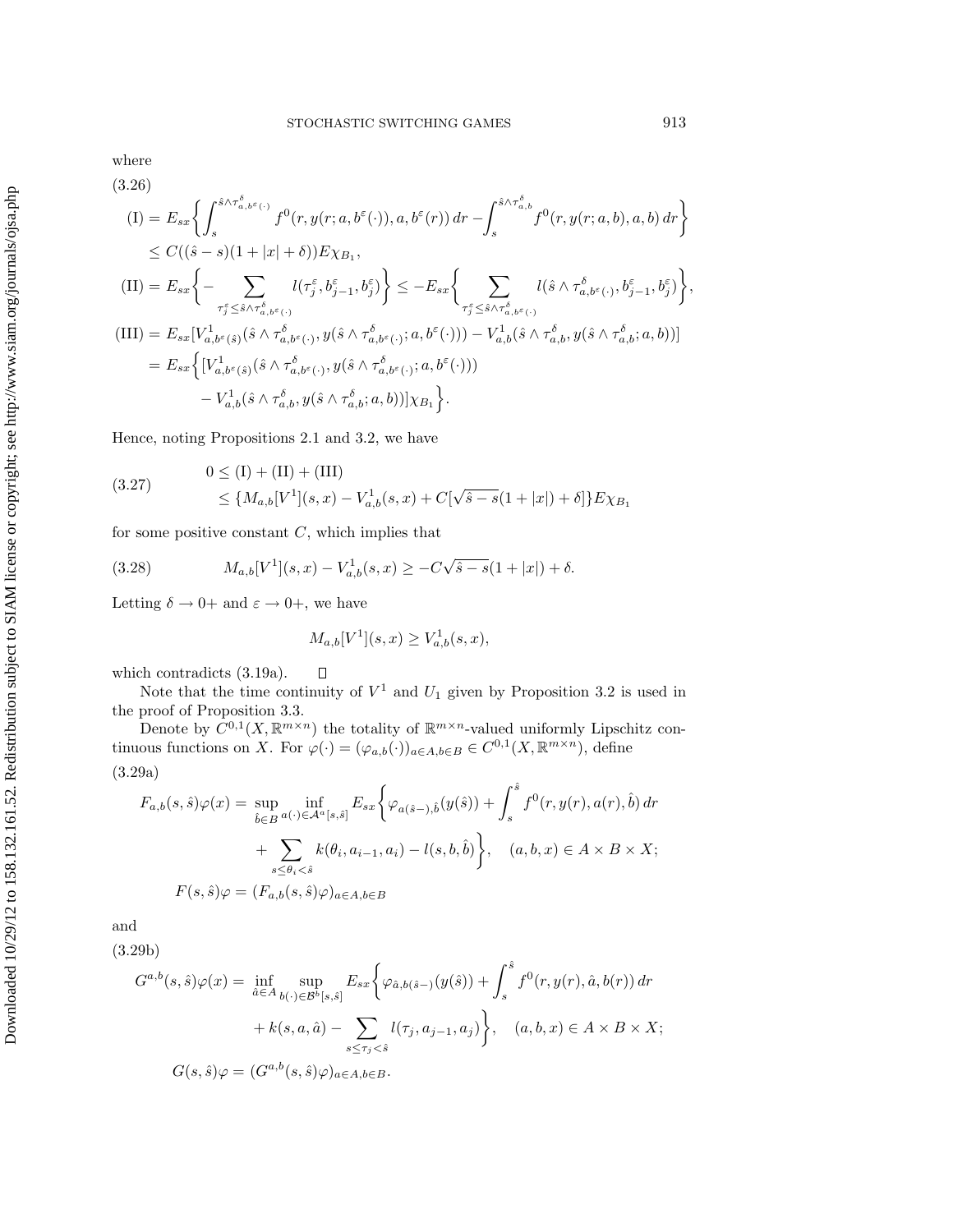It is easily shown that  $F(s, \hat{s})$  and  $G(s, \hat{s})$  are self-mappings on  $C^{0,1}(X, \mathbb{R}^{m \times n})$ . Therefore, the function  $V^{\pi} : [0,1] \times X \to C^{0,1}(X, \mathbb{R}^{m \times n})$  given by (3.30a)

$$
V^{\pi}(1, x) = (V_{a,b}^{\pi}(1, x))_{a \in A, b \in B}, \quad V_{a,b}^{\pi}(1, x) \equiv h(x) \text{ for } (a, b) \in A \times B, \text{ with } x \in X;
$$
  

$$
V^{\pi}(s, x) = F(s, t_{i_0+1}) \prod_{i=i_0+2}^{M} F(t_{i-1}, t_i)h(x), \quad x \in X, \quad \text{if } s \in [t_{i_0}, t_{i_0+1}),
$$

is well defined. Let  $V_{a,b}^{\pi}(s, x)$  be the  $(a, b)$ -component of the matrix  $V^{\pi}(s, x)$ . Similarly, define  $U_{\pi} = (U_{\pi}^{a,b})_{a \in A, b \in B} : [0,1] \times X \to C^{0,1}(X, \mathbb{R}^{m \times n})$  as follows: (3.30b)

$$
U_{\pi}(1, x) = (U_{\pi}^{a,b}(1, x))_{a \in A, b \in B}, \quad U_{\pi}^{a,b}(1, x) \equiv h(x) \text{ for } (a, b) \in A \times B, \text{ with } x \in X;
$$

$$
U_{\pi}(s, x) = G(s, t_{i_0+1}) \prod_{i=i_0+2}^{M} G(t_{i-1}, t_i)h(x), \ x \in X, \quad \text{if } s \in [t_{i_0}, t_{i_0+1}).
$$

We have the following.

PROPOSITION 3.4. For  $(a, b, s, x) \in A \times B \times [0, 1] \times X$  and  $\hat{s} \in \pi \cap [s, 1]$ , we have

$$
(3.31a) \qquad V_{a,b}^{\pi}(s,x) = \inf_{\alpha \in \Gamma^{a}[s,1]} \sup_{b(\cdot) \in \mathcal{B}_{\pi}^{b}[s,1]} E_{sx} \bigg\{ \int_{s}^{\hat{s}} f^{0}(r, y(r), \alpha[b(\cdot)](r), b(r)) dr + \sum_{s \leq \theta_{i} < \hat{s}} k(\theta_{i}, a_{i-1}, a_{i}) - \sum_{s \leq \tau_{j} < \hat{s}} l(\tau_{j}, b_{j-1}, b_{j}) + V_{\alpha[b(\cdot)](\hat{s}-), b(\hat{s}-)}^{\pi}(\hat{s}, y(\hat{s})) \bigg\},
$$

where  $b(\cdot) = \{b_j, \tau_j\}$  and  $a(\cdot) = \alpha[b(\cdot)] = \{a_i, \theta_i\}$ , and

$$
(3.31b) \tU_{\pi}^{a,b}(s,x) = \sup_{\beta \in \Delta^{b}[s,1]} \inf_{a(\cdot) \in \mathcal{A}_{\pi}^{a}[s,1]} E_{sx} \left\{ \int_{s}^{\hat{s}} f^{0}(r, y(r), a(r), \beta[a(\cdot)](r)) dr + \sum_{s \leq \theta_{i} < \hat{s}} k(\theta_{i}, a_{i-1}, a_{i}) - \sum_{s \leq \tau_{j} < \hat{s}} l(\tau_{j}, b_{j-1}, b_{j}) + U_{\pi}^{a(\hat{s}-), \beta[a(\cdot)](\hat{s}-)}(\hat{s}, y(\hat{s})) \right\},
$$

where  $a(\cdot) = \{a_i, \theta_i\}$  and  $b(\cdot) = \beta[a(\cdot)] = \{b_i, \tau_i\}.$ 

Proof of Proposition 3.4. We prove only (3.31a) here; the proof of (3.31b) is identical and therefore will be omitted.

For  $a(\cdot) \in \mathcal{A}^a[s,1]$  and  $b(\cdot) \in \mathcal{B}^b[s,1]$ , set

(3.32)  
\n
$$
\widehat{J}_{sx}(a(\cdot), b(\cdot)) = E_{sx} \Biggl\{ \int_s^{\hat{s}} f^0(r, y(r), a(r), b(r)) dr + \sum_{s \le \theta_i < \hat{s}} k(\theta_i, a_{i-1}, a_i) - \sum_{s \le t_j < \hat{s}} l(t_j, b_{j-1}, b_j) + V_{a(\hat{s}-), b(\hat{s}-)}^{\pi}(\hat{s}, y(\hat{s})) \Biggr\}.
$$

The desired result can be derived from the following assertion: For  $(a, b, s, x) \in A \times$  $B \times [0,1] \times X$  and  $\forall \varepsilon > 0$ , there exist  $\beta_{\varepsilon} \in \Delta_{\pi}^{b}[s,1]$  and  $\alpha_{\varepsilon} \in \Gamma^{a}[s,1]$  such that

(3.33) 
$$
V_{a,b}^{\pi}(s,x) \geq \widehat{J}_{sx}(\alpha_{\varepsilon}[b(\cdot)],b(\cdot)) - \varepsilon \quad \forall b(\cdot) \in \mathcal{B}_{\pi}^{b}[s,1]
$$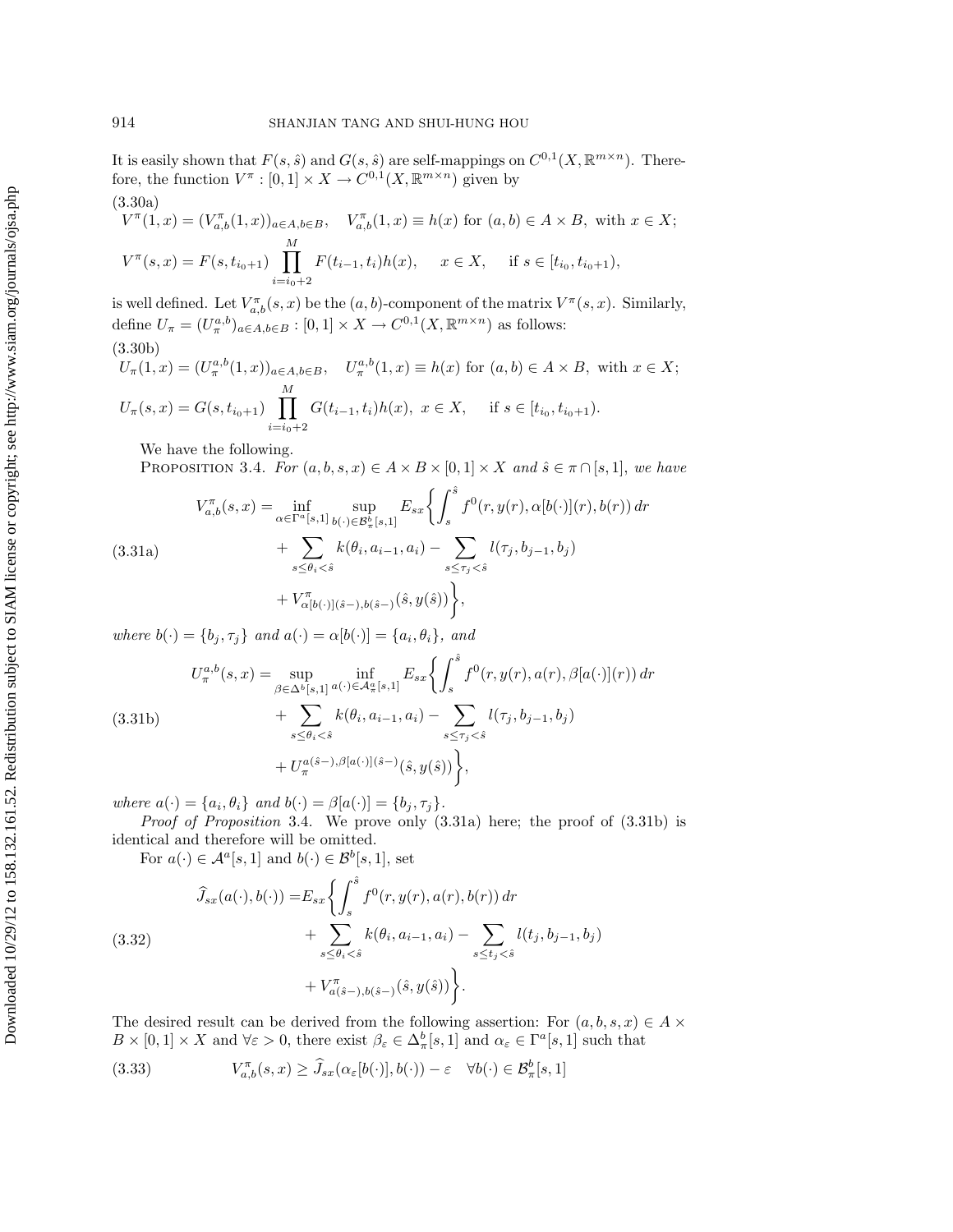and

(3.34) 
$$
V_{a,b}^{\pi}(s,x) \leq \widehat{J}_{sx}(a(\cdot),\beta_{\varepsilon}[a(\cdot)]) + \varepsilon \quad \forall a(\cdot) \in \Gamma^{a}[s,1].
$$

In fact, the inequality (3.33) implies (3.31a) with the equality sign replaced by " $\geq$ ." On the other hand, for any  $\alpha \in \Gamma^a[s,1]$ , the pair of strategies of  $\beta_{\varepsilon} \in \Delta^b_{\pi}[s,1]$ and  $\alpha \in \Gamma^a[s,1]$  define a pair of switching processes  $a_{\varepsilon}(\cdot) \in \mathcal{A}^a[s,1]$  and  $b_{\varepsilon} \in \mathcal{B}^b_\pi[s,1]$ such that

(3.35) 
$$
\widehat{J}_{sx}(a_{\varepsilon}(\cdot),\beta_{\varepsilon})=\widehat{J}_{sx}(\alpha,b_{\varepsilon}(\cdot)),
$$

and this gives the other inequality in (3.31a). We invite the reader to see Fleming and Souganidis [6] for the details of the proof.

We conclude the proof by establishing (3.33) and (3.34). For  $\varphi \in C^{0,1}(X, \mathbb{R}^{m \times n})$ , define

$$
\psi_{a,b}(s,x,\hat{s},\varphi,\tilde{b}) = \inf_{a(\cdot)\in\mathcal{A}^a[s,\hat{s})} E_{sx} \bigg\{ \varphi_{a(\hat{s}-),\tilde{b}}(y(\hat{s})) + \int_s^{\hat{s}} f^0(r,y(r),a(r),\tilde{b}) dr + \sum_{s\leq\theta_i<\hat{s}} k(\theta_i,a_{i-1},a_i) - l(s,b,\tilde{b}) \bigg\}.
$$

Here  $y_{sx}(\cdot)$  is the solution of (1.1) with  $b(r) = \tilde{b}, r \in [s, \hat{s}]$ .

(3.37) 
$$
F_{a,b}(s,\hat{s})\varphi(x) = \sup_{\widetilde{b}\in B} \psi_{a,b}(s,x,\hat{s},\varphi,\widetilde{b}).
$$

If  $s \in [t_{i_0}, t_{i_0+1})$  for  $i_0 \in \{0, 1, ..., M-1\}$ , let  $D_M = h, D_j = F(t_j, t_{j+1})D_{j+1}$ , for  $j = i_0 + 1, \ldots, M - 1$ , and  $D_{s,i_0} = F(t, t_{i_0+1})D_{i_0+1}$ . Thus,

(3.38) 
$$
D_{s,i_0}(x) = V_{a,b}^{\pi}(s,x),
$$

and, in particular,

(3.39) 
$$
D_{i_0}(x) = V_{a,b}^{\pi}(t_{i_0}, x).
$$

We partition X into Borel sets  $\{A_i : i = 1, 2, ...\}$  of diameter less than  $\delta$ , where δ is to be specified later, and we choose  $x_i$  ∈  $A_i$ . Given  $γ > 0$ , we can choose δ small enough and  $\tilde{b}_{i(j-1)}^a \in B$  for  $i = 1, 2, \ldots$  and  $j = i_0 + 1, \ldots, M$  such that

$$
(3.40a) \t\t \psi_{a,b}(t_{j-1}, x_i, t_j, D_j, \widetilde{b}_{i(j-1)}^a) > F_{a,b}(t_{j-1}, t_j)D_j(x_i) - \gamma,
$$

and thus

$$
(3.40b)
$$
  
\n
$$
E_{t_{j-1}x_i} \left\{ D_j^{a(t_j-),\tilde{b}_{i(j-1)}^a}(y(t_j)) + \int_{t_{j-1}}^{t_j} f^0(r, y(r), a(r), \tilde{b}_{i(j-1)}^a) dr + \sum_{t_{j-1} \leq \theta_i < t_j} k(\theta_i, a_{i-1}, a_i) - l(t_{j-1}, b, \tilde{b}) \right\} > D_{j-1}^{a,b}(x_i) - \gamma \quad \forall a(\cdot) \in \mathcal{A}^a[t_{j-1}, t_j].
$$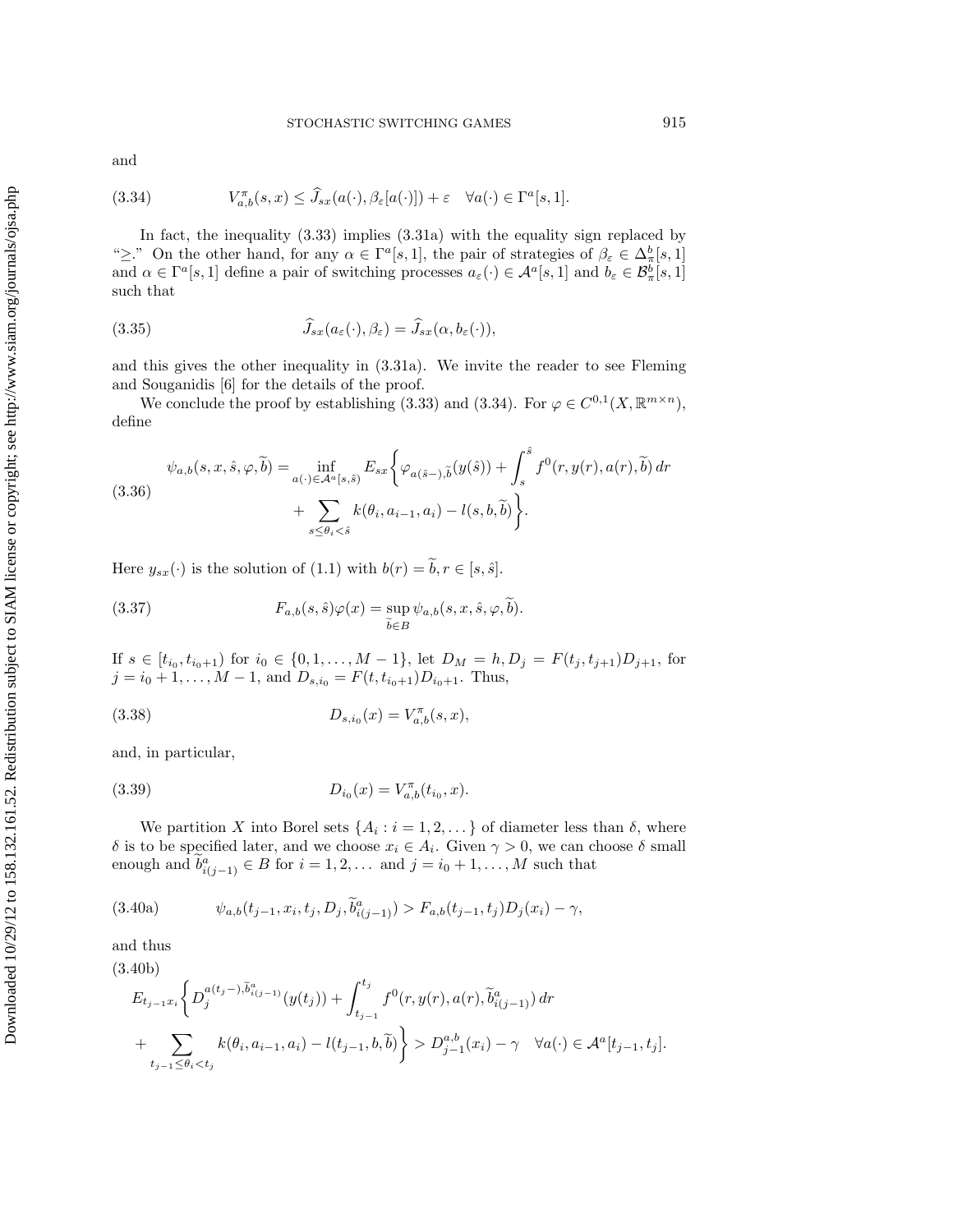We also choose  $a_{i(j-1)}^b(\cdot) \in \mathcal{A}^a(t_{j-1}, t_j)$  such that, for  $a(\cdot) = a_{ij}^b(\cdot)$  and  $b(r) = \tilde{b}, r \in$  $(t_{i-1}, t_i],$ 

(3.41)  
\n
$$
E_{t_{j-1}x_i} \left\{ D_j^{a(t_j-),\tilde{b}}(y(t_j; a_{i(j-1)}^{\tilde{b}}(\cdot), \tilde{b})) + \int_{t_{j-1}}^{t_j} f^0(r, y(r), a_{i(j-1)}^{\tilde{b}}(r), \tilde{b}) dr + \sum_{t_{j-1} \leq \theta_i < t_j} k(\theta_i, a_{i-1}, a_i) - l(t_{j-1}, b, \tilde{b}) \right\}
$$
\n
$$
< \psi_{a,b}(t_{j-1}, x_i, t_j, D_j, \tilde{b}) + \gamma = D_j^{a,b}(x_i) + \gamma,
$$

where for  $j = i_0 + 1$  we replace  $t_{i_0}$  by s. Here  $y_{t_j x_i}(\cdot; a_{ij}^{\tilde{b}}(\cdot), \tilde{b})$  is the solution of  $(1.1)$ with the initial data  $(t_{j-1}, x_i)$  and on the switchings  $a(\cdot) = a_{ij}^{\tilde{b}}(\cdot)$  and  $b(\cdot) \equiv \tilde{b}$ .

We need to introduce more notations. As before, we identify  $\omega \in \Omega_s$  with the pair  $(\omega_{1j}, \omega_{2j})$  for  $j = i_0 + 2, \ldots, M$ , where  $\omega_{1j} = \omega|_{[s,t_{j-1}]}$  and  $\omega_{2j} = \omega - \omega_{t_{j-1}}|_{[t_{j-1},1]}$ . With this identification, the Wiener measure  $P_s$  on  $\Omega_s$  can be regarded as the product measure  $P_{1j} \otimes P_{2j}$  of the two probability measures  $P_{1j}$  and  $P_{2j}$ , which are defined on the two measure spaces  $(\Omega_{s,t_{j-1}}, \mathcal{F}_{s,t_{j-1}})$  and  $(\Omega_{t_{j-1}}, \mathcal{F}_{t_{j-1}})$ , respectively. In view of this identification, we will be writing

$$
(3.42) \t\t\t\t E^{P_{2j}} \equiv E_{t_{j-1}x_i}.
$$

The strategies  $\alpha_{\varepsilon} \in \Gamma^a[s,1]$  and  $\beta_{\varepsilon} \in \Delta^b_{\pi}[s,1]$  are defined as follows. Let  $(a, b, s, x) \in A \times B \times [0, 1) \times X$  be fixed. For  $a(\cdot) \in \mathcal{A}^a[s, 1]$ , we define (3.43)

$$
\begin{cases}\n\beta_{\varepsilon}[a(\cdot)](r) = b\chi_{[s,s)} + \chi_{[s,t_{i_0+1})}(r) \sum_{i=1}^{\infty} \widetilde{b}_{ii_0}^a \chi_{A_i}(x) \\
+ \sum_{j=i_0+1}^{M-1} \chi_{[t_j,t_{j+1})}(r) \sum_{\substack{\tilde{a} \in A \\ i=1}}^{\infty} \widetilde{b}_{ij}^{\tilde{a}} \chi_{A_i}(y_{sx}(t_j)) \chi_{\{a(t_j-) = \tilde{a}\}}, r \in [s,1), \\
\beta_{\varepsilon}[a(\cdot)](1) = \beta_{\varepsilon}[a(\cdot)](1-),\n\end{cases}
$$

where the random variable  $y_{sx}(\cdot)$  is defined successively on intervals  $[s, t_{i_0+1}], [t_j, t_{j+1}],$  $j = i_0 + 1, \ldots, M - 1$ , as the solution to  $(1.1)$  with  $b(r) = \beta_{\varepsilon}[a(\cdot)](r)$ . Note that  $\forall a(\cdot) \in \mathcal{A}^a[s,1] \text{ and } r \in (s,1), \beta_{\varepsilon}[a(\cdot)](r) \text{ depends only on } a(\cdot)|_{[s,r)} \text{ and is independent}$ of  $a(r)$ . For  $b(\cdot) \in \mathcal{B}^b[s, 1]$ , we define

(3.44)

$$
\begin{cases}\n\alpha_{\varepsilon}[b(\cdot)](r) = \chi_{[s,s)} \sum_{i=1}^{\infty} \tilde{a}_{ii_0}^b \chi_{A_i}(x) + \chi_{[s,t_{i_0+1})}(r) \sum_{\tilde{b}\in B, i=1}^{\infty} \tilde{a}_{ii_0}^{\tilde{b}}(r) \chi_{A_i}(x) \chi_{\{b(s)=\tilde{b}\}} \\
+ \sum_{j=i_0+1}^{M-1} \chi_{[t_j,t_{j+1})}(r) \sum_{\tilde{b}\in B, i=1}^{\infty} \tilde{a}_{ij}^{\tilde{b}}(r) \chi_{A_i}(y_{sx}(t_j)) \chi_{\{b(r)=\tilde{b}\}}, r \in [s, 1); \\
\alpha_{\varepsilon}[b(\cdot)](1) = \alpha_{\varepsilon}[b(\cdot)](1-),\n\end{cases}
$$

where again  $y_{sx}(\cdot)$  is defined successively on intervals  $[s, t_{i_0+1}], [t_j, t_{j+1}],$  $j = i_0 + 1, \ldots, M - 1$ , as the solution to  $(1.1)$  with  $a(r) = \alpha_{\varepsilon}[b(\cdot)](r)$ . Note that for any  $b(\cdot) \in \mathcal{B}^b[s,1]$  and  $r \in [s,1], \alpha_{\varepsilon}[b(\cdot)](r)$  depends on  $b(r)$ .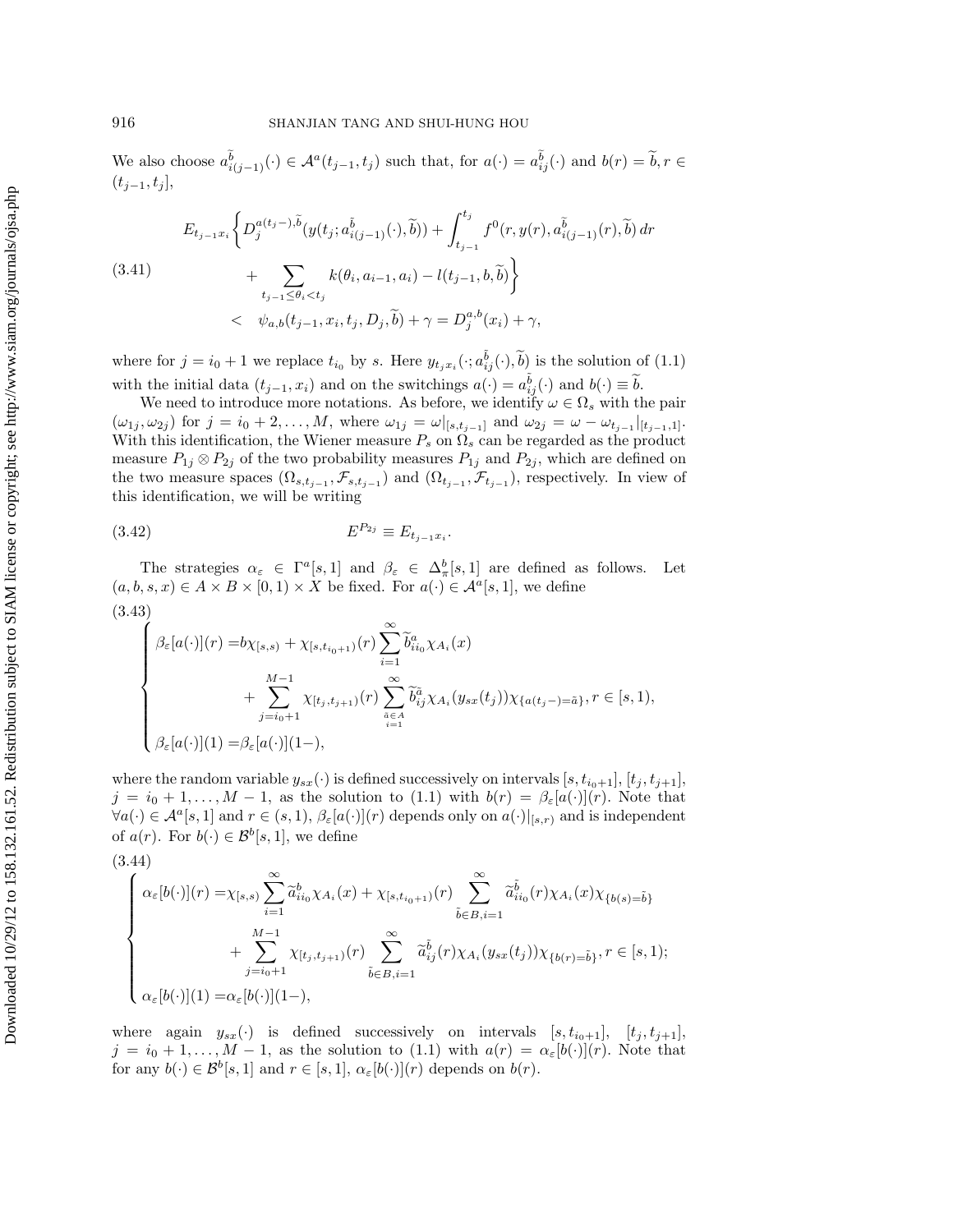For either  $a(\cdot) \in \mathcal{A}^a[s,1]$  and  $b(\cdot) = \beta_{\varepsilon}[a(\cdot)]$  or  $b(\cdot) \in \mathcal{B}^b_{\pi}[s,1]$  and  $a(\cdot) = \alpha_{\varepsilon}[b(\cdot)],$ we have

$$
(3.45)
$$

$$
V_{a,b}^{\pi}(s, x) - \hat{J}_{sx}(a(\cdot), b(\cdot))
$$
  
=  $E^{P_s} \sum_{t_{i_0+1} \le t_j \le s} \left\{ D_{j-1}^{a(t_{j-1}-), b(t_{j-1}-)}(y_{sx}(t_{j-1})) + E^{P_s} \left[ - \int_{t_{j-1}}^{t_j} f^0(r, y_{sx}(r), a(r), b(r)) dr - \sum_{t_{j-1} \le \theta_i < t_j} k(\theta_i, a_{i-1}, a_i) + \sum_{t_{j-1} \le \tau_j < t_j} l(\tau_j, b_{j-1}, b_j) - D_j^{a(t_j-), b(t_j-)}(y_{sx}(t_j)) \right| \mathcal{F}_{s, t_{j-1}} \right\}.$ 

To obtain (3.33) and (3.34), it suffices to show that the following statements hold: (3.46)

$$
D_{j-1}^{a(t_{j-1}-),b(t_{j-1}-)}(y_{sx}(t_{j-1})) \ge
$$
\n
$$
E^{P_s} \left[ \int_{t_{j-1}}^{t_j} f^0(r, y_{sx}(r), a(r), b(r)) dr + \sum_{t_{j-1} \le \theta_i < t_j} k(\theta_i, a_{i-1}, a_i) \right]
$$
\n
$$
- \sum_{t_{j-1} \le \tau_j < t_j} l(\tau_j, b_{j-1}, b_j) + D_j^{a(t_j-),b(t_j-)}(y_{sx}(t_j)) \middle| \mathcal{F}_{s, t_{j-1}} \right] - \varepsilon(t_j - t_{j-1}),
$$
\n
$$
P_s
$$
-a.s.  $\forall b(\cdot) \in \mathcal{B}_{\pi}^b[s, 1] \text{ and } a(\cdot) = \alpha_{\varepsilon}[b(\cdot)]$ 

and

$$
(3.47)
$$
\n
$$
D_{j-1}^{a(t_{j-1}-),b(t_{j-1}-)}(y_{sx}(t_{j-1}))
$$
\n
$$
\leq E^{P_s} \left[ \int_{t_{j-1}}^{t_j} f^0(r, y_{sx}(r), a(r), b(r)) dr + \sum_{t_{j-1} \leq \theta_i < t_j} k(\theta_i, a_{i-1}, a_i) \right]
$$
\n
$$
- \sum_{t_{j-1} \leq \tau_j < t_j} l(\tau_j, b_{j-1}, b_j) + D_j^{a(t_j-),b(t_j-)}(y_{sx}(t_j)) \middle| \mathcal{F}_{s, t_{j-1}} \right] + \varepsilon(t_j - t_{j-1}),
$$
\n
$$
P_s - a.s. \quad \forall a(\cdot) \in \mathcal{A}^a[s, 1] \text{ and } b(\cdot) = \beta_{\varepsilon}[a(\cdot)].
$$

They can be derived from (3.41) and (3.40b), separately.

It is easy to see that  $V_{a,b}^{\pi}(s,x)$  and  $U_{\pi}^{a,b}(s,x)$  grow in a linear way in the state variable  $x \in X$ , uniformly with respect to  $(a, b, s) \in A \times B \times [0, T]$  and the partition  $\pi$ . Analogous to the first part of the proof of Proposition 3.2, we can also show some time continuity of  $V^{\pi}$  and  $U_{\pi}$ . These properties are summarized into the following.

 $\Box$ 

PROPOSITION 3.5. There is a positive constant L such that for  $s \in [0,1], t \in$  $\pi \cap [s, 1], a \in A, b \in B, x \in X, and y \in X$  we have

$$
|V_{a,b}^{\pi}(s,x)| + |U_{\pi}^{a,b}(s,x)| \le L(1+|x|),
$$
  
(3.48) 
$$
|V_{a,b}^{\pi}(s,x) - V_{a,b}^{\pi}(s,y)| + |U_{\pi}^{a,b}(s,x) - U_{\pi}^{a,b}(s,y)| \le L|x-y|,
$$

$$
|V_{a,b}^{\pi}(s,x) - V_{a,b}^{\pi}(t,x)| + |U_{\pi}^{a,b}(s,x) - U_{\pi}^{a,b}(t,x)| \le L(1+|x|)\sqrt{t-s}.
$$

Next we assume that  $\pi_i = \{j/2^i\}_{j=0}^{2^i}, i = 0, 1, 2, \dots$  . Then  $||\pi_i|| = 1/2^i$ , and, from the definition of  $V^{\pi_i}$  and  $U_{\pi_i}$ ,  $i = 0, \tilde{1}, 2, \ldots$ , and Proposition 3.4, we have

$$
(3.49a) \t V_{a,b}^{\pi_0} \le V_{a,b}^{\pi_1} \le \dots \le V_{a,b}^{\pi_i} \le \dots \le V_{a,b}, \quad (a,b) \in A \times B
$$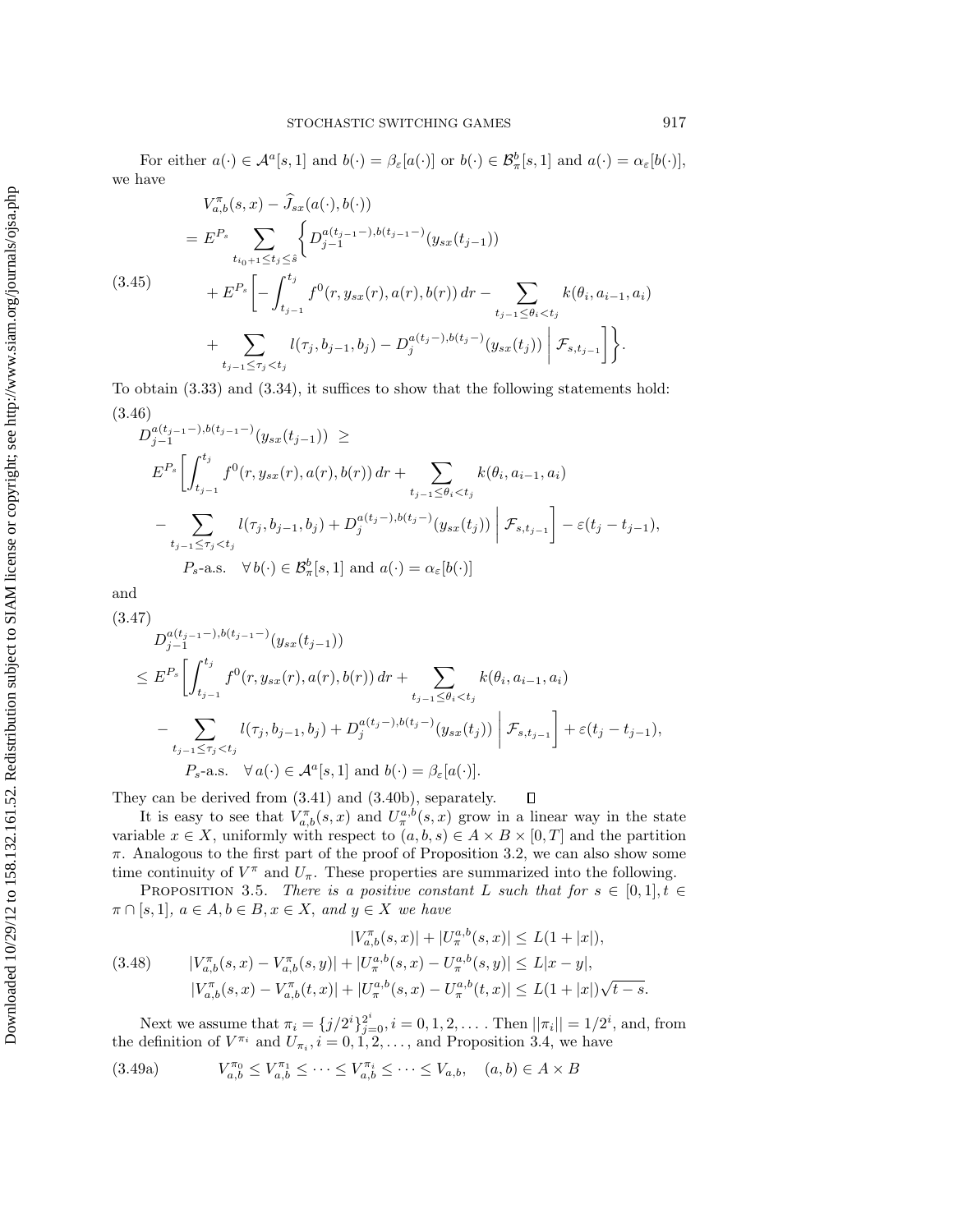and

$$
(3.49b) \t U_{\pi_0}^{a,b} \geq U_{\pi_1}^{a,b} \geq \cdots \geq U_{\pi_i}^{a,b} \geq \cdots \geq U_{a,b}^{a,b}, \quad (a,b) \in A \times B.
$$

PROPOSITION 3.6.  $For (a, b) \in A \times B$ , let  $v_{a,b} = \lim_{i \to \infty} V_{a,b}^{\pi_i}$  and  $v := (v_{a,b})_{a \in A, b \in B}$ . Then, for  $s, t \in [0,1]$  and  $x, y \in X$ , we have

(3.50a)  
\n
$$
v_{a,b}(s,x) \le V_{a,b}(s,x),
$$
\n
$$
|v_{a,b}(s,x)| \le L(1+|x|),
$$
\n
$$
|v_{a,b}(s,x) - v_{a,b}(t,x)| \le L(1+|x|)\sqrt{|t-s|},
$$
\n
$$
|v_{a,b}(s,x) - v_{a,b}(s,y)| \le L|x-y|.
$$

Similarly, let  $u^{a,b} = \lim_{i \to \infty} U^{a,b}_{\pi_i}$  and  $u := (u^{a,b})_{a \in A, b \in B}$ . Then, for  $s, t \in [0,1]$  and  $x, y \in X$ ,  $u^{a,b}(s, x) > U^{a,b}(s, x),$ 

(3.50b)  
\n
$$
|u^{a,b}(s,x)| \le L(1+|x|),
$$
\n
$$
|u^{a,b}(s,x) - u^{a,b}(t,x)| \le L(1+|x|)\sqrt{|t-s|},
$$
\n
$$
|u^{a,b}(s,x) - u^{a,b}(s,y)| \le L|x-y|.
$$

Proof of Proposition 3.6. First, we prove  $(3.50a)$ . Assume, without loss of generality, that  $s < t$ . Let  $\{t_i\}_{i=1}^{\infty} \subset \bigcup_{i=0}^{\infty} \pi_i \cap [t,1]$  and  $\lim_{i \to \infty} t_i = t$ . Then we have from Proposition 3.5 that

(3.51) 
$$
\begin{aligned} |v_{a,b}(s,x) - v_{a,b}(t,x)| \\ &\leq |v_{a,b}(s,x) - v_{a,b}(t_i,x)| + |v_{a,b}(t_i,x) - v_{a,b}(t,x)| \\ &\leq L(1+|x|)(\sqrt{t_i-s} + \sqrt{t_i-t}), \quad i=1,2,\dots. \end{aligned}
$$

This concludes the  $\frac{1}{2}$ -Hölder continuity in the time variable of  $v_{a,b}$ . Its linear growth and uniform Lipschitz continuity in the space variable  $x$  is straightforward.

In an identical way, we can show (3.50b).  $\Box$ 

Passing to the limit  $\|\pi\| \to 0$  in Proposition 3.4, we obtain that two functions v and  $u$  satisfy the following dynamic programming principle.

PROPOSITION 3.7. For  $(a, b, s, x) \in A \times B \times [0, 1] \times X$  and  $\hat{s} \in \bigcup_{i=0}^{\infty} \pi_i \cap [s, 1]$ , we have

$$
v_{a,b}(s,x) = \lim_{i \to \infty} \inf_{\alpha \in \Gamma^a[s,1]} \sup_{b(\cdot) \in \mathcal{B}_{\pi_i}^b[s,1]} E_{sx} \left\{ \int_s^{\hat{s}} f^0(r, y(r), \alpha[b(\cdot)](r), b(r)) dr + \sum_{s \le \theta_j < \hat{s}} k(\theta_j, a_{j-1}, a_j) - \sum_{s \le \tau_j < \hat{s}} l(\tau_j, b_{j-1}, b_j) + v_{\alpha[b(\cdot)](\hat{s} -), b(\hat{s} -)}(\hat{s}, y(\hat{s})) \right\},
$$

where  $b(\cdot) = \{b_j, \tau_j\}$  and  $a(\cdot) = \alpha[b(\cdot)] = \{a_j, \theta_j\}$ , and

$$
u^{a,b}(s,x) = \lim_{i \to \infty} \sup_{\beta \in \Delta^b[s,1]} \inf_{a(\cdot) \in \mathcal{A}^a_{\pi_i}[s,1]} E_{sx} \left\{ \int_s^{\hat{s}} f^0(r, y(r), a(r), \beta[a(\cdot)](r)) dr \right\}
$$
  
(3.52b)  

$$
+ \sum_{s \leq \theta_j < \hat{s}} k(\theta_j, a_{j-1}, a_j) - \sum_{s \leq \tau_j < \hat{s}} l(\tau_j, b_{j-1}, b_j)
$$
  

$$
+ u^{a(\hat{s}-), \beta[a(\cdot)](\hat{s}-)}(\hat{s}, y(\hat{s})) \right\},
$$
  
where  $a(\cdot) = \{a_i, \theta_i\}$  and  $b(\cdot) = \beta[a(\cdot)] = \{b_i, \tau_i\}$ 

where  $a(\cdot) = \{a_j, \theta_j\}$  and  $b(\cdot) = \beta[a(\cdot)] = \{b_j, \tau_j\}$ .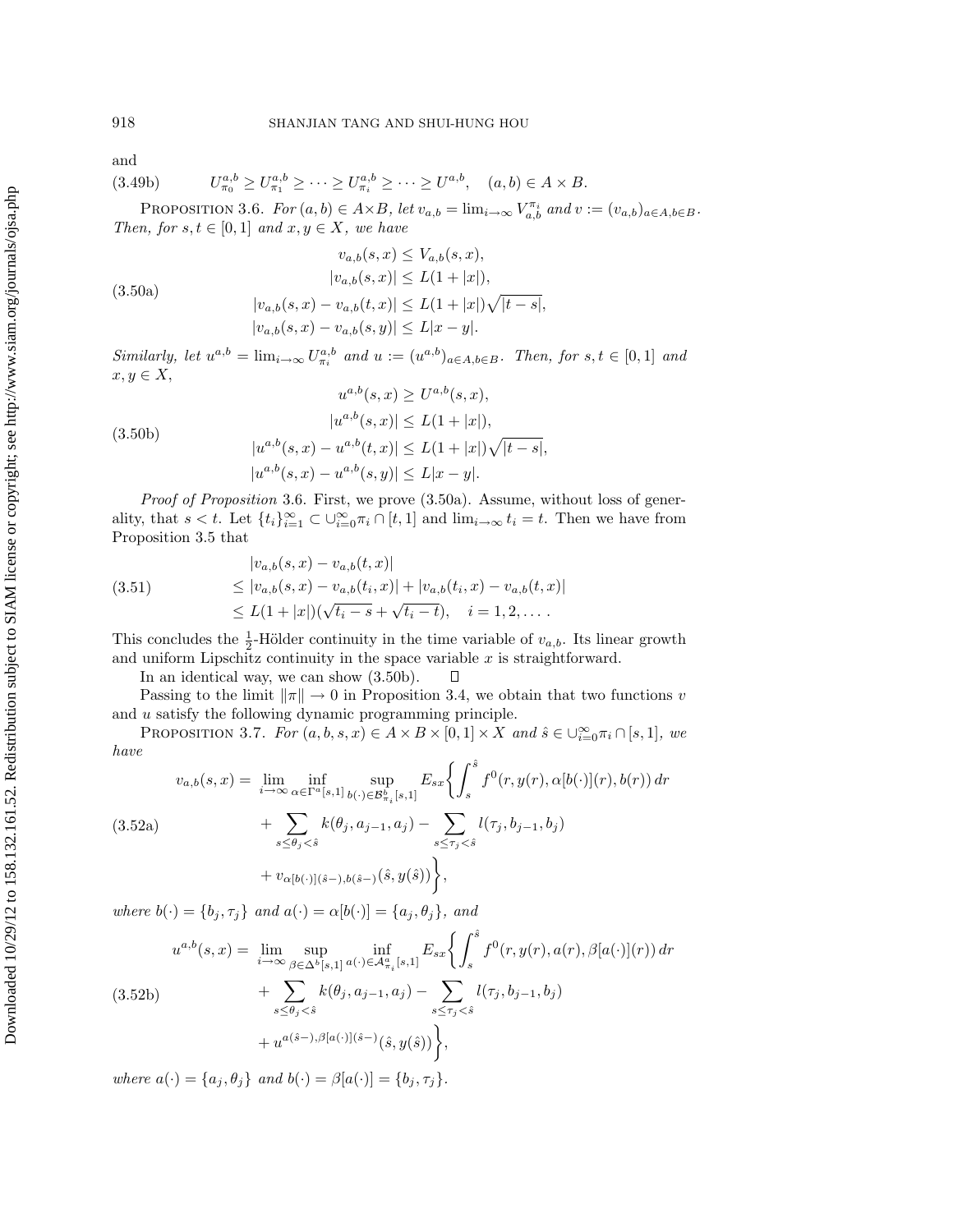Proof of Proposition 3.7. We only derive the equality (3.52a) from the equality (3.31a) in Proposition 3.4. The proof of the equality (3.52b) is similar.

Since  $\hat{s} \in \bigcup_{i=0}^{\infty} \pi_i \cap [s,1]$ , we have  $\hat{s} \in \pi_i \cap [s,1]$  when i is sufficiently large. From Proposition 3.4, we have that, when  $i$  is sufficiently large,

$$
V_{a,b}^{\pi_i}(s,x) = \inf_{\alpha \in \Gamma^a[s,1]} \sup_{b(\cdot) \in \mathcal{B}_{\pi_i}^b[s,1]} E_{sx} \left\{ \int_s^{\hat{s}} f^0(r, y(r), \alpha[b(\cdot)](r), b(r)) dr + \sum_{s \le \theta_j < \hat{s}} k(\theta_j, a_{j-1}, a_j) - \sum_{s \le \tau_j < \hat{s}} l(\tau_j, b_{j-1}, b_j) + V_{\alpha[b(\cdot)](\hat{s}-), b(\hat{s}-)}^{\pi_i}(\hat{s}, y(\hat{s})) \right\},
$$

where  $b(\cdot) = \{b_j, \tau_j\}$  and  $a(\cdot) = \alpha[b(\cdot)] = \{a_j, \theta_j\}.$ Set, for any  $C > 0$ ,

$$
O_C(x):=\{y: |y-x|\leq C\}, \quad O_C^c(x):=\{y: |y-x|>C\}.
$$

It is easy to see from Propositions 3.5 and 3.6 that

$$
E_{sx}|V_{\alpha[b(\cdot)](\hat{s}-),b(\hat{s}-)}^{\pi_{i}}(\hat{s},y(\hat{s})) - v_{\alpha[b(\cdot)](\hat{s}-),b(\hat{s}-)}(\hat{s},y(\hat{s}))|
$$
  
\n
$$
\leq E_{sx}\{\chi_{O_{C}^{c}(x)}(y(\hat{s}))|V_{\alpha[b(\cdot)](\hat{s}-),b(\hat{s}-)}^{\pi_{i}}(\hat{s},y(\hat{s})) - v_{\alpha[b(\cdot)](\hat{s}-),b(\hat{s}-)}(\hat{s},y(\hat{s}))|\}
$$
  
\n
$$
+ E_{sx}\{\chi_{O_{C}(x)}(y(\hat{s}))|V_{\alpha[b(\cdot)](\hat{s}-),b(\hat{s}-)}^{\pi_{i}}(\hat{s},y(\hat{s})) - v_{\alpha[b(\cdot)](\hat{s}-),b(\hat{s}-)}(\hat{s},y(\hat{s}))|\}
$$
  
\n
$$
\leq \{E_{sx}|V_{\alpha[b(\cdot)](\hat{s}-),b(\hat{s}-)}^{\pi_{i}}(\hat{s},y(\hat{s})) - v_{\alpha[b(\cdot)](\hat{s}-),b(\hat{s}-)}(\hat{s},y(\hat{s}))|^{2}\}^{\frac{1}{2}}\{P(O_{C}^{c}(x))\}^{\frac{1}{2}}
$$
  
\n
$$
+ E_{sx}\{\chi_{O_{C}(x)}(y(\hat{s}))|V_{\alpha[b(\cdot)](\hat{s}-),b(\hat{s}-)}^{\pi_{i}}(\hat{s},y(\hat{s})) - v_{\alpha[b(\cdot)](\hat{s}-),b(\hat{s}-)}(\hat{s},y(\hat{s}))|\}.
$$

From Propositions 3.5 and 3.6, we have that, for any given positive constant  $C$ ,

$$
\lim_{i \to \infty} V^{\pi_i}(\hat{s}, y) = v(\hat{s}, y) \quad \text{ uniformly in } y \in O_C(x),
$$

which implies that

(3.55)  $\lim_{i \to \infty} E_{sx} \{ \chi_{O_C(x)}(y(\hat{s})) | V_{\alpha[b(\cdot)](\hat{s}-),b(\hat{s}-)}^{\pi_i}(\hat{s},y(\hat{s})) - v_{\alpha[b(\cdot)](\hat{s}-),b(\hat{s}-)}(\hat{s},y(\hat{s}))| \} = 0.$ 

Moreover,

$$
(3.56)\ \ E_{sx}|V^{\pi_i}_{\alpha[b(\cdot)](\hat{s}-),b(\hat{s}-)}(\hat{s},y(\hat{s})) - v_{\alpha[b(\cdot)](\hat{s}-),b(\hat{s}-)}(\hat{s},y(\hat{s}))|^2 \le L(1 + E_{sx}|y(\hat{s})|^2).
$$

Since

(3.57) 
$$
E_{sx}|y(\hat{s})|^2 \le L(1+|x|^2),
$$

$$
P(O_C^c(x)) \le C^{-2}E_{sx}|y(\hat{s}) - x|^2 \le LC^{-2}(1+|x|^2),
$$

we see that

$$
0 \le \overline{\lim}_{i \to \infty} \sup_{\alpha, b(\cdot)} E_{sx} |V^{\pi_i}_{\alpha[b(\cdot)](\hat{s}-), b(\hat{s}-)}(\hat{s}, y(\hat{s})) - v_{\alpha[b(\cdot)](\hat{s}-), b(\hat{s}-)}(\hat{s}, y(\hat{s}))| \le LC^{-2} (1 + |x|^2)
$$

for an arbitrary sufficiently large positive number  $C$ , and therefore

$$
(3.58) \qquad \lim_{i \to \infty} \sup_{\alpha, b(\cdot)} E_{sx} |V^{\pi_i}_{\alpha[b(\cdot)](\hat{s}-), b(\hat{s}-)}(\hat{s}, y(\hat{s})) - v_{\alpha[b(\cdot)](\hat{s}-), b(\hat{s}-)}(\hat{s}, y(\hat{s}))| = 0.
$$

The last equality implies (3.52a) immediately.  $\Box$ 

Downloaded 10/29/12 to 158.132.161.52. Redistribution subject to SIAM license or copyright; see http://www.siam.org/journals/ojsa.php Downloaded 10/29/12 to 158.132.161.52. Redistribution subject to SIAM license or copyright; see http://www.siam.org/journals/ojsa.php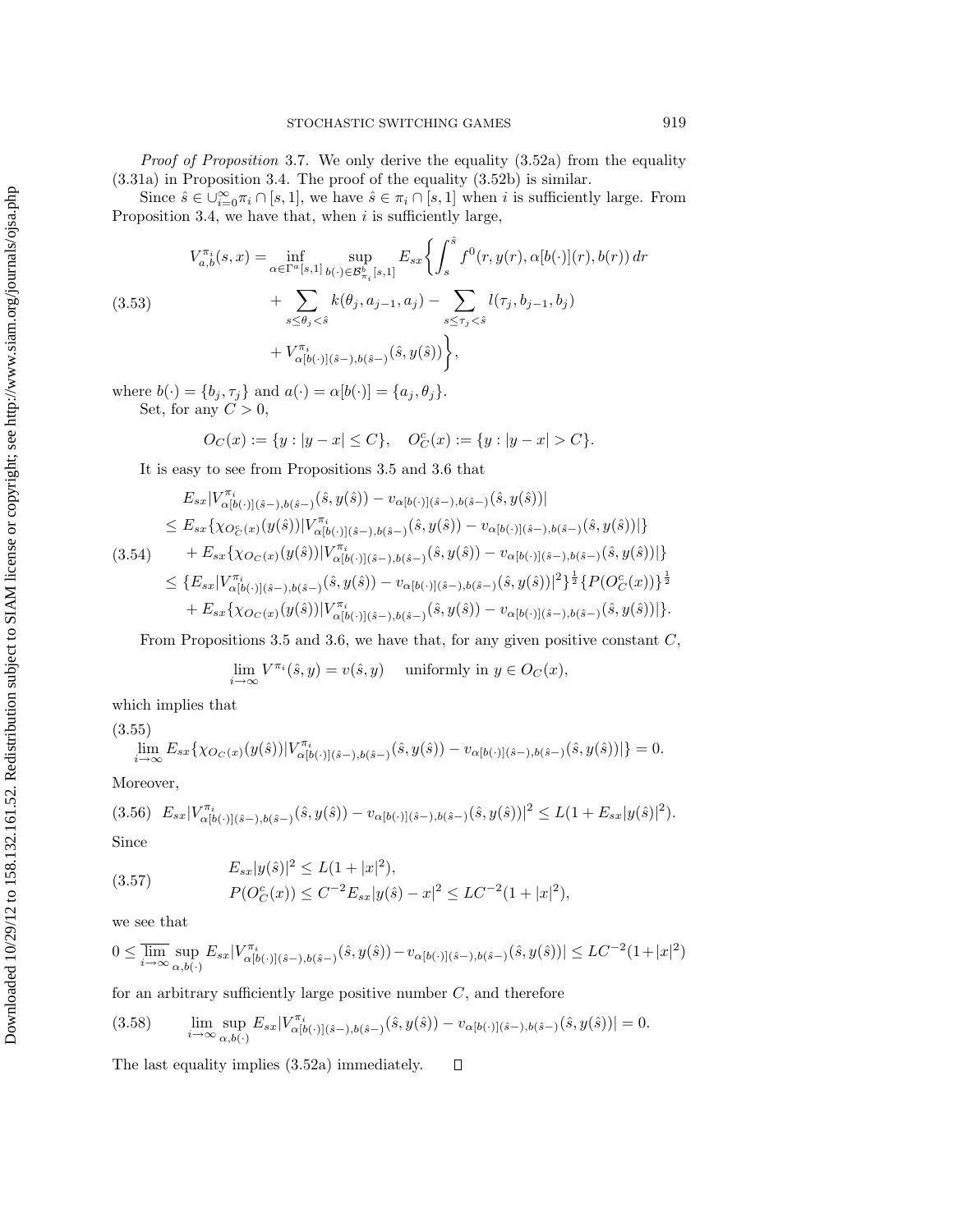Note that

(3.59) 
$$
v_{a,b}(1,x) = u^{a,b}(1,x) = h(x), \quad (a,b,x) \in A \times B \times X.
$$

It follows from Proposition 3.7 that, for  $(a, b, s, x) \in A \times B \times [0, 1] \times X$ ,

$$
v_{a,b}(s,x) = \lim_{i \to \infty} \inf_{\alpha \in \Gamma^a[s,1]} \sup_{b(\cdot) \in \mathcal{B}_{\pi_i}^b[s,1]} E_{sx} \left\{ \int_s^1 f^0(r, y(r), \alpha[b(\cdot)](r), b(r)) dr \right.\n(3.60a) + \sum_{s \le \theta_j < 1} k(\theta_j, a_{j-1}, a_j) - \sum_{s \le \tau_j < 1} l(\tau_j, b_{j-1}, b_j) + h(y(1)) \right\},
$$

where  $b(\cdot) = \{b_j, \tau_j\}$  and  $a(\cdot) = \alpha[b(\cdot)] = \{a_j, \theta_j\}$ , and

$$
u^{a,b}(s,x) = \lim_{i \to \infty} \sup_{\beta \in \Delta^b[s,1]} \inf_{a(\cdot) \in \mathcal{A}^a_{\pi_i}[s,1]} E_{sx} \left\{ \int_s^1 f^0(r, y(r), a(r), \beta[a(\cdot)](r)) dr \right.\n+ \sum_{s \le \theta_j < 1} k(\theta_j, a_{j-1}, a_j) - \sum_{s \le \tau_j < 1} l(\tau_j, b_{j-1}, b_j) + h(y(1)) \right\},
$$

where  $a(\cdot) = \{a_j, \theta_j\}$  and  $b(\cdot) = \beta[a(\cdot)] = \{b_j, \tau_j\}$ . From the above two formulas, we have

$$
(3.61a) \quad M_{a,b}[v](s,x) \le v_{a,b}(s,x) \le M^{a,b}[v](s,x), \quad (a,b,s,x) \in A \times B \times [0,1] \times X,
$$

and

$$
(3.61b)\ M_{a,b}[u](s,x) \le u^{a,b}(s,x) \le M^{a,b}[u](s,x), \quad (a,b,s,x) \in A \times B \times [0,1] \times X.
$$

In view of the time continuity given by Proposition 3.6, the deterministic time  $\hat{s}$  may be replaced in Proposition 3.7 with an arbitrary stopping time which takes values in  $[s, 1]$ . That is, we have the following.

PROPOSITION 3.8. For  $(a, b, s, x) \in A \times B \times [0, 1] \times X$  and any stopping time  $\tau$ which take values in  $[s, 1]$ , we have

$$
v_{a,b}(s,x) = \lim_{i \to \infty} \inf_{\alpha \in \Gamma^a[s,1]} \sup_{b(\cdot) \in \mathcal{B}_{\pi_i}^b[s,1]} E_{sx} \left\{ \int_s^\tau f^0(r, y(r), \alpha[b(\cdot)](r), b(r)) dr + \sum_{s \le \theta_j < \tau} k(\theta_j, a_{j-1}, a_j) - \sum_{s \le \tau_j < \tau} l(\tau_j, b_{j-1}, b_j) + v_{\alpha[b(\cdot)](\tau-), b(\tau-)}(\tau, y(\tau)) \right\},\,
$$

where  $b(\cdot) = \{b_j, \tau_j\}$  and  $a(\cdot) = \alpha[b(\cdot)] = \{a_j, \theta_j\}$ , and

$$
u^{a,b}(s,x) = \lim_{i \to \infty} \sup_{\beta \in \Delta^b[s,1]} \inf_{a(\cdot) \in \mathcal{A}_{\pi_i}^a[s,1]} E_{sx} \left\{ \int_s^\tau f^0(r, y(r), a(r), \beta[a(\cdot)](r)) dr + \sum_{s \le \theta_j < \tau} k(\theta_j, a_{j-1}, a_j) - \sum_{s \le \tau_j < \tau} l(\tau_j, b_{j-1}, b_j) + u^{a(\tau-), \beta[a(\cdot)](\tau-)}(\tau, y(\tau)) \right\},
$$

where  $a(\cdot) = \{a_j, \theta_j\}$  and  $b(\cdot) = \beta[a(\cdot)] = \{b_j, \tau_j\}.$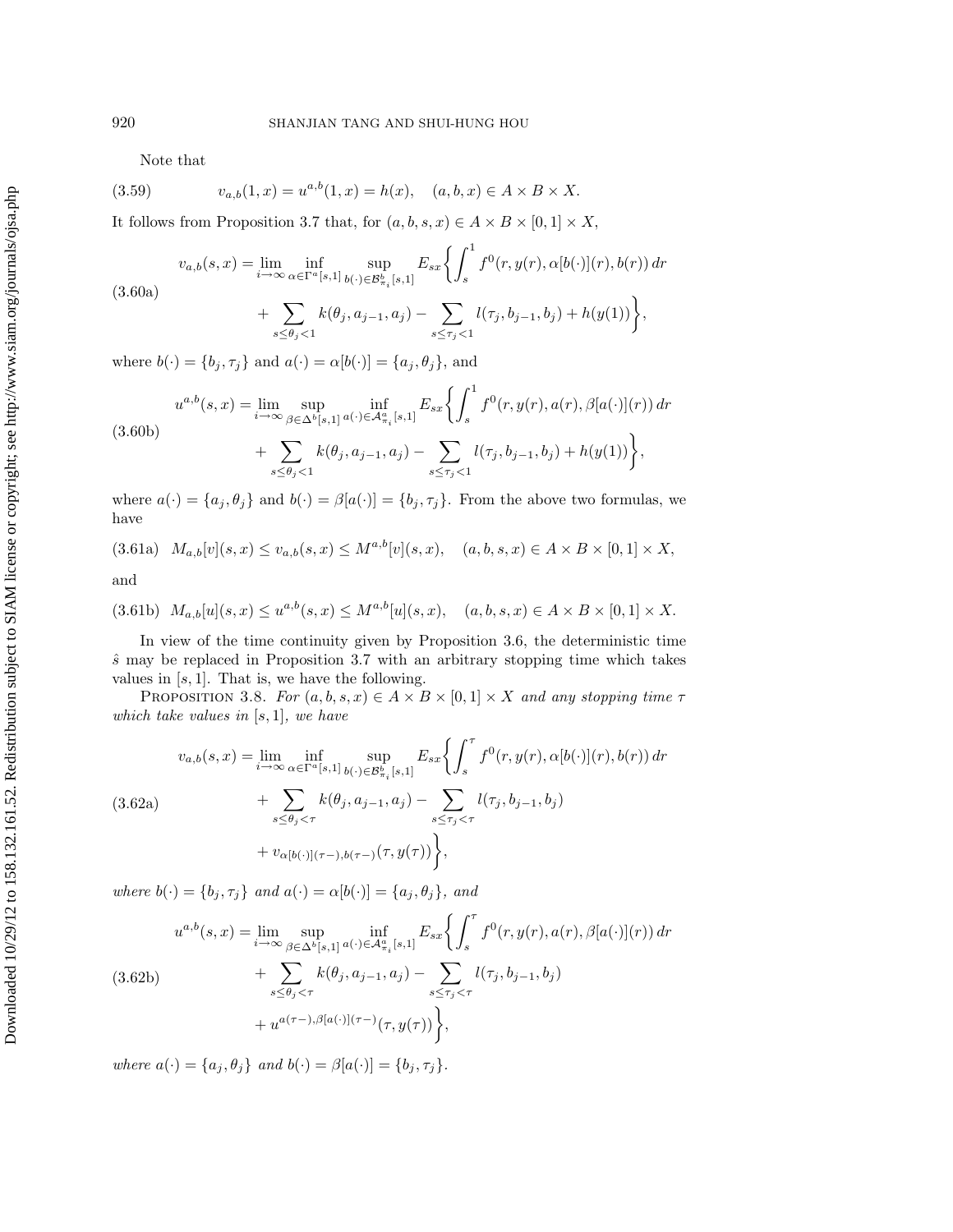Proceeding similarly as in the proof of Proposition 3.3, we derive from Proposition 3.8 the following.

PROPOSITION 3.9. (1) The lower value function  $v(\cdot, \cdot) := (v_{a,b})_{a \in A, b \in B}$  satisfies the following: Suppose at  $(a, b, s, x) \in A \times B \times [0, 1] \times X$ ,

(3.63a) 
$$
v_{a,b}(s,x) > M_{a,b}[v](s,x) \quad (\text{resp., } v_{a,b}(s,x) < M^{a,b}[v](s,x)).
$$

Then there exist a deterministic time  $s_0 > s$  and a sufficiently small number  $\delta_0 > 0$ , such that for all  $\hat{s} \in [s, s_0]$  and  $\delta \in (0, \delta_0]$ ,

$$
(3.63b)
$$

$$
v_{a,b}(s,x) \leq (\text{resp.}, \geq) E_{sx} \bigg\{ \int_s^{\hat{s} \wedge \tau^{\delta}} f^0(r, y^{a,b}(r), a, b) \, dr + v_{a,b}(\hat{s} \wedge \tau^{\delta}, y^{a,b}(\hat{s} \wedge \tau^{\delta})) \bigg\}.
$$

Here we have abbreviated  $\tau_{s,x}^{\delta}(a,b)$  as  $\tau^{\delta}$ .

(2) The upper value function  $u(\cdot, \cdot) := (u^{a,b})_{a \in A, b \in B}$  satisfies the following: Suppose at  $(a, b, s, x) \in A \times B \times [0, 1] \times X$ ,

(3.64a) 
$$
u^{a,b}(s,x) < M^{a,b}[u](s,x)
$$
 (resp.,  $u^{a,b}(s,x) > M_{a,b}[u](s,x)$ ).

Then there exist a deterministic time  $s_0 > s$  and a sufficiently small number  $\delta_0 > 0$ , such that for all  $\hat{s} \in [s, s_0]$  and  $\delta \in (0, \delta_0]$ ,

$$
(3.64b)
$$

$$
u^{a,b}(s,x) \geq \left(\text{resp.}, \leq\right) E_{sx}\bigg\{\int_s^{\hat{s}\wedge\tau^{\delta}} f^0(r, y^{a,b}(r), a, b) \, dr + u^{a,b}(\hat{s}\wedge\tau^{\delta}, y^{a,b}(\hat{s}\wedge\tau^{\delta}))\bigg\}.
$$

Here we have abbreviated  $\tau_{s,x}^{\delta}(a,b)$  as  $\tau^{\delta}$ .

**4. Viscosity solutions, uniqueness result, dynamic programming equations, and existence of the game value.** In this section, we shall introduce the generalized notion of viscosity solution for our Isaacs' system of variational inequalities. The value functions defined in sections 2 and 3 turn out to be its viscosity sub- or supersolutions. We then prove the uniqueness of the viscosity solution and establish the existence of the value of our stochastic switching game.

Define for  $(a, b, t, x, q, Q) \in A \times B \times [0, 1] \times X \times X \times S$ ,

(4.1) 
$$
H^{a,b}(t,x,q,Q) := f^{0}(t,x,a,b) + \langle q, f(t,x,a,b) \rangle + \frac{1}{2} \text{tr}(Qgg^{*}(t,x,a,b)).
$$

Here S is the set of all real symmetric transformations in X. Let  $C^{1,2}([0,1) \times X)$  be the set of all continuous functions which are continuously differentiable in  $t$  and twice continuously differentiable in  $x$ .

Associated with our stochastic switching game is the following Isaacs' system of quasi-variational inequalities where  $W$  is to be solved:

(1) For  $(a, b, t, x) \in A \times B \times [0, 1] \times X$ ,

(4.2) 
$$
M_{a,b}[W](t,x) \le W_{a,b}(t,x) \le M^{a,b}[W](t,x);
$$

(2) for  $(a, b, t, x) \in A \times B \times [0, 1] \times X$  such that  $W_{a,b}(t, x) > M_{a,b}[W](t, x)$ ,

(4.3) 
$$
\frac{\partial}{\partial t}W_{a,b}(t,x) + H^{a,b}(t,x,\nabla W_{a,b}(t,x),\nabla^2 W_{a,b}(t,x)) \geq 0;
$$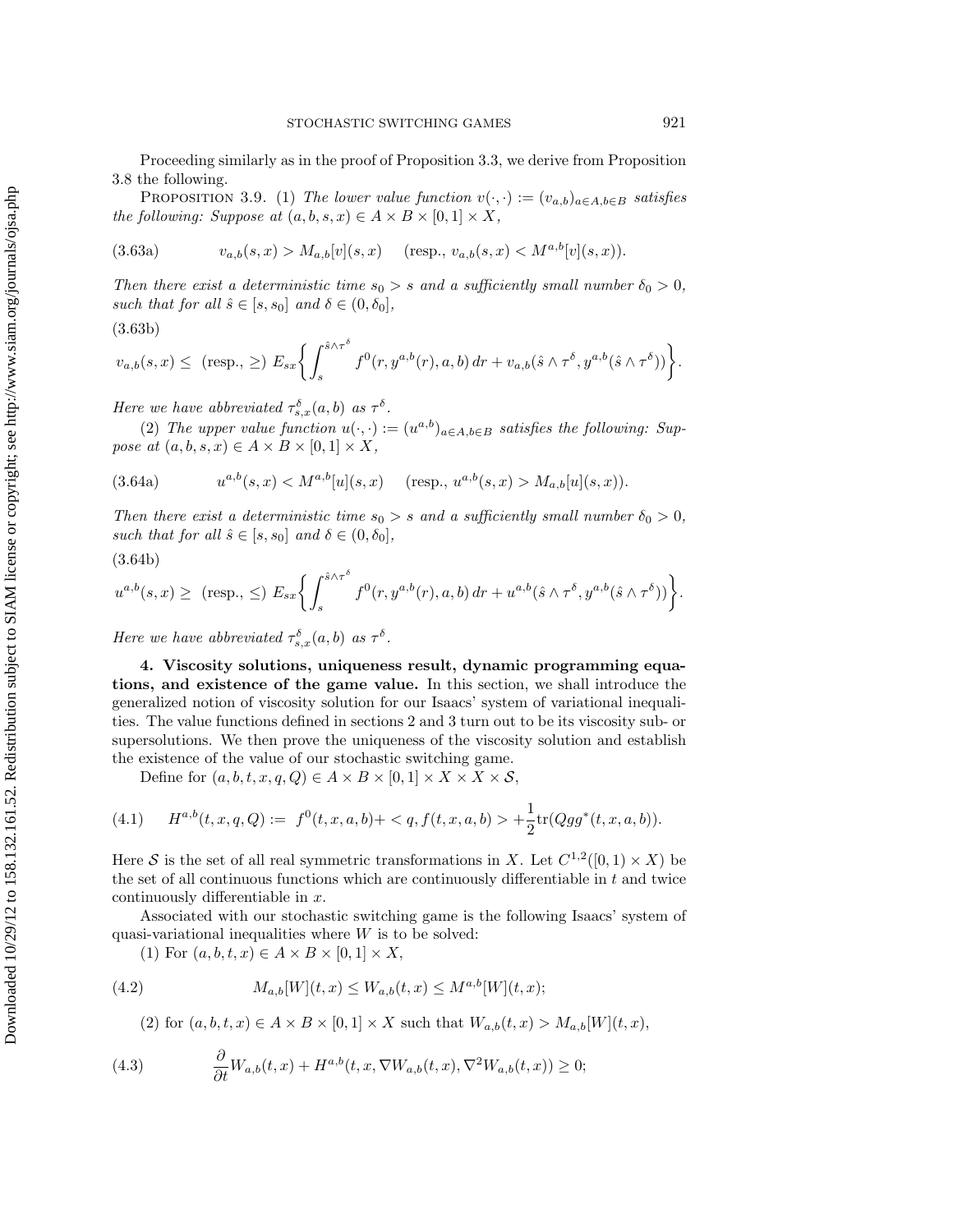(3) for 
$$
(a, b, t, x) \in A \times B \times [0, 1] \times X
$$
 such that  $W_{a,b}(t, x) < M^{a,b}[W](t, x)$ ,

(4.4) 
$$
\frac{\partial}{\partial t}W_{a,b}(t,x) + H^{a,b}(t,x,\nabla W_{a,b}(t,x),\nabla^2 W_{a,b}(t,x)) \leq 0;
$$

(4) the terminal condition

(4.5) 
$$
W_{a,b}(1,x) = h(x), \quad (a,b,x) \in A \times B \times X.
$$

DEFINITION 4.1. An  $\mathbb{R}^{m \times n}$ -valued continuous function  $W = (W_{a,b})_{a \in A, b \in B}$  on  $[0, T] \times X$  is called a viscosity sub- (resp., super-) solution of  $(4.2)$ – $(4.5)$  if it satisfies (4.2) and (4.5), and moreover, for any  $\varphi(\cdot,\cdot) \in C^{1,2}([0,1) \times X)$  and  $(a,b) \in A \times B$ , whenever  $W_{a,b}(\cdot,\cdot) - \varphi(\cdot,\cdot)$  attains a local maximum (resp., minimum) at  $(t_0,x_0) \in$  $[0, 1) \times X$  and

$$
W_{a,b}(t_0, x_0) > M_{a,b}[W](t_0, x_0) \quad (\text{resp., } W_{a,b}(t_0, x_0) < M^{a,b}[W](t_0, x_0)),
$$

we have

$$
\frac{\partial}{\partial t}\varphi(t_0, x_0) + H^{a,b}(t_0, x_0, \nabla \varphi(t_0, x_0), \nabla^2 \varphi(t_0, x_0)) \ge 0
$$
\n
$$
\left(\text{resp., }\frac{\partial}{\partial t}\varphi(t_0, x_0) + H^{a,b}(t_0, x_0, \nabla \varphi(t_0, x_0), \nabla^2 \varphi(t_0, x_0)) \le 0\right).
$$

An  $\mathbb{R}^{m \times n}$ -valued function  $W = (W_{a,b})_{a \in A, b \in B}$  on  $[0, T] \times X$  is called a viscosity solution of  $(4.2)$ – $(4.5)$  if it is both a viscosity sub- and supersolution of  $(4.2)$ – $(4.5)$ .

Propositions 3.3 and 3.9 imply the following result.

PROPOSITION 4.1. (1) The r-lower and r-upper value functions  $V^1$  and  $U_1$  are viscosity sub- and supersolutions of  $(4.2)$ – $(4.5)$ , respectively.

(2) The functions  $v = (v_{a,b})$  and  $u = (u^{a,b})$  defined in Proposition 3.6 are viscosity solutions of  $(4.2)$ – $(4.5)$ .

*Proof of Proposition* 4.1. We now prove that the *r*-lower value function  $V^1$  is a viscosity subsolution of (4.2)–(4.5). From the definition, it follows that  $V_{a,b}^1 = h$  for  $(a, b) \in A \times B$ . In view of (2.11), we see that  $V^1$  satisfies (4.2).

Consider  $\varphi(\cdot,\cdot) \in C^{1,2}([0,1) \times X)$  and  $(a,b) \in A \times B$ . Assume that  $V_{a,b}^1(\cdot,\cdot) - \varphi(\cdot,\cdot)$ attains a local maximum at  $(s, x) \in [0, 1) \times X$  and

$$
V_{a,b}^{1}(s,x) > M_{a,b}[V^{1}](s,x).
$$

From Proposition 3.3, we see that there exist a deterministic time  $s_0 > s$  and a sufficiently small number  $\delta_0 > 0$ , such that for all  $\hat{s} \in (s, s_0]$  and  $\delta \in (0, \delta_0]$ , we have

$$
V_{a,b}^1(s,x) \leq E_{sx} \bigg\{ \int_s^{\hat{s} \wedge \tau^{\delta}} f^0(r, y^{a,b}(r), a, b) dr + V_{a,b}^1(\hat{s} \wedge \tau^{\delta}, y^{a,b}(\hat{s} \wedge \tau^{\delta})) \bigg\}.
$$

Here we have abbreviated  $\tau_{s,x}^{\delta}(a,b)$  as  $\tau^{\delta}$ . For sufficiently small  $\hat{s} \in [s,s_0]$  and  $\delta \in$  $(0, \delta_0]$ , we have

(4.6) 
$$
V_{a,b}^1(\hat{s}\wedge \tau^{\delta},y^{a,b}(\hat{s}\wedge \tau^{\delta})) - \varphi(\hat{s}\wedge \tau^{\delta},y^{a,b}(\hat{s}\wedge \tau^{\delta})) \leq V^1(s,x) - \varphi(s,x).
$$

Therefore,

$$
E_{sx}\biggl\{\int_s^{\hat{s}\wedge\tau^{\delta}}f^0(r,y^{a,b}(r),a,b)\,dr+\varphi(\hat{s}\wedge\tau^{\delta},y^{a,b}(\hat{s}\wedge\tau^{\delta}))-\varphi(s,x)\biggr\}\geq 0.
$$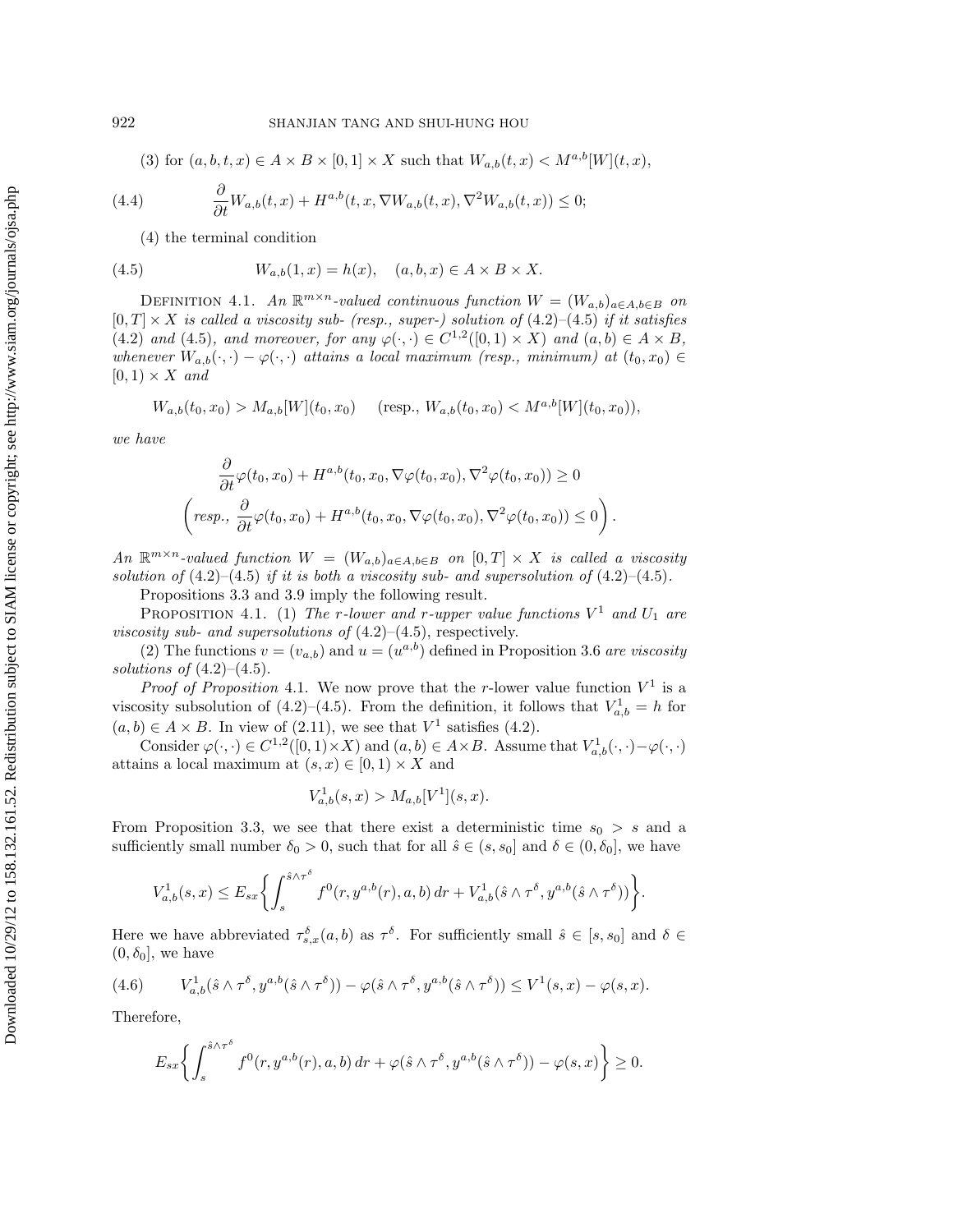From Itô's formula, we conclude that

$$
E_{sx}\int_s^{\hat{s}\wedge\tau^{\delta}}\left[\frac{\partial}{\partial t}\varphi(r,y^{a,b}(r))+H^{a,b}(r,y^{a,b}(r),\nabla\varphi(r,y^{a,b}(r)),\nabla^2\varphi(r,y^{a,b}(r)))\right]\,dr\geq 0.
$$

Noting (see the arguments following Remark 3.1) that

$$
\lim_{\hat{s}\to s+} \frac{P(\{\tau^{\delta} \leq \hat{s}\})}{\hat{s}-s} = 0,
$$

we have

$$
0 \leq \lim_{\hat{s} \to s+} (\hat{s} - s)^{-1} E_{sx} \left\{ \int_s^{\hat{s} \wedge \tau^{\delta}} \left[ \frac{\partial}{\partial t} \varphi(r, y^{a,b}(r)) + H^{a,b}(\cdots) \right] dr \right\}
$$
  
= 
$$
\lim_{\hat{s} \to s+} (\hat{s} - s)^{-1} E_{sx} \left\{ \chi_{\{\hat{s} \leq \tau^{\delta}\}} \int_s^{\hat{s}} \left[ \frac{\partial}{\partial t} \varphi(r, y^{a,b}(r)) + H^{a,b}(\cdots) \right] dr \right\}
$$
  
= 
$$
\frac{\partial}{\partial t} \varphi(s, x) + H^{a,b}(s, x, \nabla \varphi(s, x), \nabla^2 \varphi(t, x)).
$$

Concluding the above, we see that  $V^1$  is a viscosity subsolution.

Noting (3.59), (3.61a), and (3.61b), we can prove all other assertions in Proposition 4.1 in an identical way.  $\Box$ 

Let us introduce the following sets, which are adopted from Evans and Ishii [5]. For function  $v : [0,1] \times X \to [-\infty, +\infty]$  and  $(s, z) \in [0,1] \times X$ , define

(4.7)  
\n
$$
\wp^{2,+}v(s,z) := \left\{ (p,q,Q) \in \mathbb{R} \times X \times S : v(t,x) \leq v(s,z) + p(t-s) + \langle q, x-z \rangle + \frac{1}{2} \langle Q(x-z), x-z \rangle + o(|t-s| + |x-z|^2) \text{ as } [0,1] \times X \ni (t,x) \to (s,z) \right\},
$$
\n
$$
\bar{\wp}^{2,+}v(s,z) := \left\{ (p,q,Q) \in \mathbb{R} \times X \times S : \exists (t_i, x_i) \in [0,1] \times X, (p_i, q_i, Q_i) \in \wp^{2,+}v(t_i, x_i), (t_i, x_i, v(t_i, x_i), p_i, q_i, Q_i) \to (s, z, v(s,z), p, q, Q) \right\}.
$$

Define for  $(s, z) \in [0, 1) \times X$ 

(4.9) 
$$
\wp^{2,-}v(s,z) = -\wp^{2,+}(-v)(s,z) \text{ and } \bar{\wp}^{2,-}v(s,z) = -\bar{\wp}^{2,+}(-v)(s,z).
$$

The following result is standard.

PROPOSITION 4.2. An  $\mathbb{R}^{m \times n}$ -valued function  $W = (W_{a,b})_{a \in A, b \in B}$  on  $[0, T] \times X$ is a viscosity sub- (resp., super-) solution of  $(4.2)$ - $(4.5)$  if and only if it satisfies (4.2) and (4.5), and moreover, for any  $(t, x, a, b) \in [0, 1) \times X \times A \times B$ , whenever  $(p, q, Q) \in \bar{\wp}^{2,+} W_{a,b}(t, x)$  (resp.,  $\bar{\wp}^{2,-} W_{a,b}(t, x)$ ) and

$$
W_{a,b}(t_0, x_0) > M_{a,b}[W](t_0, x_0) \quad (\text{resp., } W_{a,b}(t_0, x_0) < M^{a,b}[W](t_0, x_0)),
$$

we have

$$
(4.10) \t\t p + H^{a,b}(t, x, q, Q) \ge 0 \text{ (resp., } p + H^{a,b}(t, x, q, Q) \le 0).
$$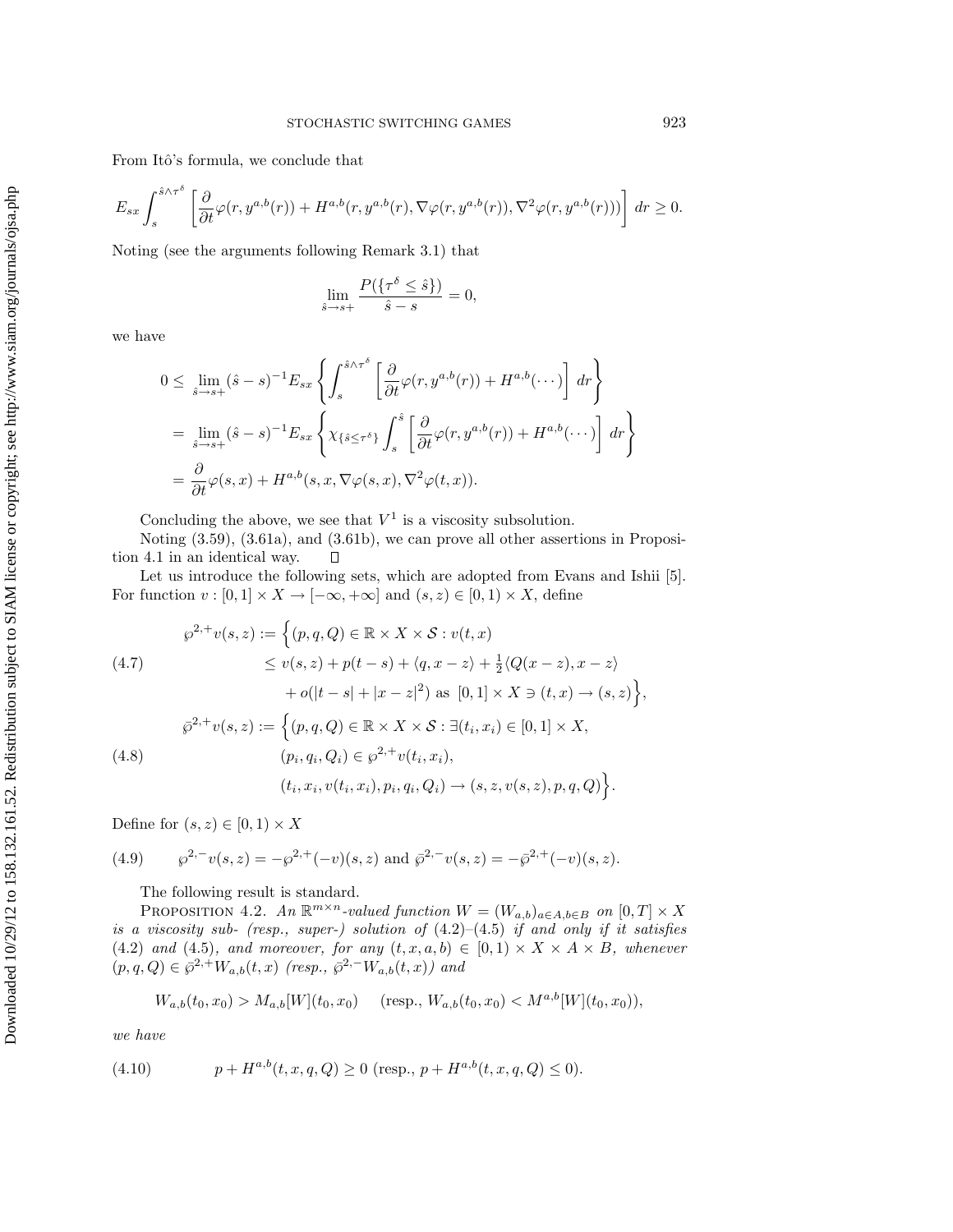Now let us make a further assumption that will play an important role in the proof of the uniqueness result.

*Hypothsis* 4. For any loop  $\{a_i, b_i\}_{i=1}^{j+1} \subset A \times B$ , with the properties that

(4.11) 
$$
j \le mn, \quad a_{j+1} = a_1, \quad b_{j+1} = b_1, \n\text{and either } a_{i+1} = a_i \quad \text{or } b_{i+1} = b_i \quad \forall \ 1 \le i \le j,
$$

we have

(4.12) 
$$
\sum_{i=1}^{j} k(s, a_i, a_{i+1}) - \sum_{i=1}^{j} l(s, b_i, b_{i+1}) \neq 0 \quad \forall s \in [0, 1].
$$

THEOREM 4.1. Assume Hypotheses 1-4. If W and  $\widehat{W}$  are continuous viscosity sub- and supersolutions of  $(4.2)$ – $(4.5)$ , respectively, and satisfy for  $(t, x, y, a, b) \in$  $[0, 1] \times X \times X \times A \times B$  the following:

(4.13) 
$$
|W_{a,b}(t,x)| + |\widehat{W}_{a,b}(t,x)| \leq C(1+|x|),
$$

$$
|W_{a,b}(t,x) - W_{a,b}(t,y)| + |\widehat{W}_{a,b}(t,x) - \widehat{W}_{a,b}(t,y)| \leq C|x-y|,
$$

then

(4.14) 
$$
W_{a,b}(t,x) \leq \widehat{W}_{a,b}(t,x) \quad \forall (t,x,a,b) \in [0,1] \times X \times A \times B.
$$

Proof of Theorem 4.1. We prove the theorem by contradiction. So suppose that  $\exists (\bar{a}, \bar{b}, \bar{t}, \bar{x}) \in A \times B \times (0, 1) \times X$  such that

(4.15) 
$$
W_{\bar{a},\bar{b}}(\bar{t},\bar{x}) - \widehat{W}_{\bar{a},\bar{b}}(\bar{t},\bar{x}) = \eta > 0.
$$

Consider the following test function:

(4.16) 
$$
\psi(t, x, y) = \frac{|x - y|^2}{2\varepsilon} + \alpha e^{-\beta t} (1 + |x|^2 + |y|^2), \quad (t, x, y) \in [0, 1] \times X \times X,
$$

with parameters  $\alpha > 0$  and  $\beta > 0$ . We choose a sufficiently small  $\alpha > 0$  such that it does not depend on the parameter  $\beta > 0$  and that it satisfies the following:

(4.17) 
$$
\psi(\bar{t}, \bar{x}, \bar{x}) < \frac{\eta}{2} \quad \forall \beta > 0.
$$

Now consider the function

(4.18)

$$
\Psi^{a,b}(t,x,y) = W_{a,b}(t,x) - \widehat{W}_{a,b}(t,y) - \psi(t,x,y), \quad (a,b,t,x,y) \in A \times B \times [0,1] \times X \times X.
$$

From (4.13), (4.15), and (4.17), we see that there is a point  $(a_0, b_0, t_0, x_0, y_0) \in A \times$  $B \times [0,1] \times X \times X$  such that

(4.19) 
$$
\Psi^{a_0,b_0}(t_0,x_0,y_0) = \max_{\substack{a \in A \\ b \in B}} \sup_{t,x,y} \Psi^{a,b}(t,x,y) \ge \Psi^{\bar{a},\bar{b}}(\bar{t},\bar{x},\bar{x}) \ge \frac{\eta}{2}.
$$

At this stage, we have the following two conclusions.

Conclusion 1. Following the arguments of Yamada  $[9, pp. 424-425]$ , we can show the following assertion: Without loss of generality, we may assume that

$$
(4.20) \t M_{a_0,b_0}[W](t_0,x_0) < W_{a_0,b_0}(t_0,x_0), \quad M^{a_0,b_0}[\widehat{W}](t_0,y_0) > \widehat{W}_{a_0,b_0}(t_0,y_0).
$$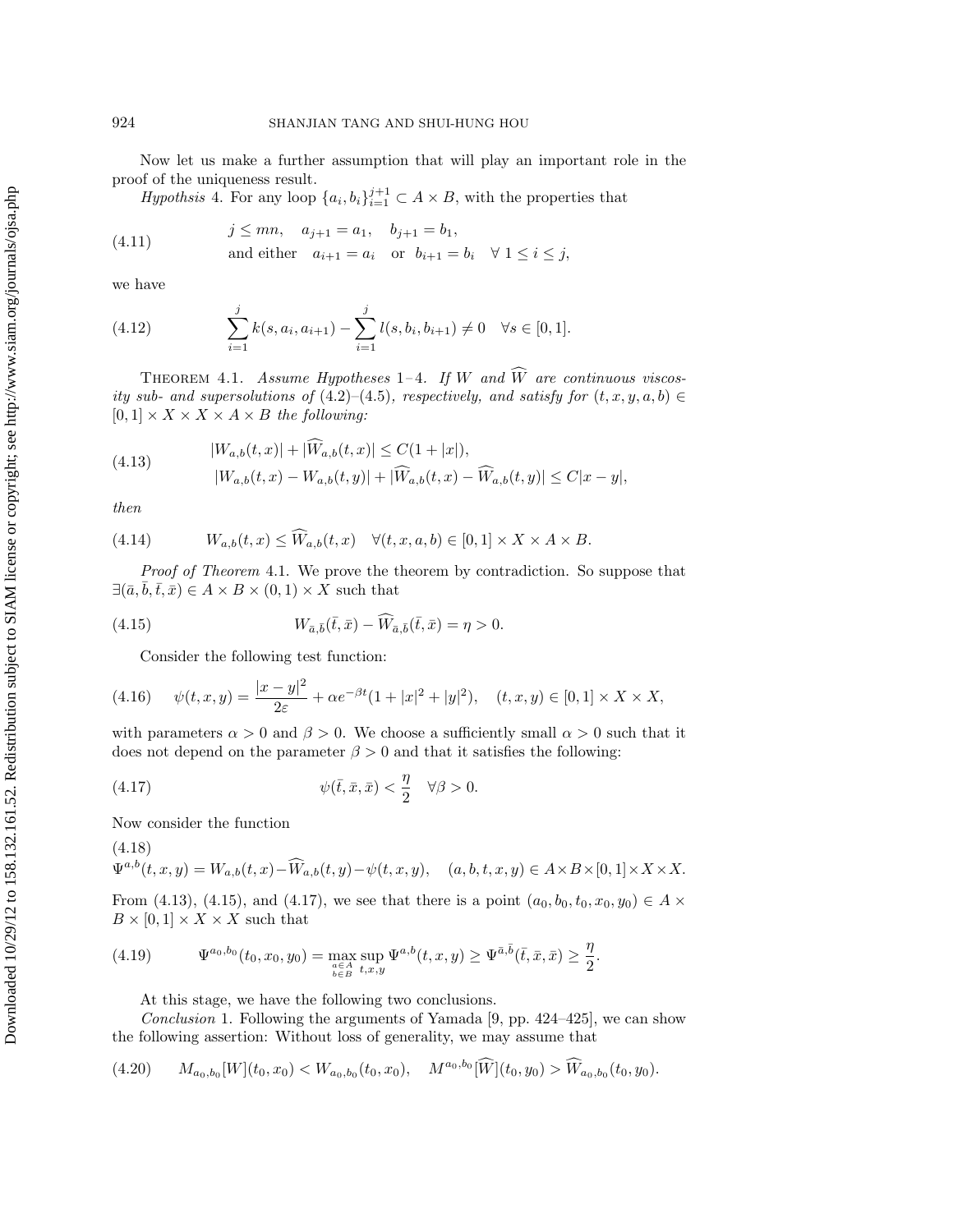Otherwise, we have

$$
(4.21) \quad M_{a_0,b_0}[W](t_0,x_0) = W_{a_0,b_0}(t_0,x_0) \quad \text{or} \quad M^{a_0,b_0}[\widehat{W}](t_0,y_0) = \widehat{W}_{a_0,b_0}(t_0,y_0).
$$

Consequently, there is  $b_1 \in B$  or  $a_1 \in A$  such that

$$
(4.22) \t W_{a_0,b_0}(t_0,x_0) = W_{a_0,b_1}(t_0,x_0) - l(t_0,b_0,b_1)
$$

or

(4.23) 
$$
\widehat{W}_{a_0,b_0}(t_0,y_0)=\widehat{W}_{a_1,b_0}(t_0,y_0)+k(t_0,a_0,a_1).
$$

On the other hand, from (4.19), we have

(4.24) 
$$
\Psi^{a_0,b_0}(t_0,x_0,y_0) \ge \Psi^{a_1,b_0}(t_0,x_0,y_0),
$$

which implies immediately

$$
(4.25) \t W_{a_0,b_0}(t_0,x_0) - \widehat{W}_{a_0,b_0}(t_0,y_0) \geq W_{a_1,b_0}(t_0,x_0) - \widehat{W}_{a_1,b_0}(t_0,y_0).
$$

Therefore, we have

(4.26) 
$$
0 \geq W_{a_0,b_0}(t_0, x_0) - W_{a_1,b_0}(t_0, x_0) - k(t_0, a_0, a_1)
$$

$$
\geq \widehat{W}_{a_0,b_0}(t_0, y_0) - \widehat{W}_{a_1,b_0}(t_0, y_0) - k(t_0, a_0, a_1),
$$

which shows the following:

(4.27) 
$$
W_{a_0,b_0}(t_0,x_0) = W_{a_1,b_0}(t_0,x_0) + k(t_0,a_0,a_1)
$$

if (4.23) is true. In summary, there is  $b_1 \in B$  or  $a_1 \in A$  such that either (4.22) or (4.27) is true. Moreover, we have

$$
(4.28) \t W_{a_0,b_0}(t_0,x_0) - \widehat{W}_{a_0,b_0}(t_0,y_0) = W_{a_1,b_0}(t_0,x_0) - \widehat{W}_{a_1,b_0}(t_0,y_0),
$$

from which it follows that

(4.29) 
$$
\Psi^{a_0,b_0}(t_0,x_0,y_0)=\Psi^{a_1,b_0}(t_0,x_0,y_0)=\max_{\substack{a\in A\\b\in B}}\sup_{t,x,y}\Psi^{a,b}(t,x,y).
$$

Symmetrically, we have

(4.30) 
$$
\Psi^{a_0,b_0}(t_0,x_0,y_0)=\Psi^{a_0,b_1}(t_0,x_0,y_0)=\max_{\substack{a\in A\\b\in B}}\sup_{t,x,y}\Psi^{a,b}(t,x,y).
$$

Set  $(\tilde{a}_1, \tilde{b}_1) := (a_0, b_0)$ . We can repeat the above argument to start from the pair of parameters  $(\tilde{a}_2, \tilde{b}_2)$ —which is  $(a_1, \tilde{b}_1)$  or  $(\tilde{a}_1, b_1)$ —to find a new pair of parameters  $(a_2, b_2)$  such that either

(4.31) 
$$
W_{\tilde{a}_2, \tilde{b}_2}(t_0, x_0) = W_{\tilde{a}_2, b_2}(t_0, x_0) - l(t_0, \tilde{b}_2, b_2)
$$

or

(4.32) 
$$
W_{\tilde{a}_2,\tilde{b}_2}(t_0,x_0) = W_{a_2,\tilde{b}_2}(t_0,x_0) + k(t_0,\tilde{a}_2,a_2)
$$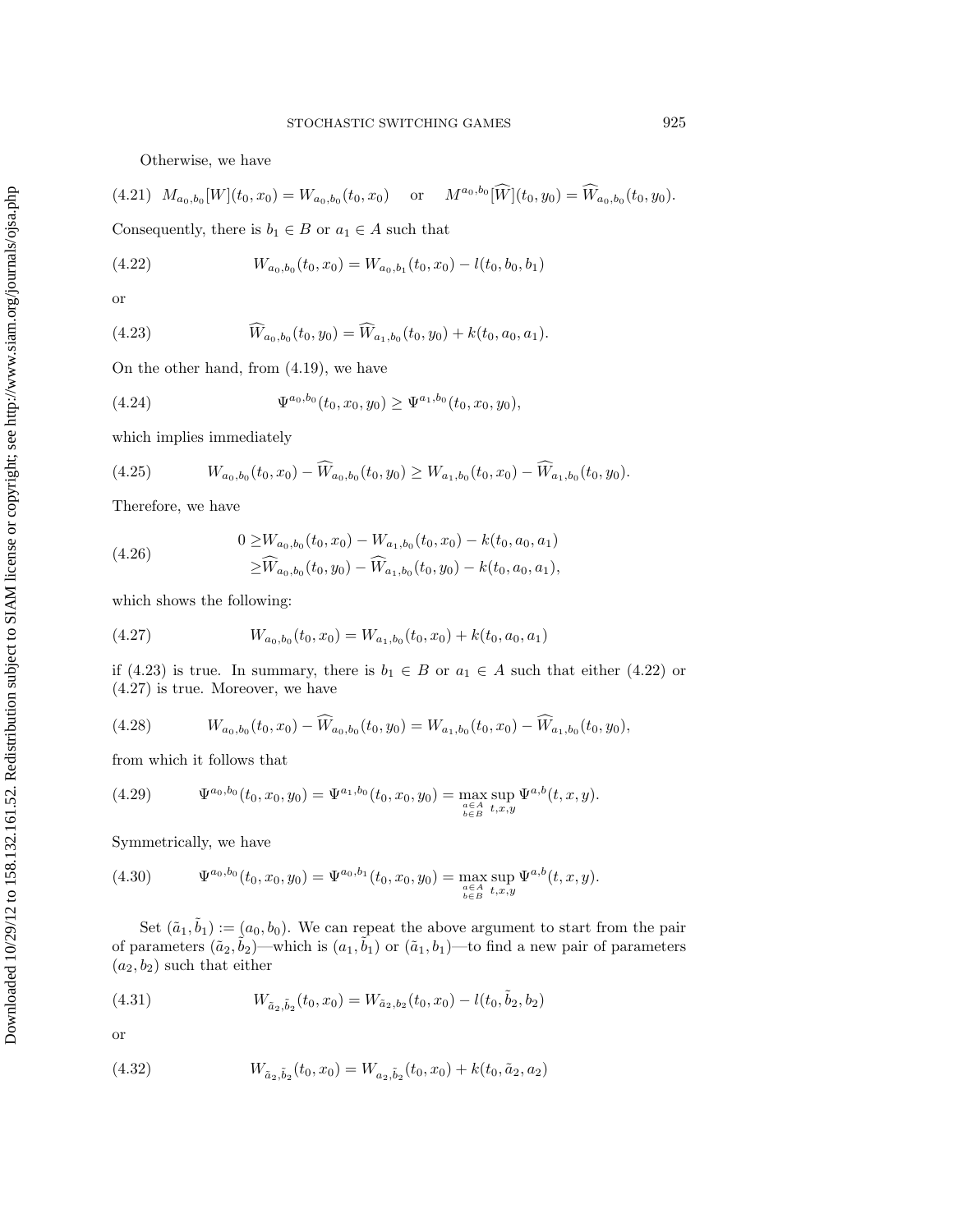is true. Moreover,

(4.33) 
$$
\Psi^{\tilde{a}_2, b_2}(t_0, x_0, y_0) = \Psi^{a_2, \tilde{b}_2}(t_0, x_0, y_0) = \max_{\substack{a \in A \\ b \in B}} \sup_{t, x, y} \Psi^{a, b}(t, x, y).
$$

Then we can continue the procedure until we find a loop  $\{\tilde{a}_i, \tilde{b}_i\}_{i=1}^{j+1}$  which satisfies the properties  $(4.11)$ . Summing up  $(4.31)$ – $(4.32)$  for the loop, we get

(4.34) 
$$
\sum_{i=1}^{j} k(s, \tilde{a}_i, \tilde{a}_{i+1}) - \sum_{i=1}^{j} l(s, \tilde{b}_i, \tilde{b}_{i+1}) = 0.
$$

Then we get a contradiction to Hypothesis 4.

Conclusion 2. On the maximum point  $(a_0, b_0, t_0, x_0, y_0)$ , we have the following properties:

(i) There is a constant  $C_{\alpha,\beta}$ , which depends on positive  $\alpha, \beta$  such that  $|x_0|+|y_0| \leq$  $C_{\alpha,\beta};$ 

(ii) from (4.13) and the following inequality:

$$
2\Psi^{a_0,b_0}(t_0,x_0,y_0)\geq \Psi^{a_0,b_0}(t_0,x_0,x_0)+\Psi^{a_0,b_0}(t_0,y_0,y_0),
$$

we obtain  $|x_0 - y_0| \leq \varepsilon C_{\alpha,\beta}$ . Hence,  $|x_0 - y_0| \to 0$  as  $\varepsilon \to 0$ , while keeping  $\alpha$  and  $\beta$ fixed;

(iii) since  $\Psi^{a_0, b_0}(1, x_0, y_0) \leq h(x_0) - h(y_0) \leq C|x_0 - y_0|$ , we conclude from (4.19) that  $t_0 \in [0, 1)$  whenever  $\varepsilon > 0$  is sufficiently small.

A simple computation gives rise to the following:

$$
\partial_t \psi(t, x, y) = -\beta \alpha e^{-\beta t} (1 + |x|^2 + |y|^2),
$$
  
\n
$$
\partial_x \psi(t, x, y) = \frac{(x - y)}{\varepsilon} + 2\alpha e^{-\beta t} x,
$$
  
\n
$$
\partial_y \psi(t, x, y) = \frac{(y - x)}{\varepsilon} + 2\alpha e^{-\beta t} y,
$$
  
\n
$$
\partial_{(x, y)}^2 \psi(t, x, y) = \frac{1}{\varepsilon} \begin{pmatrix} I & -I \\ -I & I \end{pmatrix} + 2\alpha e^{-\beta t} \begin{pmatrix} I & 0 \\ 0 & I \end{pmatrix}
$$

Then, applying Theorem 9 of Evans and Ishii [5] to the function

 $W_{a_0,b_0}(t,x)+(-W_{a_0,b_0})(t,y)-\psi(t,x,y)$ 

 $0 \quad I$ 

 $\overline{\phantom{0}}$ .

at the point  $(t_0, x_0, y_0)$ , we can find  $p_1, p_2 \in \mathbb{R}$  and  $Q_1, Q_2 \in \mathcal{S}$  such that

$$
(p_1, \partial_x \psi(t_0, x_0, y_0), Q_1) \in \bar{\wp}^{2,+} W_{a_0, b_0}(t_0, x_0),
$$
  
\n
$$
(p_2, \partial_y \psi(t_0, x_0, y_0), Q_2) \in \bar{\wp}^{2,+}(-\widehat{W}_{a_0, b_0})(t_0, y_0),
$$
  
\n
$$
(4.36)
$$
  
\n
$$
\begin{pmatrix} Q_1 & 0 \\ 0 & Q_2 \end{pmatrix} \leq \partial_{(x,y)}^2 \psi(t_0, x_0, y_0) + \varepsilon \Big(\partial_{(x,y)}^2 \psi(t_0, x_0, y_0)\Big)^2.
$$

By the definitions of viscosity sub- and supersolutions, and in view of (4.20), we have

(4.37) 
$$
p_1 + H^{a,b} \left( t_0, x_0, \frac{(x_0 - y_0)}{\varepsilon} + 2\alpha e^{-\beta t_0} x_0, Q_1 \right) \ge 0,
$$

$$
-p_2 + H^{a,b} \left( t_0, y_0, -\frac{(y_0 - x_0)}{\varepsilon} - 2\alpha e^{-\beta t_0} y_0, -Q_2 \right) \le 0.
$$

(4.35)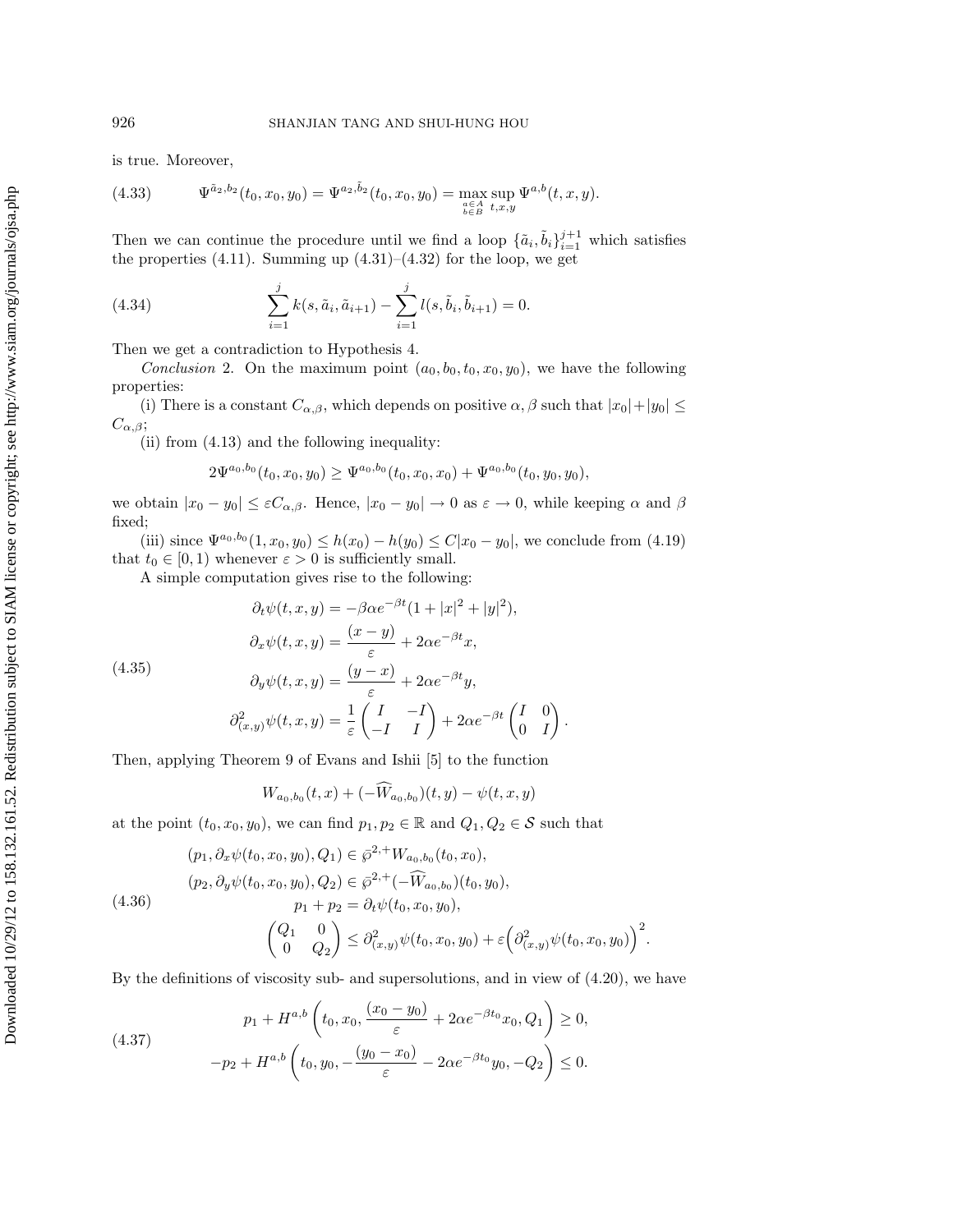Thus, we have (see (4.36))

$$
\beta \alpha e^{-\beta t_0} (1+|x_0|^2+|y_0|^2)
$$
\n
$$
\leq H^{a,b} \left( t_0, x_0, \frac{(x_0-y_0)}{\varepsilon} + 2\alpha e^{-\beta t_0} x_0, Q_1 \right)
$$
\n
$$
- H^{a,b} \left( t_0, y_0, -\frac{(y_0-x_0)}{\varepsilon} - 2\alpha e^{-\beta t_0} y_0, -Q_2 \right)
$$
\n
$$
\leq \frac{1}{2} \text{tr}[(g^* Q_1 g)(t_0, x_0, a_0, b_0) + (g^* Q_2 g)(t_0, y_0, a_0, b_0)]
$$
\n
$$
+ \left[ \left\langle \frac{x_0-y_0}{\varepsilon}, f(t_0, x_0, a_0, b_0) - f(t_0, y_0, a_0, b_0) \right\rangle \right.
$$
\n
$$
+ 2\alpha e^{-\beta t_0} \left( \langle x_0, f(t_0, x_0, a_0, b_0) \rangle + \langle y_0, f(t_0, y_0, a_0, b_0) \rangle \right) \right]
$$
\n
$$
+ f^0(t_0, x_0, a_0, b_0) - f^0(t_0, y_0, a_0, b_0).
$$

Set

$$
\begin{aligned} \n(\text{I}) &:= \frac{1}{2} \text{tr}[(g^*Q_1g)(t_0, x_0, a_0, b_0) + (g^*Q_2g)(t_0, y_0, a_0, b_0)] \\ \n(\text{II}) &:= \left\langle \frac{x_0 - y_0}{\varepsilon}, f(t_0, x_0, a_0, b_0) - f(t_0, y_0, a_0, b_0) \right\rangle \\ \n&\quad + 2\alpha e^{-\beta t_0} \left( \langle x_0, f(t_0, x_0, a_0, b_0) \rangle + \langle y_0, f(t_0, y_0, a_0, b_0) \rangle \right) \\ \n(\text{III}) &:= f^0(t_0, x_0, a_0, b_0) - f^0(t_0, y_0, a_0, b_0). \n\end{aligned}
$$

We now estimate  $(I)$ ,  $(II)$ , and  $(III)$  separately. It is immediate that

(4.38) 
$$
\begin{aligned}\n\partial_{(x,y)}^2 \psi(t_0, x_0, y_0) + \varepsilon \left( \partial_{(x,y)}^2 \psi(t_0, x_0, y_0) \right)^2 \\
&\leq \frac{3}{\varepsilon} \left( \frac{I}{-I} - \frac{I}{I} \right) + 4\alpha e^{-\beta t_0} \left( \frac{I}{-I} - \frac{I}{I} \right) \\
&+ (4\varepsilon \alpha^2 e^{-2\beta t_0} + 2\alpha e^{-\beta t_0}) \left( \frac{I}{0} - \frac{0}{I} \right).\n\end{aligned}
$$

Then we have

(4.39)  
\n
$$
(I) \leq \frac{C}{\varepsilon}|x_0 - y_0|^2 + C\alpha e^{-\beta t_0}|x_0 - y_0|^2
$$
\n
$$
+ C(2\varepsilon \alpha^2 e^{-2\beta t_0} + \alpha e^{-\beta t_0})(1 + |x_0|^2 + |y_0|^2),
$$
\n
$$
(II) \leq \frac{C}{\varepsilon}|x_0 - y_0|^2 + C\alpha e^{-\beta t_0}(1 + |x_0|^2 + |y_0|^2),
$$
\n
$$
(III) \leq C|x_0 - y_0|.
$$

Hence, we have

$$
(4.40) \qquad \beta \alpha e^{-\beta t_0} (1+|x_0|^2+|y_0|^2)
$$
\n
$$
\leq \frac{C}{\varepsilon} |x_0 - y_0|^2 + C|x_0 - y_0| + C\alpha e^{-\beta t_0} (|x_0 - y_0|^2 + 1 + |x_0|^2 + |y_0|^2)
$$
\n
$$
+ C(2\varepsilon \alpha^2 e^{-2\beta t_0} + \alpha e^{-\beta t_0}) (1+|x_0|^2 + |y_0|^2).
$$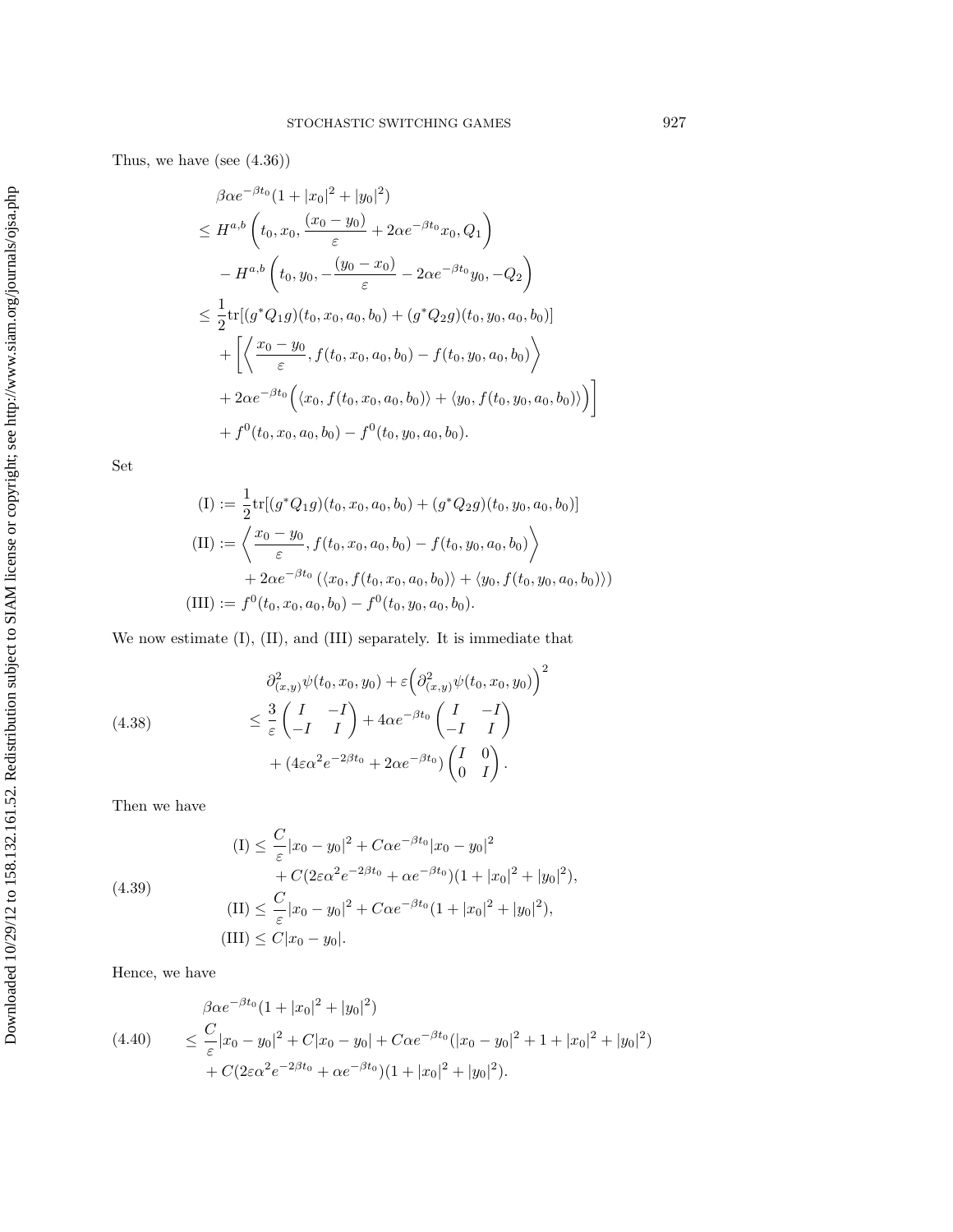Letting  $\varepsilon \to 0$ , we get

$$
(4.41)\ \beta\alpha e^{-\beta t}(1+2|x|^2) \leq C\alpha e^{-\beta t}(1+2|x|^2) + C(2\varepsilon\alpha^2 e^{-2\beta t} + \alpha e^{-\beta t})(1+2|x|^2)
$$

for some  $(t, x) \in [0, 1] \times X$ , which immediately implies  $\beta \leq C + C\alpha$ . Since we can choose  $\beta$  to be sufficiently large so that  $\beta > C + \alpha C$ , we arrive at a contradiction. Hence, (4.14) is proved.  $\Box$ 

Remark 4.1. Note that the stochastic nature leads to the corresponding Isaacs' system of variational inequalities involving a second-order differential operator, and thus the proof of the uniqueness of the viscosity solutions necessarily involves the computation of the second-order differentials of the chosen test function, say,  $\psi$  in our proof. Due to this feature, the test function used by Yong [10] does not seem to carry over to our case. Here we use a different test function. It is both simpler and more powerful in proving the uniqueness of unbounded viscosity solutions, as is shown in the above proof.

THEOREM 4.2. Let Hypotheses 1-4 be satisfied. Then our stochastic differential switching game described by (1.1) and (1.2) has a value. The function  $V^1 = v = V =$  $U = u = U^1$  is the unique viscosity solution of  $(4.2)$ – $(4.5)$ .

*Proof of Theorem 4.2.* From Proposition 4.1, we see that  $V^1$  is a viscosity subsolution and v is a viscosity supersolution, while u is a viscosity subsolution and  $U^1$  is a viscosity supersolution. From Theorem 4.1, it follows immediately that

$$
V_{a,b}^1(t,x) \le v_{a,b}(t,x) \text{ and } u^{a,b}(t,x) \le U_1^{a,b}(t,x), \quad (t,x,a,b) \in [0,1] \times X \times A \times B.
$$

In view of Proposition 3.6, we have

$$
V_{a,b}^1 \le v_{a,b} \le V_{a,b}, \quad U_1^{a,b} \ge u^{a,b} \ge U^{a,b}, \quad (a,b) \in A \times B.
$$

Combining these inequalities with (2.9), we have

$$
V_{a,b}^1 = v_{a,b} = V_{a,b}, \quad U_1^{a,b} = u^{a,b} = U^{a,b}, \quad (a,b) \in A \times B.
$$

In short form, we have

$$
V^1 = v = V, \quad U_1 = u = U.
$$

From Proposition 4.1, we also know that u and v are two viscosity solutions of  $(4.2)$ – (4.5). By Theorem 4.1, we have  $u = v$ .

Concluding the above, we have

$$
V^1 = v = V = U_1 = u = U.
$$

Therefore, our stochastic differential switching game described by (1.1) and (1.2) has a value, and the function  $V^1 = v = V = U = u = U^1$  is the unique viscosity solution of  $(4.2)$ – $(4.5)$ .  $\Box$ 

**Acknowledgments.** The first author thanks the Department of Applied Mathematics, The Hong Kong Polytechnic University for their hospitality during his recent visit to Hong Kong. He is also grateful to both anonymous referees for the very careful reading of the original manuscript and their helpful detailed comments. In particular, a referee pointed out an error in our original arguments.